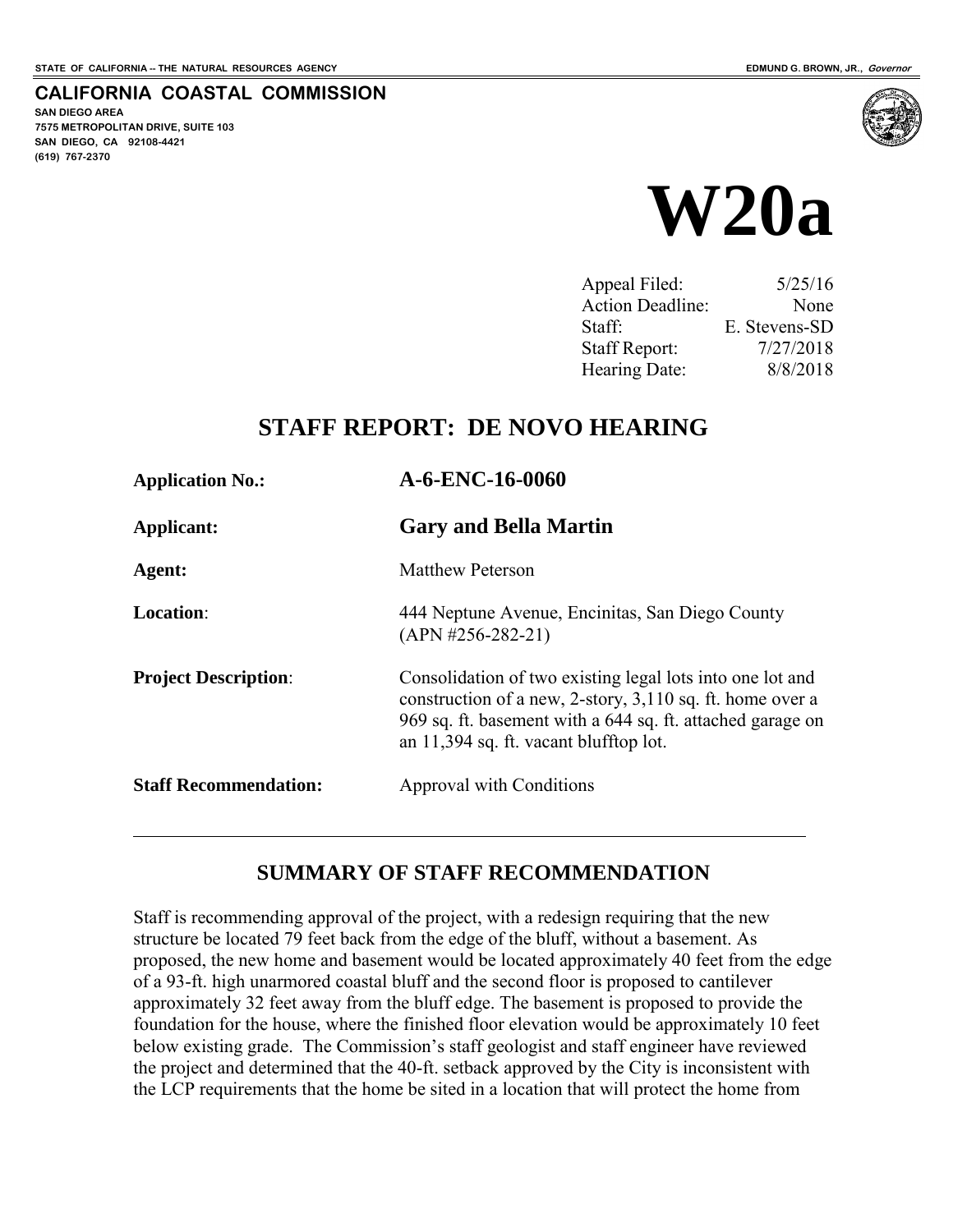failure and erosion hazards so as not to require shoreline protection throughout the life span of the project.

The location where new development must be sited so that it will neither be subject to nor contribute to significant geologic instability throughout the life span of the project (a period of 75 years) is known as the Geologic Setback Line (GSL). To find the GSL, the City's LCP requires that geotechnical analysis cover all types of slope failure and demonstrate a factor of safety of 1.5 (the industry-standard for new development for geologic stability against landsliding) be maintained throughout the 75-year project life. The City interprets this requirement to mean that the GSL should either be the setback needed to achieve a factor of safety of 1.5 today OR the expected bluff retreat over the next 75 years, whichever is greater, but not less than the City's minimum 40-ft. coastal bluff setback. Thus, the City approved the project with a 40-foot setback. However, the Commission's technical staff have determined that the City's interpretation would result in a significant underestimate of the GSL and does not ensure that a 1.5 factor of safety will be maintained over the economic life of the development, because if the development is only set back at the distance necessary to achieve a 1.5 factor of safety today, then *any* future bluff retreat would immediately reduce its stability below the factor of safety of 1.5, and could lead to a request for shoreline protection to stabilize the structure. Thus, the appropriate way to determine the GSL is to find the distance from the bluff edge necessary to achieve a factor of safety of 1.5 today and add to that the expected bluff retreat over the next 75 years.

Commission staff have worked extensively with the project applicant regarding the appropriate method of calculating the factor of safety and the erosion rate for the site. Staff agrees with the applicant and the City that for the subject site, the 1.5 factor of safety occurs 40 feet back from the bluff edge. With regard to the erosion rate, the applicants' geotechnical consultants have estimated an historic erosion rate of 0.20 ft. /yr., which they increased to 0.27 ft. /yr. to account for sea level rise, which is expected to increase the rate of bluff erosion over time (20.25 ft. over 75 years). The applicants contend that their geotechnical report determination of 0.27 ft. /yr. is based on interpretation of site-specific available historic photographs and surveys, as well as consideration of uncertainties and the effects of sea level rise. After a thorough analysis of the applicant's evidence, the Commission geologist and engineer determined that on the subject site, the historic rate of erosion is appropriately estimated to be 0.20 ft. /yr. However, the Commission geologist and engineer disagree that increasing the erosion rate to only 0.27 ft. /yr. will adequately account for the likely acceleration of bluff retreat rates in the future due to sea level rise consistent with LCP policies that require the appropriate coastal setback not result in risk to the principal structure within its economic life, taking into consideration engineering evidence.

Instead, staff supports the use of the SCAPE Method, which is a site specific erosion rate estimation method that incorporates sea level rise predictions. The SCAPE method results in an expected 0.52 ft. /yr. erosion rate (39 ft. over 75 years). Thus, based on the 40-ft. setback needed to achieve a factor of safety of 1.5 and the 39-ft. setback needed to accommodate 75 years of bluff retreat, new development must be set back 79 feet from the bluff edge. A memorandum by the Commission geologist and engineer, which describes the calculation of the appropriate setback for the subject site in greater detail, is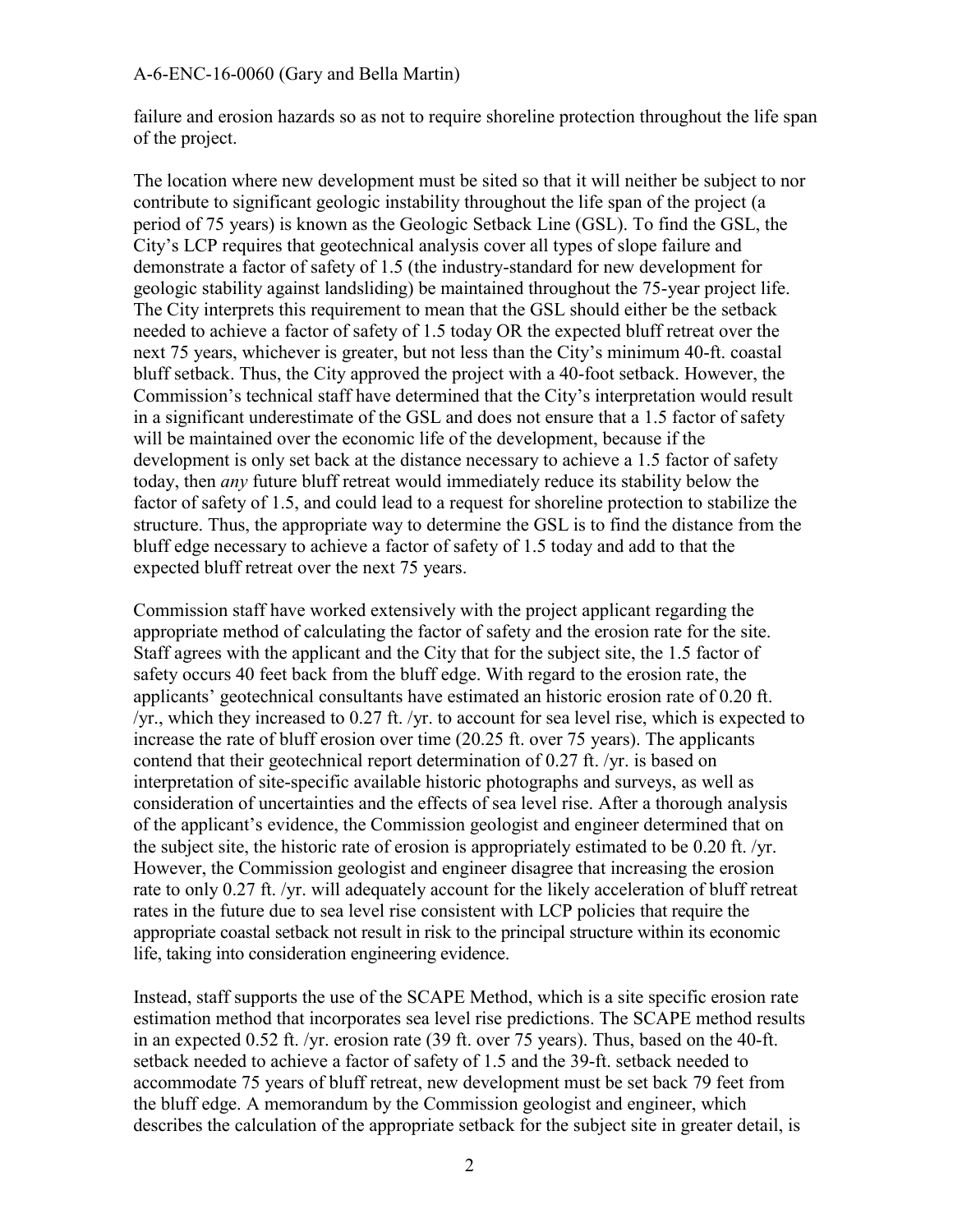attached as [Exhibit 9.](https://documents.coastal.ca.gov/reports/2018/8/w20a/w20a-8-2018-exhibits.pdf) This approach to estimating the effects of sea level rise is the best available science relevant to the subject project, and is consistent with the Commission's recently adopted Sea Level Rise Guidance.

Although the recommended 79 ft. setback and a prohibition on construction of a basement would not allow the applicant to construct the proposed  $\sim$ 4,700 sq. ft. home (including the garage), it would allow sufficient area on the site to build a reasonably sized home that would assure stability for 75 years without relying on new bluff or shoreline protection measures and be consistent with the hazard policies of the LCP. With this setback, the applicants could construct an approximately 1,434 sq. ft. 2-story home (including garage area) on the  $\sim$ 45 ft. by 120 ft. blufftop portion of the parcel. This estimated home size includes a 25 ft. front yard setback, 5 and 10 ft. side yard setbacks, and allowance for a cantilevered second floor area 15.8 ft. seaward of the 79 ft. GSL setback. The size of the home could be significantly increased with a variance from the City that allowed the required 25 ft. front yard setback to be reduced. Specifically, a 10 ft. front yard setback would allow for a 2,334 sq. ft. home and a 0 ft. front yard setback would allow for a 2,934 sq. ft. home.

The applicant has suggested that this size home is inconsistent with the character of the neighborhood. Based on analysis of square footage listed on the website www.zillow.com on March 21, 2017 for 16 homes on the same block and side of Neptune Avenue, the average home has a floor area of approximately 2,557 sq. ft. In the example where this site receives a variance for a 10 ft. front yard setback from the City, the resulting potential is for a 2,334 sq. ft. house, which would be comparable to the average square footage of existing homes located along this coastal bluff. Given the hazardous location, the City should strongly support the granting of reduced front yard setbacks which would allow homes to be sited more safely.

It may be that redeveloping some bluff top properties in Encinitas will require building homes smaller than existing surrounding homes in order to meet the geologic setback requirements. It is important that new development acknowledge changing circumstances that may require revisions to historic patterns of development, whether that means designing for increased storms and flooding, or accommodating sea level rise. But on the subject site, there is a building envelope that allows the applicant enough room and flexibility, taking into consideration the City's required side yard setbacks, to design a home with reasonable articulation and design at similar bulk and scale to surrounding development.

Special Condition #1 requires the submission of revised final plans that conform to a 79 ft. setback for the home and prohibits construction of a basement. A basement on the blufftop lot is inconsistent with the LCP policy requiring that all new construction shall be specifically designed and constructed such that it could be removed in the event of endangerment. Moreover, removal of a basement would significantly alter the bluff's natural state, inconsistent with another LCP policy encouraging the City to retain coastal bluffs as a scenic resource and to minimize geologic hazards. Furthermore, basements have the potential to impact the natural erosional processes of coastal bluffs and in some instances function as de facto upper bluff shoreline armoring.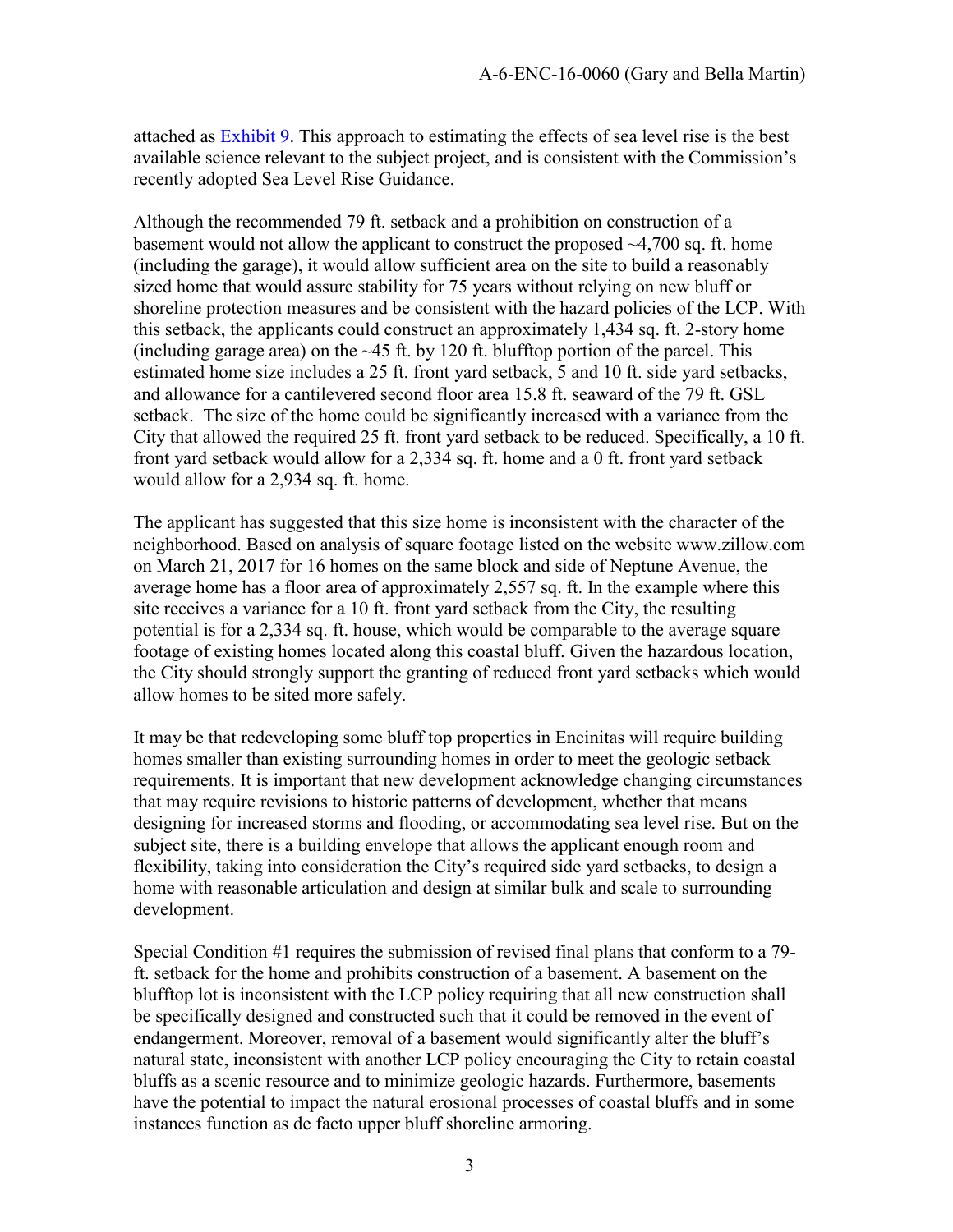In addition, new development may be approved only if the Commission can be assured it will not result in having to propose any shore or bluff stabilization to protect the structure in the future. Special Condition #3 requires the applicant to waive any rights to construct shoreline armoring in the future to protect the new home and requires the applicants to acknowledge that the development must be removed if threatened with damage or destruction from waves, erosion, storm conditions, bluff retreat, landslides, or other natural hazards in the future. Special Condition #4 requires that the applicant submit an amendment to this CDP to remove any cantilevered portions of the home if a portion ever becomes located seaward of the bluff edge as a result of future erosion. Special Condition #5 requires that the applicant assumes the risks associated with development in a hazardous location.

The precedential value of the local government's decision for future interpretations of its LCP is particularly important with this project. The Commission also recently found Substantial Issue for two projects involving demolition of existing blufftop homes and construction of new blufftop homes in Encinitas (6-ENC-16-0619/Hurst and 6-ENC-16- 0624/Meardon) that similarly did not fully assess geologic stability factors over 75 years. The potential for bluff failure and erosion must be accurately and fully evaluated, to avoid siting additional new development in hazardous locations, where it would likely need shoreline protection in the future.

Therefore, Commission staff recommends **approval** of coastal development permit application A-6-ENC-16-0060, as conditioned.

Standard of Review: Certified City of Encinitas Local Coastal Program and the public access and recreation policies of Chapter 3 of the Coastal Act.

### **STAFF NOTES**

On May 25, 2016, the project was appealed to the Coastal Commission and at its July 13, 2016 hearing, the Commission found Substantial Issue exists with respect to the grounds on which the appeal was filed. On December 19, 2016, Dr. Benumof, retained by the applicants, met with the Commission's staff geologist to discuss the site-specific erosion rate for the subject site. On January 27, 2017, Dr. Benumof provided the Commission's staff geologist with an addendum to the geotechnical report dated January 19, 2017 and his independent review of the addendum dated January 26, 2017. Since the Commission's staff geologist resigned in February 2017, these submitted materials were then routed to the Commission's staff engineer and project analyst.

While staff reviewed this new information, it became clear that a local San Diego hearing was the most desirable to afford interested parties the opportunity to attend the hearing. However, with the cancellation of the April hearing, there was not room in the agenda for the project to be scheduled at the May hearing in San Diego. Given the applicants' request to bring the application to the Commission in a timely manner, staff targeted the next possible Southern California hearing scheduled for August. On July 5, 2017, staff had a phone call with the applicants' representative to describe the staff recommendation. On July 18, 2017,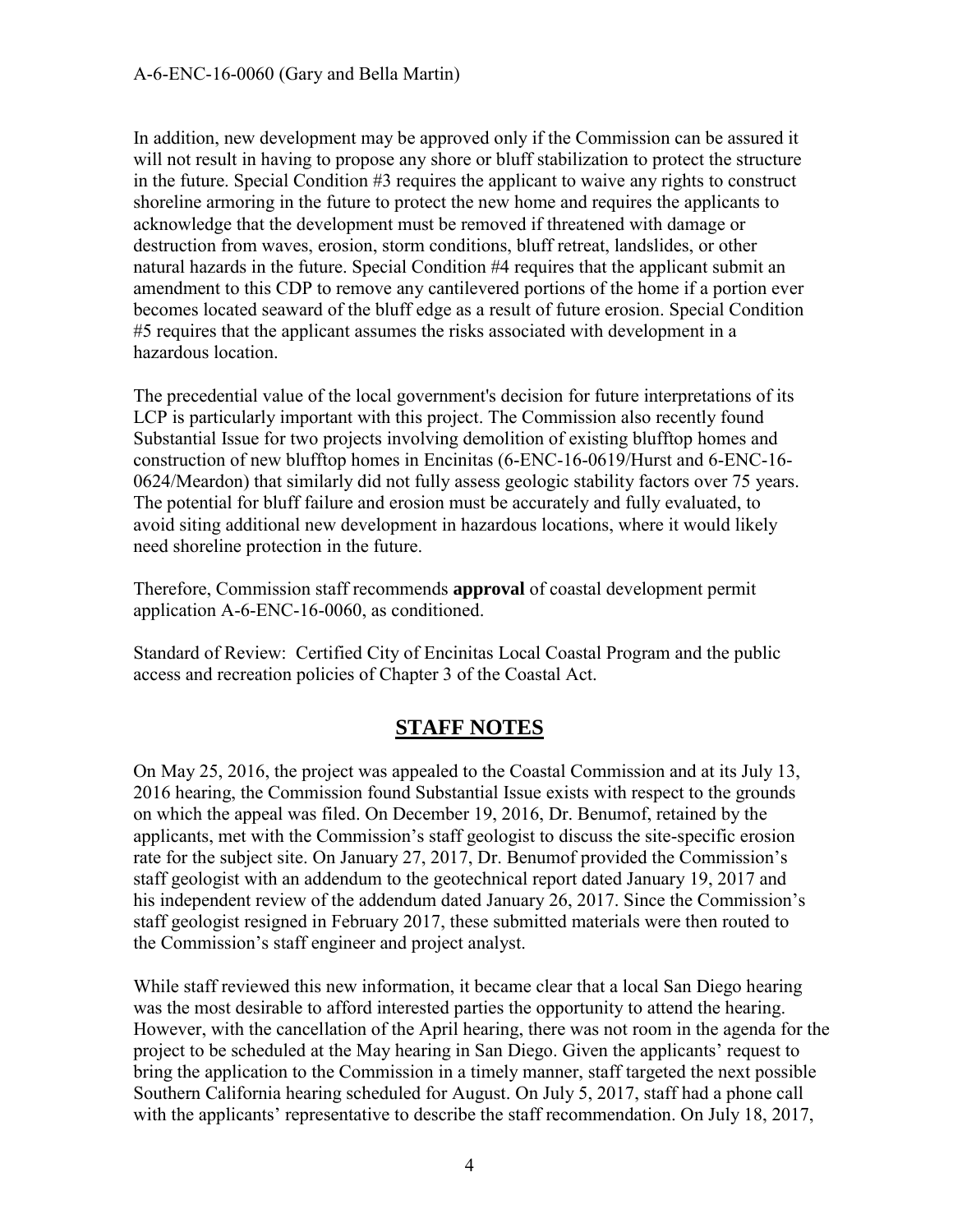the applicants' representative emailed staff to request that the application not be on the August hearing agenda so that the applicants' geotechnical team could provide draft responses to staff's recommendation. On July 31, 2017, staff participated in a conference call with the applicants' representatives. On August 3, 2017, as a follow-up to the conference call, staff emailed the applicant's representatives a draft geotechnical memo. On September 27, 2017, the applicants provided a geotechnical response to the draft staff recommendation (GSI's response dated Sept. 21, 2017 and Dr. Benumof's response dated Sept. 27, 2017). On January 30, 2018, staff emailed the applicants' representative a revised draft recommendation for the subject project. On March 20, 2018, staff met with the applicants and their representatives to discuss the draft staff recommendation. On June 1, 2018, Dr. Joseph Street assumed the position of Commission geologist. Due to the fact that the applicant had submitted at least 10 geotechnical reports and geotechnical memoranda related to the property during the permitting process, staff determined that it was appropriate to agendize the item once Dr. Street had an opportunity to review the submitted geologic material. In addition to prioritizing review of the submitted information, Dr. Street also met with Dr. Benumof on June 5, 2018 to discuss the project.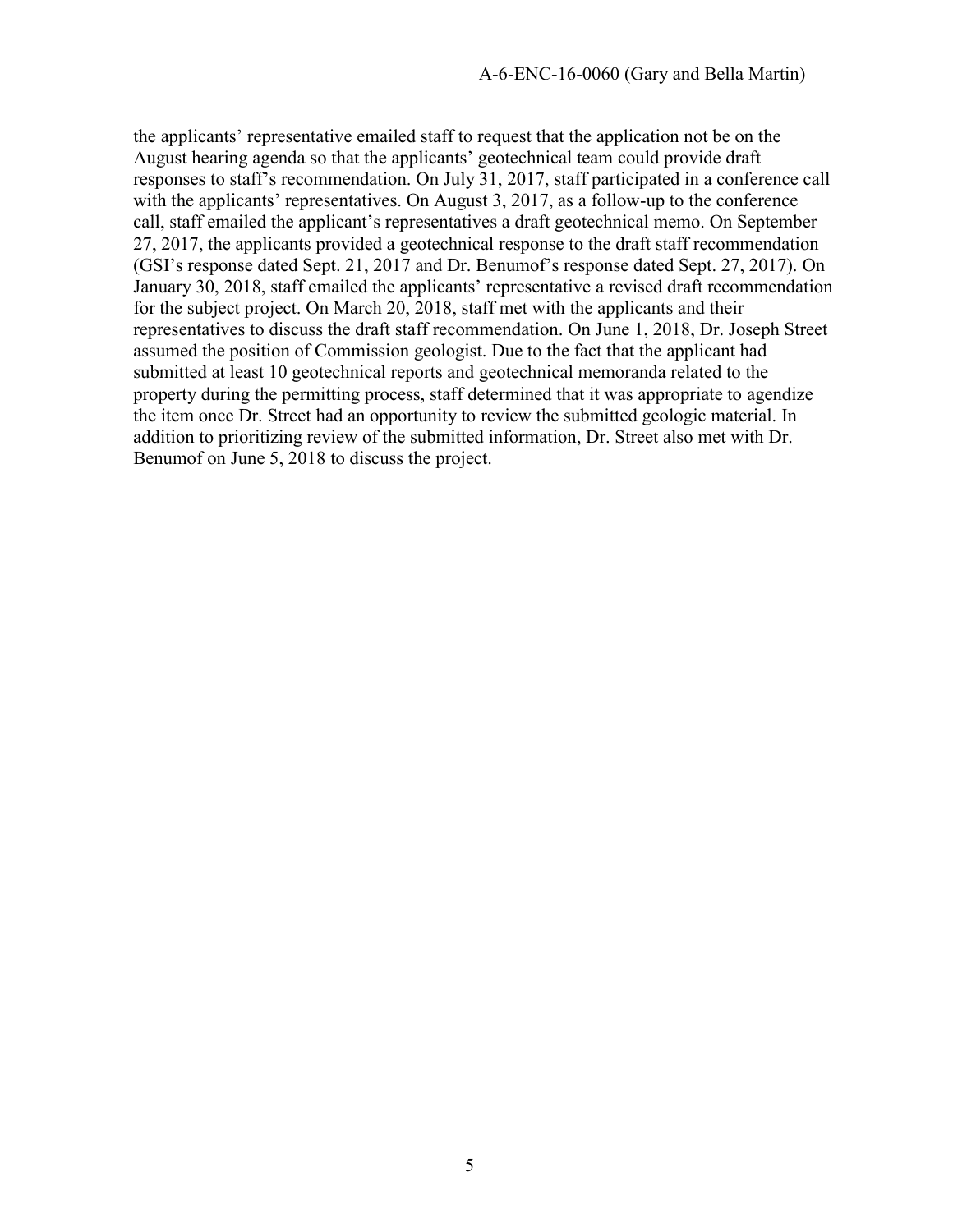# **TABLE OF CONTENTS**

| $\mathsf{A}$  |  |
|---------------|--|
| B.            |  |
| $\mathcal{C}$ |  |
| D             |  |
| Ε.            |  |
| Е.            |  |
| G.            |  |
| Н.            |  |

### **APPENDICES**

[Appendix A – Substantive File Documents](#page-48-0)

### **EXHIBITS**

[Exhibit 1 – Project location](https://documents.coastal.ca.gov/reports/2018/8/w20a/w20a-8-2018-exhibits.pdf)

Exhibit 2 – [Aerial Photograph](https://documents.coastal.ca.gov/reports/2018/8/w20a/w20a-8-2018-exhibits.pdf)

Exhibit 3 – [Nearby Shoreline Armoring](https://documents.coastal.ca.gov/reports/2018/8/w20a/w20a-8-2018-exhibits.pdf)

[Exhibit 4 – Size of Blufftop Homes on Same Block as Subject Site](https://documents.coastal.ca.gov/reports/2018/8/w20a/w20a-8-2018-exhibits.pdf)

[Exhibit 5 – Establishing Development Setbacks from Coastal Bluffs](https://documents.coastal.ca.gov/reports/2018/8/w20a/w20a-8-2018-exhibits.pdf)

Exhibit 6 – [City Resolution of Approval](https://documents.coastal.ca.gov/reports/2018/8/w20a/w20a-8-2018-exhibits.pdf)

Exhibit  $7 -$  Appeals

Exhibit 8 – [Blufftop Setback Excerpt from 1996 Encinitas Bluff Technical Report](https://documents.coastal.ca.gov/reports/2018/8/w20a/w20a-8-2018-exhibits.pdf)

[Exhibit 9 – Technical Memorandum by Drs. Joseph Street and Lesley Ewing](https://documents.coastal.ca.gov/reports/2018/8/w20a/w20a-8-2018-exhibits.pdf)

[Exhibit 10 – Bluff Face Open Space Area](https://documents.coastal.ca.gov/reports/2018/8/w20a/w20a-8-2018-exhibits.pdf)

[Exhibit 11 – Nearby Home Values Map](https://documents.coastal.ca.gov/reports/2018/8/w20a/w20a-8-2018-exhibits.pdf)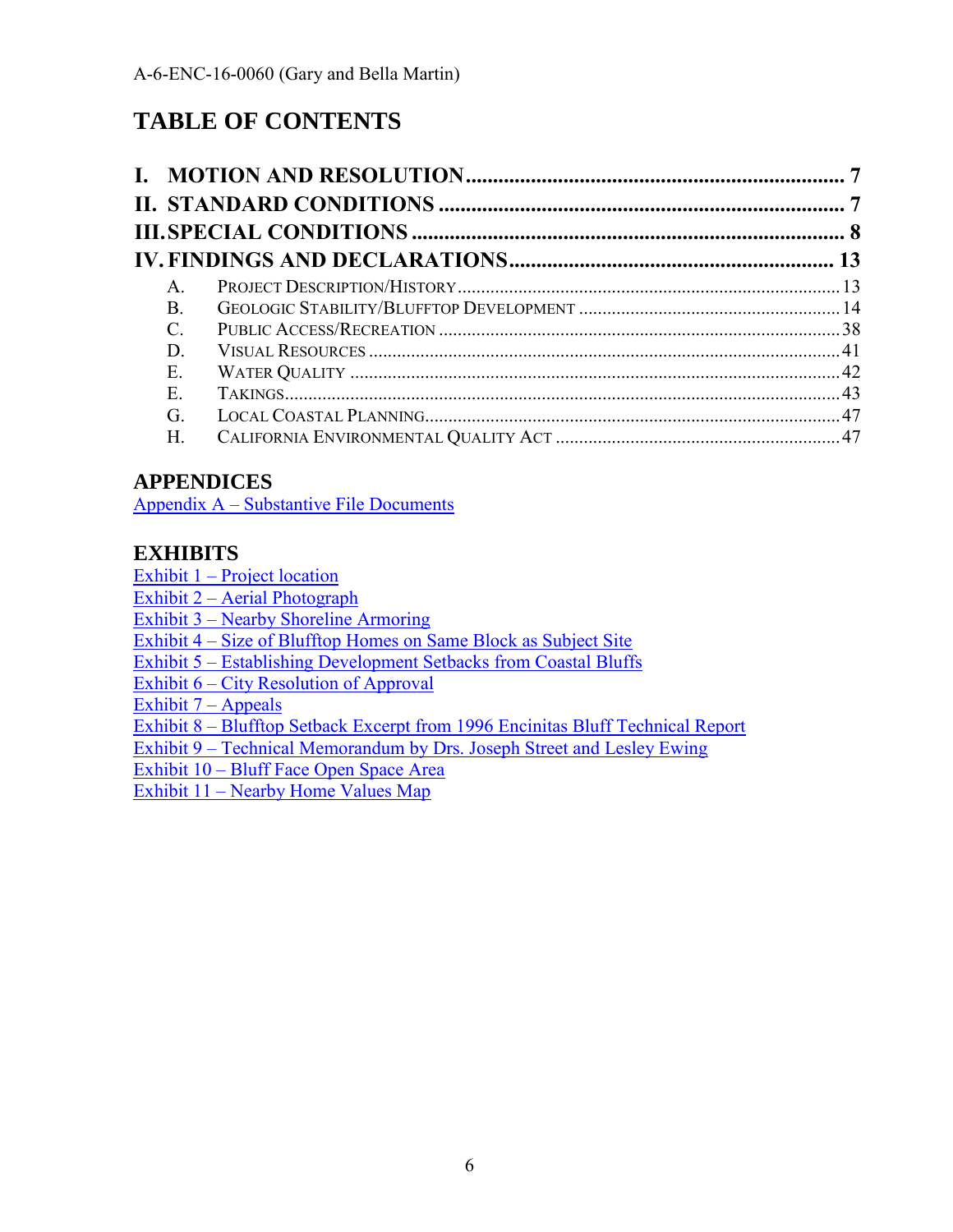### <span id="page-6-0"></span>**I. MOTION AND RESOLUTION**

#### **Motion:**

*I move that the Commission approve Coastal Development Permit Application No.* A-6-ENC-16-0060 *subject to the conditions set forth in the staff recommendation.* 

Staff recommends a **YES** vote on the foregoing motion. Passage of this motion will result in conditional approval of the permit and adoption of the following resolution and findings. The motion passes only by affirmative vote of a majority of the Commissioners present.

#### **Resolution:**

*The Commission hereby approves coastal development permit* A-6-ENC-16-0060 *and adopts the findings set forth below on grounds that the development as conditioned will be in conformity with the policies of Chapter 3 of the Coastal Act and will not prejudice the ability of the local government having jurisdiction over the area to prepare a Local Coastal Program conforming to the provisions of Chapter 3. Approval of the permit complies with the California Environmental Quality Act because either 1) feasible mitigation measures and/or alternatives have been incorporated to substantially lessen any significant adverse effects of the development on the environment, or 2) there are no further feasible mitigation measures or alternatives that would substantially lessen any significant adverse impacts of the development on the environment.* 

### <span id="page-6-1"></span>**II. STANDARD CONDITIONS**

This permit is granted subject to the following standard conditions:

- 1. **Notice of Receipt and Acknowledgment**. The permit is not valid and development shall not commence until a copy of the permit, signed by the permittee or authorized agent, acknowledging receipt of the permit and acceptance of the terms and conditions, is returned to the Commission office.
- 2. **Expiration.** If development has not commenced, the permit will expire two years from the date on which the Commission voted on the application. Development shall be pursued in a diligent manner and completed in a reasonable period of time. Application for extension of the permit must be made prior to the expiration date.
- 3. **Interpretation.** Any questions of intent of interpretation of any condition will be resolved by the Executive Director or the Commission.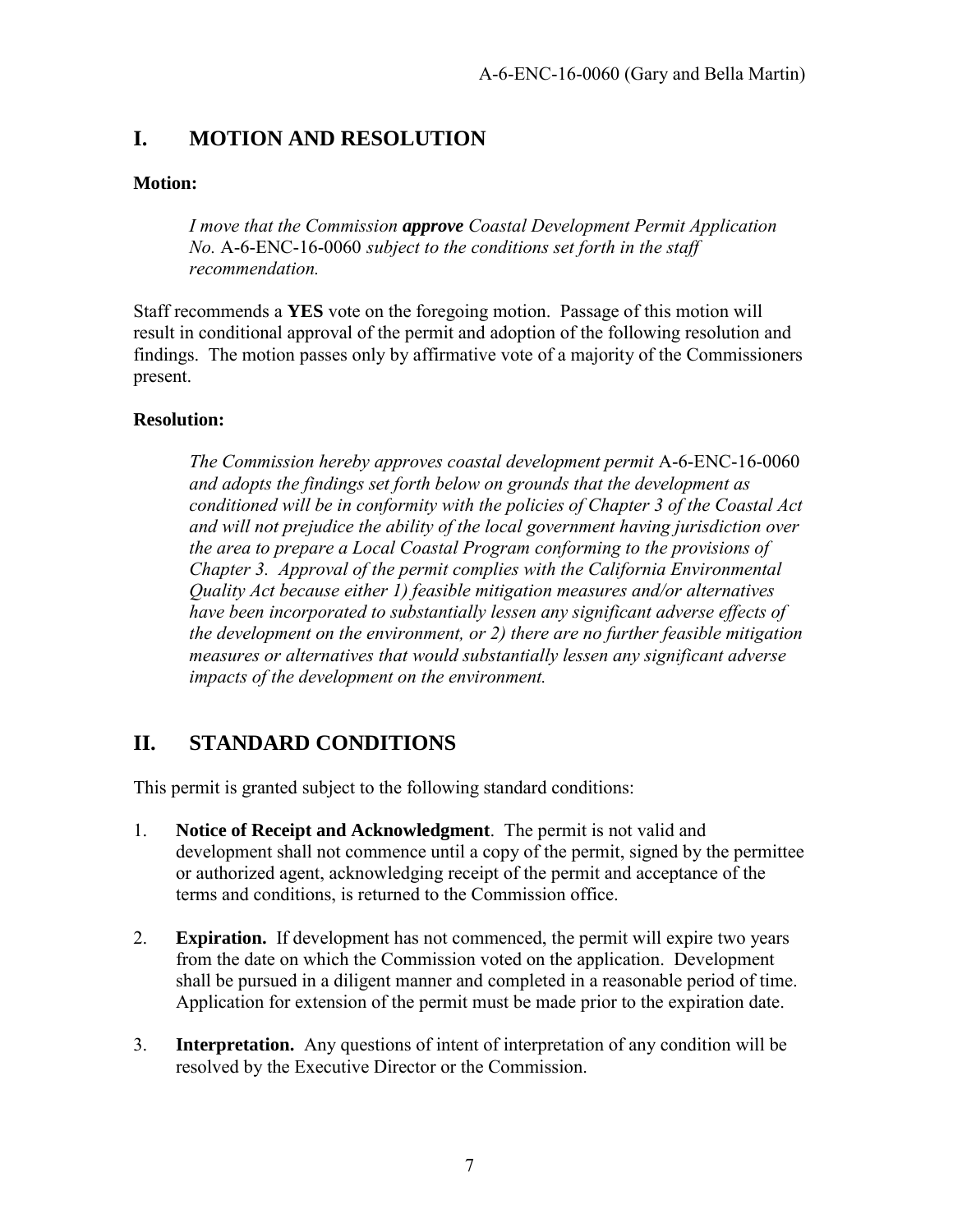- 4. **Assignment.** The permit may be assigned to any qualified person, provided assignee files with the Commission an affidavit accepting all terms and conditions of the permit.
- 5. **Terms and Conditions Run with the Land.** These terms and conditions shall be perpetual, and it is the intention of the Commission and the permittee to bind all future owners and possessors of the subject property to the terms and conditions.

### <span id="page-7-0"></span>**III. SPECIAL CONDITIONS**

This permit is granted subject to the following special conditions:

- 1. **Revised Final Plans.** PRIOR TO THE ISSUANCE OF THE COASTAL DEVELOPMENT PERMIT, the applicants shall submit for review and written approval of the Executive Director, revised final plans in substantial conformance with the submitted plans dated March 24, 2016 by Stephanie Lupton. The revised final plans shall be approved by the City of Encinitas and include the following:
	- a) The foundation of the proposed home shall be located at least 79 feet landward of the existing bluff edge of the site.
	- b) The residence may include a reduced front yard setback, if approved pursuant to a variance from the City of Encinitas. The variance shall be submitted to the Executive Director for review and approval. No amendment to the subject permit would be required for a project revision that includes relocating or expanding the structure to accommodate a reduced front yard setback, consistent with all other policies of the certified LCP including height, density, and public view corridors.
	- c) A basement is prohibited.
	- d) The proposed development including foundations shall be designed to facilitate removal and/or relocation of the structure and its foundation in the future, in the event of endangerment of the residential structure.
	- e) All grading and excavation shall be prohibited within 40 feet of the existing bluff edge.
	- f) All runoff from impervious surfaces on the top of the bluff shall be collected and directed away from the bluff edge towards the street.

The applicants shall undertake the development in accordance with the approved plans. Any proposed changes to the approved plans shall be reported to the Executive Director. No changes to the plans shall occur without a Coastal Commission approved amendment to this coastal development permit unless the Executive Director determines that no amendment is legally required.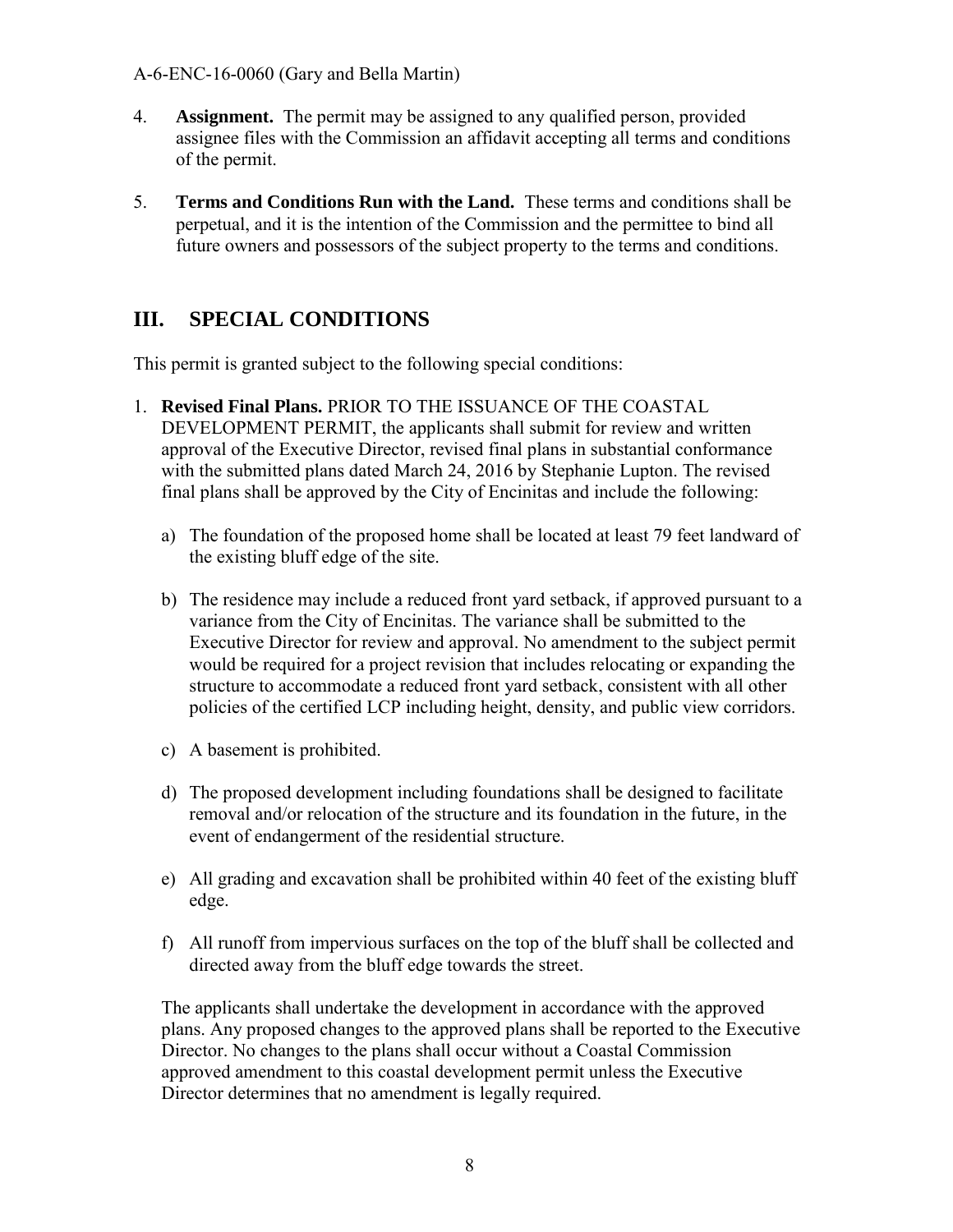- 2. **Revised Landscape Plans.** PRIOR TO THE ISSUANCE OF THE COASTAL DEVELOPMENT PERMIT, the applicants shall submit to the Executive Director for review and written approval, final landscaping and fence plans approved by the City of Encinitas. The landscaping and fence plans shall include the following:
	- a) A view corridor a minimum of 5 feet wide shall be created in the north and south side yards of the subject site. All proposed landscaping in this yard area shall be maintained at a height of 3 feet or lower (including raised planters) to preserve views from the street toward the ocean. All landscape materials within the identified side yard setbacks shall be species with a growth potential not to exceed 3 feet at maturity.
	- b) All fencing or gates within the side yard setbacks shall permit public views and have at least 75 percent of its surface area open to light.
	- c) All landscaping shall be drought-tolerant and native or non-invasive plant species. No plant species listed as problematic or invasive by the California Native Plant Society, the California Invasive Plant Council, or as may be identified from time to time by the State of California, may be employed or allowed to naturalize or persist on the site. No plant species listed as noxious weed by the State of California or the U.S. Federal Government may be utilized within the property.
	- d) New permanent irrigation systems on the blufftop property are prohibited.
	- e) A written commitment by the applicants that, five years from the date of the issuance of the coastal development permit for the residence, the applicants will submit for the review and written approval of the Executive Director, a landscape monitoring report prepared by a licensed Landscape Architect or qualified Resource Specialist, that certifies whether the on-site landscaping is in conformance with the landscape plan approved pursuant to this Special Condition. The monitoring report shall include photographic documentation of plant species and plant coverage.

If the landscape monitoring report indicates the landscaping is not in conformance with or has failed to meet the performance standards specified in the landscaping plan approved pursuant to this permit, the applicants, or successors in interest, shall submit a revised or supplemental landscape plan for the review and written approval of the Executive Director. The revised landscaping plan must be prepared by a licensed Landscape Architect or Resource Specialist and shall specify measures to remediate those portions of the original plan that have failed or are not in conformance with the original approved plan.

The applicants shall undertake the development in accordance with the approved landscape plans. Any proposed changes to the approved plans shall be reported to the Executive Director. No changes to the plans shall occur without a Commissionapproved amendment to the permit unless the Executive Director determines that no such amendment is legally required.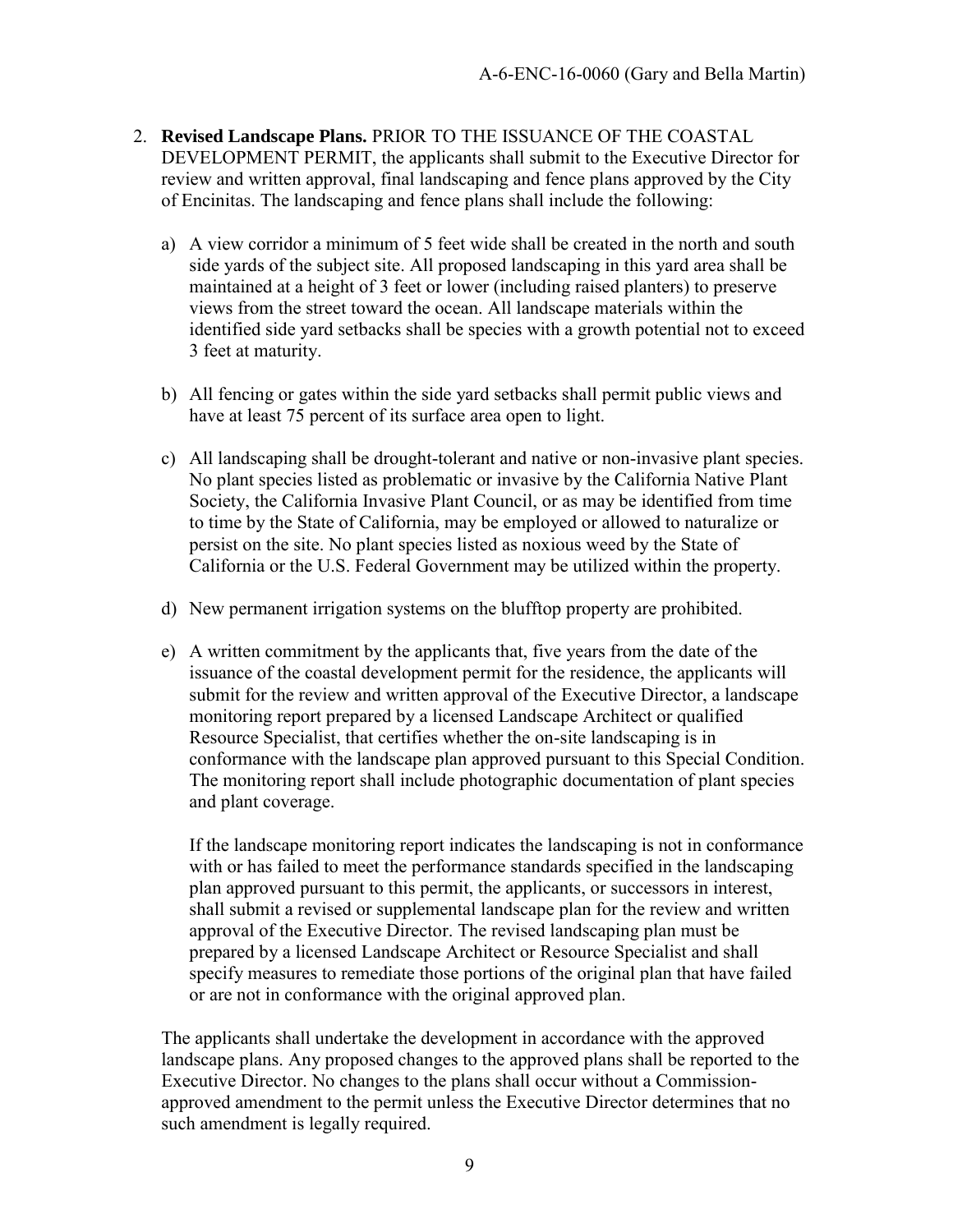#### 3. **No Future Bluff or Shoreline Protective Device.**

- a) By acceptance of this Permit, the applicants agree, on behalf of themselves and all successors and assigns, that no bluff or shoreline protective device(s) shall ever be constructed to protect the development approved pursuant to Coastal Development Permit No. A-6-ENC-16-0060 including, but not limited to, the residence and foundation, in the event that the development is threatened with damage or destruction from waves, erosion, storm conditions, bluff retreat, landslides, or other natural hazards in the future. By acceptance of this Permit, the applicants hereby waive, on behalf of themselves and all successors and assigns, any rights to construct such devices that may exist under applicable law.
- b) By acceptance of this Permit, the applicants agree, on behalf of themselves and all successors and assigns, that the blufftop residence will remain only as long as it is reasonably safe from failure and erosion without having to propose any shoreline armoring to protect the residence in the future;
- c) By acceptance of this Permit, the applicants agree, on behalf of themselves and all successors and assigns, that the landowner shall remove the development authorized by this Permit, including the residence and foundation, if any government agency has ordered that the structures are not to be occupied due to any of the hazards identified above, or if any government agency requires the structures to be removed. In the event that portions of the development fall to the beach before they are removed, the landowner shall remove all recoverable debris associated with the development from the beach and ocean and lawfully dispose of the material in an approved disposal site. If the site is within the coastal zone, such removal shall require a coastal development permit.
- d) In the event the edge of the bluff recedes to within 10 feet of the blufftop residence, but no government agency has ordered that the structures not be occupied, a geotechnical investigation shall be prepared by a licensed coastal engineer and geologist, retained by the applicants, that addresses whether any portions of the residence are threatened by coastal hazards. The report shall identify all those immediate or potential future measures that could stabilize the blufftop residence without shore or bluff protection, including but not limited to removal or relocation of portions of the residence. The report shall be submitted to the Executive Director and the appropriate local government official. If the geotechnical report concludes that the residence or any portion of the residence is unsafe for occupancy, the applicant shall, within 90 days of submitting the report, apply for a coastal development permit amendment to remedy the hazard, which shall include proposed removal of the threatened portion of the structure.
- 4. **Monitoring and Future Removal of the Cantilever Portion of Structure.** PRIOR TO ISSUANCE OF THE COASTAL DEVELOPMENT PERMIT, the applicants shall submit to the Executive Director for review and written approval, a plan prepared by a licensed geologist or geotechnical engineer for a bluff monitoring plan that includes the following: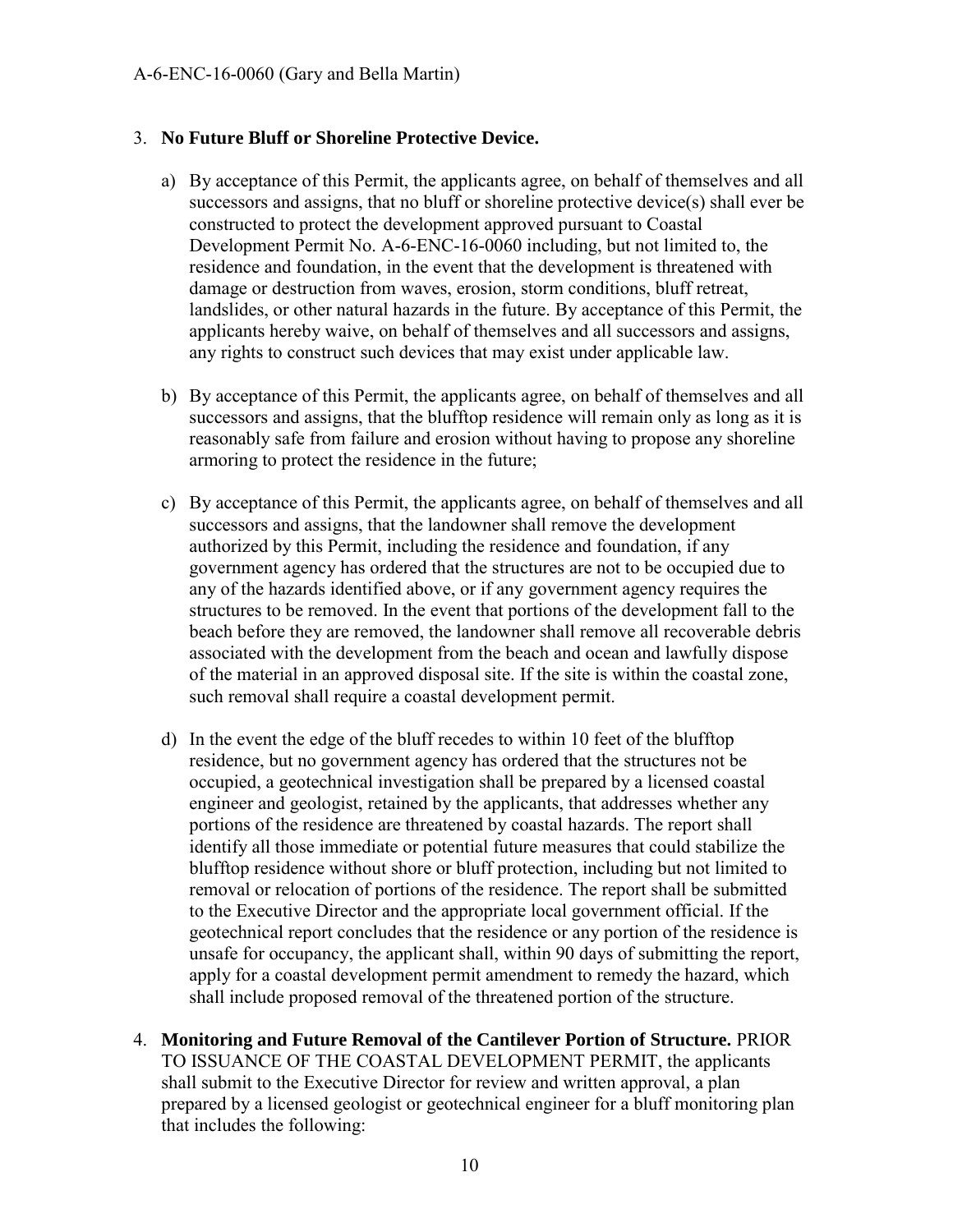- a) Current measurements of the distance between the cantilevered portion of the home and the bluff edge ("bluff edge" as defined in Section 30.04.010 of the certified Encinitas Implementation Plan), and provisions for these measurements to be taken every five years after completion of construction for the life of the project. The locations for these measurements shall be identified through permanent markers, benchmarks, survey position, written description, etc. so that annual measurements can be taken at the same location and comparisons between years can provide information on bluff retreat.
- b) Provisions for submittal of a report to the Executive Director of the Coastal Commission on June  $1<sup>st</sup>$  every five years beginning on the date of Commission approval of this CDP. Each report shall be prepared by a licensed geologist or geotechnical engineer. The report shall contain the measurements and evaluation required by subsection a) of this Special Condition. The report shall also summarize all measurements and provide analysis of trends, annual retreat or rate of retreat, and the stability of the overall bluff face and the impact of the cantilevered portion of the home on the natural bluff. The report shall include recommendations on how to remove any cantilevered portion of the home that is seaward of the bluff edge.
- c) An agreement that if after inspection, it is apparent that any cantilevered portion of the home is seaward of the bluff edge, the applicants shall apply for a Coastal Development Permit amendment within 90 days of submittal of the monitoring report to remove the cantilevered portion of the home that is located seaward of the bluff edge.

The applicants shall undertake monitoring in accordance with the approved plan. Any proposed changes to the approved plan shall be reported to the Executive Director. No changes to the plan shall occur without a Coastal Commission approved amendment to this coastal development permit amendment unless the Executive Director determines that no amendment is legally required.

5. **Assumption of Risk, Waiver of Liability and Indemnity Agreement.** By acceptance of this permit, the applicants acknowledge and agree (i) that the site may be subject to hazards from erosion and coastal bluff collapse; (ii) to assume the risks to the applicants and the property that is the subject of this permit of injury and damage from such hazards in connection with this permitted development; (iii) to unconditionally waive any claim of damage or liability against the Commission, its officers, agents, and employees for injury or damage from such hazards; and (iv) to indemnify and hold harmless the Commission, its officers, agents, and employees with respect to the Commission's approval of the project against any and all liability, claims, demands, damages, costs (including costs and fees incurred in defense of such claims), expenses, and amounts paid in settlement arising from any injury or damage due to such hazards.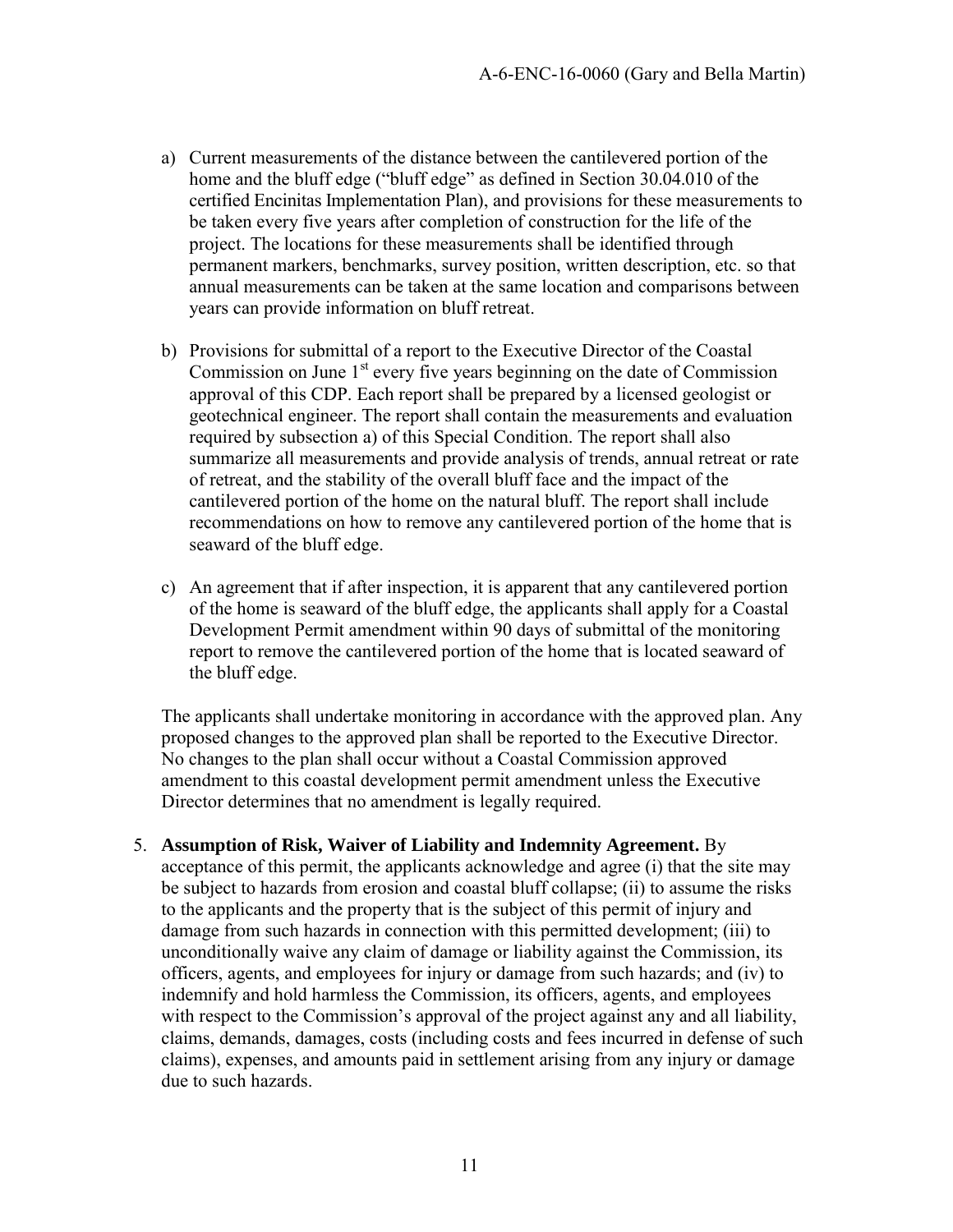6. **Deed Restriction.** PRIOR TO ISSUANCE OF THE COASTAL DEVELOPMENT PERMIT, the applicants shall submit to the Executive Director for review and approval, documentation demonstrating that the landowner has executed and recorded a deed restriction, in a form and content acceptable to the Executive Director: (1) indicating that, pursuant to this permit, the California Coastal Commission has authorized development on the subject property, subject to terms and conditions that restrict the use and enjoyment of that property (hereinafter referred to as the "Standard and Special Conditions"); and (2) imposing all Standard and Special Conditions of this permit as covenants, conditions and restrictions on the use and enjoyment of the Property. The deed restriction shall include a legal description of the applicants' entire parcel. The deed restriction shall also indicate that, in the event of an extinguishment or termination of the deed restriction for any reason, the terms and conditions of this permit shall continue to restrict the use and enjoyment of the subject property so long as either this permit or the development it authorizes, or any part, modification, or amendment thereof, remains in existence on or with respect to the subject property.

#### 7. **Bluff Open Space Deed Restriction.**

- a) No development, as defined in Section 30106 of the Coastal Act, shall occur in the open space area between the bluff edge and the western property line. The western property line is currently located approximately 105 feet seaward of the existing bluff edge. This prohibition on development shall apply to the bluff face as the location of the bluff edge ("bluff edge" as defined in Section 30.04.010 of the certified Encinitas Implementation Plan) changes over time, due to the landward retreat of the bluff edge.
- b) PRIOR TO THE ISSUANCE OF THE COASTAL DEVELOPMENT PERMIT, the applicant shall execute and record a deed restriction in a form and content acceptable to the Executive Director, reflecting the above restrictions on development in the designated open space area as generally depicted by [Exhibit](https://documents.coastal.ca.gov/reports/2018/8/w20a/w20a-8-2018-exhibits.pdf)  [10.](https://documents.coastal.ca.gov/reports/2018/8/w20a/w20a-8-2018-exhibits.pdf) The recorded document(s) shall include a legal description and corresponding graphic depiction of the legal parcel(s) subject to this permit and a metes and bounds legal description and a corresponding graphic depiction, drawn to scale, of the designated open space area prepared by a licensed surveyor based on an onsite inspection of the open space area.
- c) The deed restriction shall be recorded free of prior liens and any other encumbrances that the Executive Director determines may affect the interest being conveyed.
- d) The deed restriction shall run with the land in favor of the People of the State of California, binding successors and assigns of the applicant or landowner in perpetuity.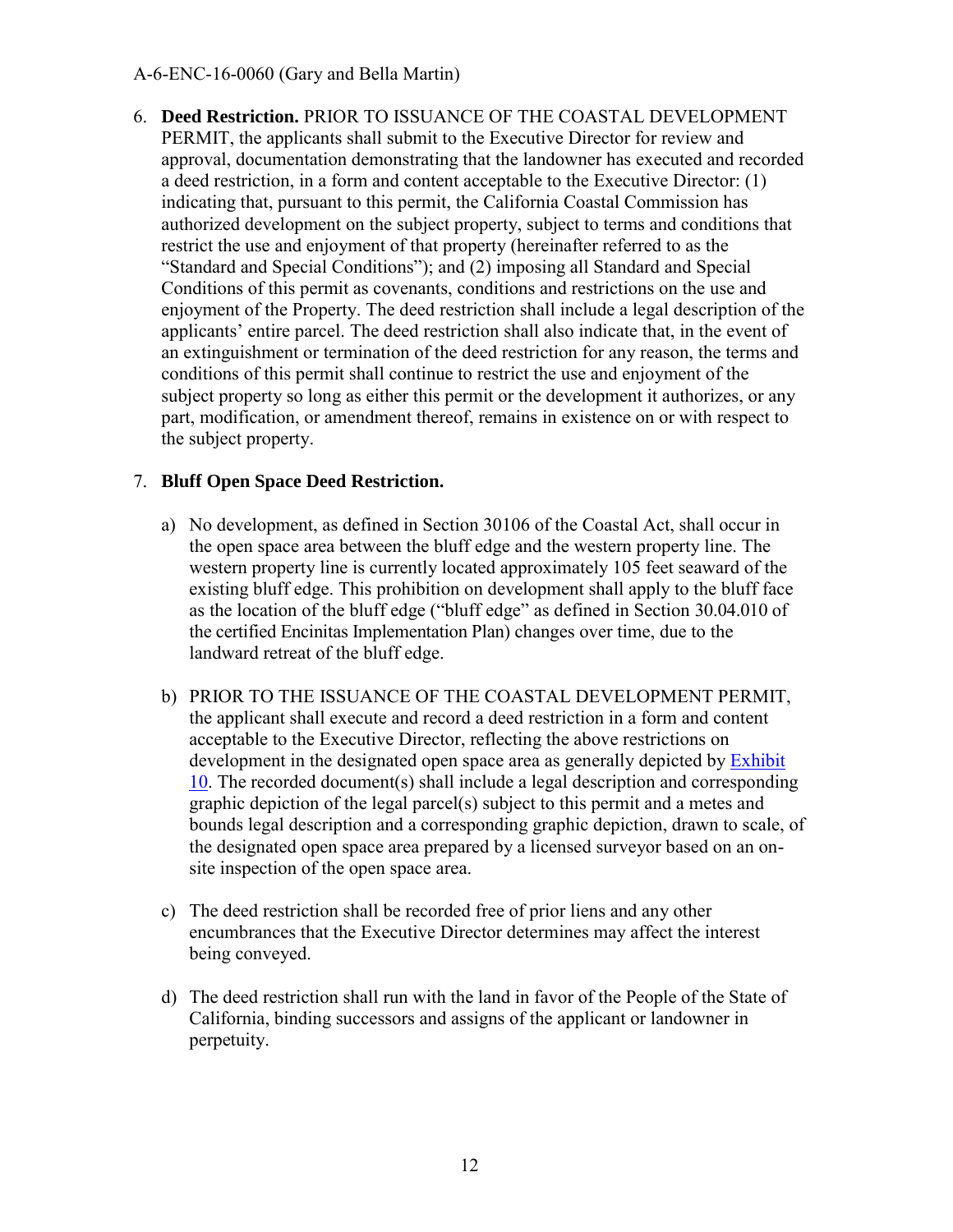- 8. **Best Management Practices and Construction Responsibilities.** The applicants shall comply with the following construction-related requirements:
	- a) All debris resulting from demolition and construction activities shall be removed and disposed of at an authorized disposal site.
	- b) Temporary sediment control Best Management Practices (BMPs) such as straw bales, fiber rolls, or silt fencing shall be installed prior to, and maintained throughout, the construction period to intercept and slow or detain runoff from the construction, staging, and storage/stockpile areas, allow entrained sediment and other pollutants to settle and be removed and prevent discharge of sediment and pollutants toward the bluff edge. When no longer required, the temporary sediment control BMPs shall be removed. Fiber rolls shall be 100% biodegradable, and shall be bound with non-plastic biodegradable netting such as jute, sisal, or coir fiber; photodegradable plastic netting is not an acceptable alternative. Rope used to secure fiber rolls shall also be biodegradable, such as sisal or manila.

### <span id="page-12-0"></span>**IV. FINDINGS AND DECLARATIONS**

### <span id="page-12-1"></span>**A. PROJECT DESCRIPTION/HISTORY**

The project approved by the City of Encinitas on April 21, 2016 allows for the consolidation of two existing legal lots (one of which is primarily located on the face of the coastal bluff) into one lot and the construction of a new, 2-story, 3,110 sq. ft. singlefamily home over a 969 sq. ft. basement with a 644 sq. ft. attached garage on an 11,394 sq. ft. vacant coastal blufftop lot [\(Exhibit 1\)](https://documents.coastal.ca.gov/reports/2018/8/w20a/w20a-8-2018-exhibits.pdf). As approved, the basement and first floor would be located approximately 40 feet from the coastal bluff edge and the second floor would cantilever to within 32 feet from the bluff edge. The basement would provide the foundation for the house, where the finished floor elevation would be approximately 10 ft. below existing grade [\(Exhibit 6\)](https://documents.coastal.ca.gov/reports/2018/8/w20a/w20a-8-2018-exhibits.pdf).

The subject site is located on the west side of Neptune Avenue and is currently not protected by any shoreline armoring [\(Exhibit 2\)](https://documents.coastal.ca.gov/reports/2018/8/w20a/w20a-8-2018-exhibits.pdf) and there is no Commission permit history on the site. On May 25, 2016, the project was appealed to the Coastal Commission [\(Exhibit 7\)](https://documents.coastal.ca.gov/reports/2018/8/w20a/w20a-8-2018-exhibits.pdf) and at its July 13, 2016 hearing, the Commission found Substantial Issue exists with respect to the grounds on which the appeal was filed.

Adjacent to the subject site to the north, in April 1994, the Commission approved a 13 ft. high, approximately 105 ft. long seawall to protect an existing home (452 Neptune Ave.; CDP #6-93-136/Favero). The home was built in 1929, before the enactment of California Coastal Act of 1976, and was approximately 22 feet from the bluff edge in 1994. County records document a series of additions to the home (a second story in 1965, a bathroom in 1968, and stairs in 1971). There are no records of more recent improvements to this property.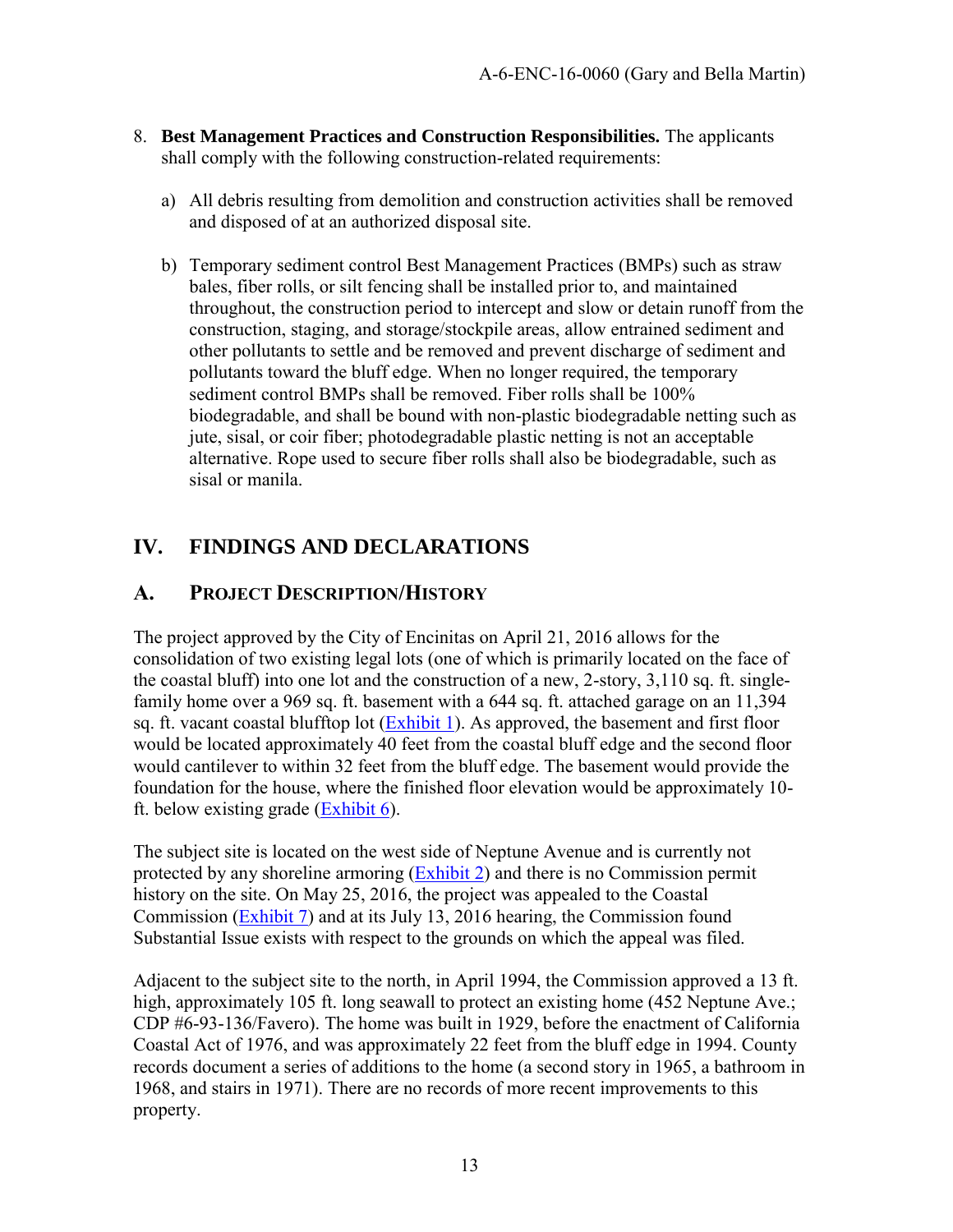Adjacent to the subject site to the south, in August 2016, the Commission found the proposed demolition of the existing home built in 1959 and construction of a new home raises a substantial issue, as similar to the subject application, geologic stability factors over 75 years were not fully assessed (438 Neptune Ave.; CDP #6-ENC-16- 0624/Meardon). Like the subject property, this adjacent property to the south is currently not protected by any shoreline armoring and there is no other Commission permit history on the site.

In the Commission's "de novo" review of this application, the standard of review is the certified City of Encinitas Local Coastal Program (LCP) and the public access policies of the Coastal Act.

### <span id="page-13-0"></span>**B. GEOLOGIC STABILITY/BLUFFTOP DEVELOPMENT**

The project approved by the City is located within the Coastal Bluff Overlay Zone. The pertinent LCP policies are below:

Public Safety Policy 1.3 of the City's Land Use Plan (LUP) requires that:

*The City will rely on the Coastal Bluff and Hillside/Inland Bluff Overlay Zones to prevent future development or redevelopment that will represent a hazard to its owner or occupants, and which may require structural measures to prevent destructive erosion or collapse.*

Public Safety Policy 1.6 of the City's LUP requires that:

*The City shall provide for the reduction of unnatural causes of bluff erosion, as detailed in the Zoning Code, by:* 

*[…]* 

*e. Permitting pursuant to the Coastal Bluff Overlay Zone, bluff repair and erosion control measures on the face and at the top of the bluff that are necessary to repair human-caused damage to the bluff, and to retard erosion which may be caused or accelerated by land-based forces such as surface drainage or ground water seepage, providing that no alteration of the natural character of the bluff shall result from such measures, where such measures are designed to minimize encroachment onto beach areas through an alignment at and parallel to the toe of the coastal bluff, where such measures receive coloring and other exterior treatments and provided that such measures shall be permitted only when required to serve coastal-dependent uses or to protect existing principal structures or public beaches in danger from erosion, and when designed to eliminate or mitigate adverse impacts on local shoreline sand supply; and*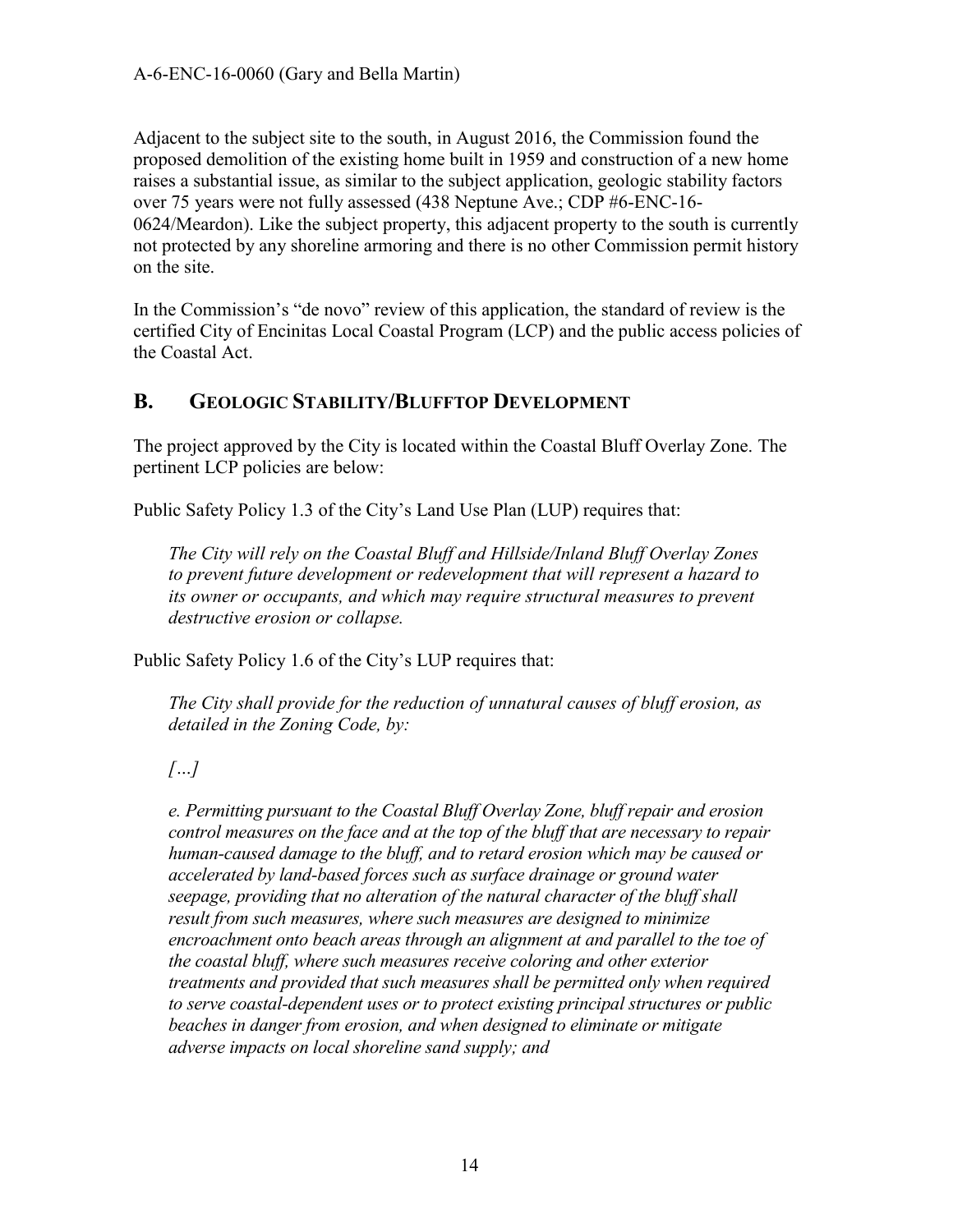*f. Requiring new structures and improvements to existing structures to be set back 25 feet from the inland blufftop edge, and 40 feet from coastal blufftop edge with exceptions to allow a minimum coastal blufftop setback of no less than 25 feet. For all development proposed on coastal blufftops, a site-specific geotechnical report shall be required. The report shall indicate that the coastal setback will not result in risk of foundation damage resulting from bluff erosion or retreat to the principal structure within its economic life and with other engineering evidence to justify the coastal blufftop setback.* 

*[ . . .]* 

*In all cases, all new construction shall be specifically designed and constructed such that it could be removed in the event of endangerment and the applicants shall agree to participate in any comprehensive plan adopted by the City to address coastal bluff recession and shoreline erosion problems in the City.* 

*This does not apply to minor structures that do not require a building permit, except that no structures, including walkways, patios, patio covers, cabanas, windscreens, sundecks, lighting standards, walls, temporary accessory buildings not exceeding 200 square feet in area, and similar structures shall be allowed within five feet from the bluff top edge; and*

*g. Permanently conserving the bluff face within an open space easement or other suitable instrument.* 

Policy 30.34.20.B.1 of the City's certified Implementation Plan (IP) states, in part:

*1. With the following exceptions, no principal structure, accessory structure, facility or improvement shall be constructed, placed or installed within 40 feet of the top edge of the coastal bluff. Exceptions are as follows:* 

*[…]* 

*b. Minor accessory structures and improvements located at grade, including landscaping, shall be allowed to within 5 feet of the top edge of the coastal bluff. Precautions must be taken when placing structures close to the bluff edge to ensure that the integrity of the bluff is not threatened. For the purposes of the Coastal Bluff Overlay Zones, "minor accessory structures and improvements" are defined as those requiring no City approval or permit including a building or grading permit, and not attached to any principal or accessory structure which would require a permit. Grading for reasonable pedestrian access in and around a principal or accessory structure may be permitted by the City Engineer following review of a site specific soils report.*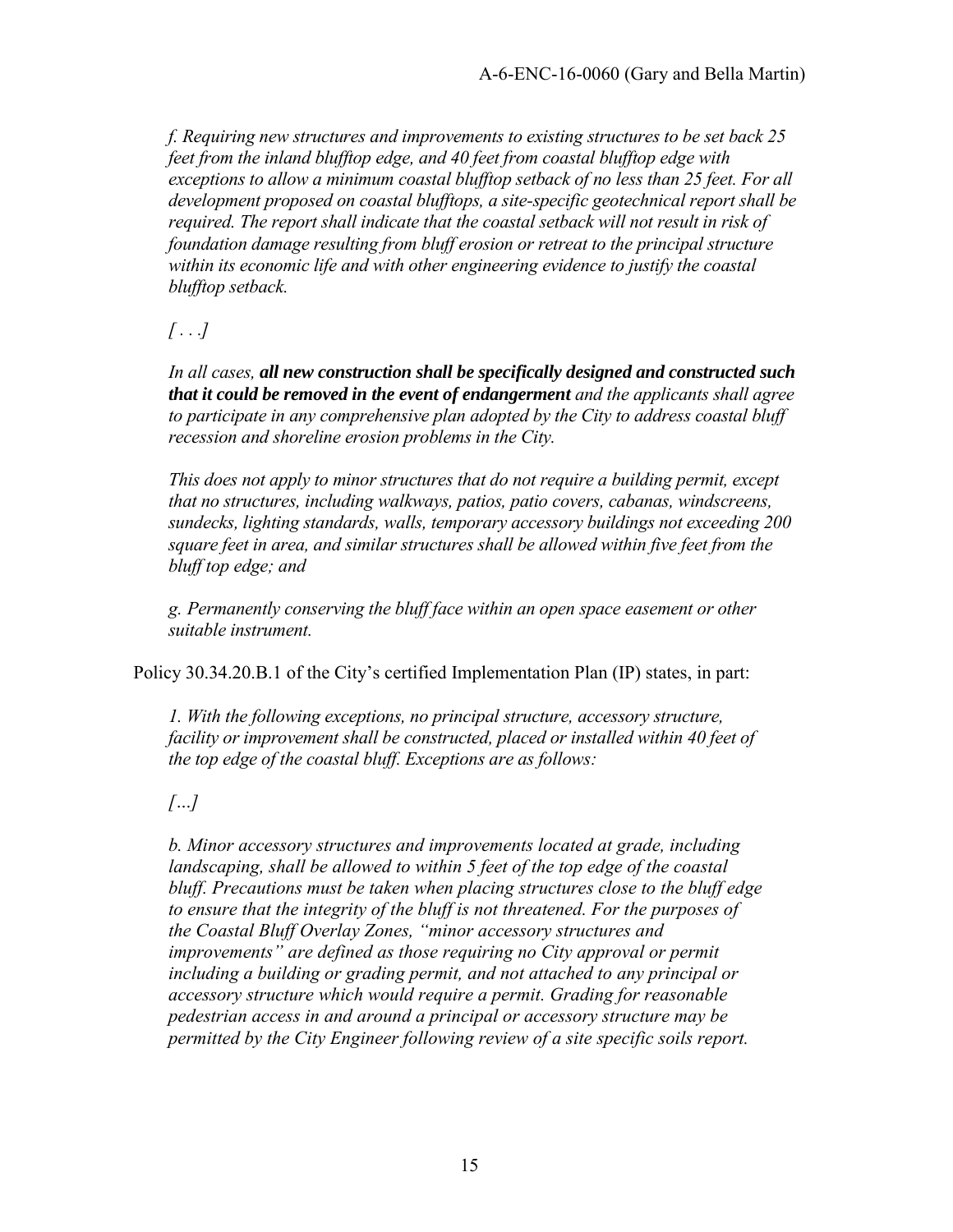Section 30.34.020(C) of the City's Implementation Plan (IP) states, in part:

*DEVELOPMENT PROCESSING AND APPROVAL. In addition to findings and processing requirements otherwise applicable, the following establishes specific processing and finding requirements for proposed development within the Coastal Bluff Overlay Zone…* 

*1. Development and improvement in compliance with the development standards in paragraph B "Development Standards," proposing no structure or facility on or within 40 feet of the top edge of the coastal bluff (except for minor accessory structures and improvements allowed pursuant to Section 30.34.02(B)1b, and proposing no preemptive measure as defined below, shall be subject to the following: submittal and acceptance of a site-specific soils report and geotechnical review described by paragraph D "Application Submittal Requirements" below. The authorized decision-making authority for the proposal shall make the findings required based on the soils report and geotechnical review for any project approval. A Second Story cantilevered portion of a structure which is demonstrated through standard engineering practices not to create an unnecessary surcharge load upon the bluff area may be permitted 20% beyond the top edge of bluff setback if a finding can be made by the authorized agency that no private or public views would be significantly impacted by the construction of the cantilevered portion of the structure.* 

Section 30.34.020(D) of the IP states, in part:

*APPLICATION SUBMITTAL REQUIREMENTS. Each application to the City for a permit or development approval for property under the Coastal Bluff Overlay Zone shall be accompanied by a soils report, and either a geotechnical review or geotechnical report as specified in paragraph C "Development Processing and Approval" above. Each review/report shall be prepared by a certified engineering geologist who has been pre-qualified as knowledgeable in City standards, coastal engineering and engineering geology. The review/report shall certify that the*  development proposed will have no adverse effect on the stability of the bluff, will *not endanger life or property, and that any proposed structure or facility is expected to be reasonably safe from failure and erosion over its lifetime without having to propose any shore or bluff stabilization to protect the structure in the future [emphasis added]. Each review/report shall consider, describe and analyze the following:* 

- *1. Cliff geometry and site topography, extending the surveying work beyond the site as needed to depict unusual geomorphic conditions that might affect the site;*
- *2. Historic, current and foreseeable cliffs erosion, including investigation or recorded land surveys and tax assessment records in addition to land use of historic maps and photographs where available and possible changes in shore configuration and sand transport;*
- *3. Geologic conditions, including soil, sediment and rock types and characteristics in addition to structural features, such as bedding, joints and faults;*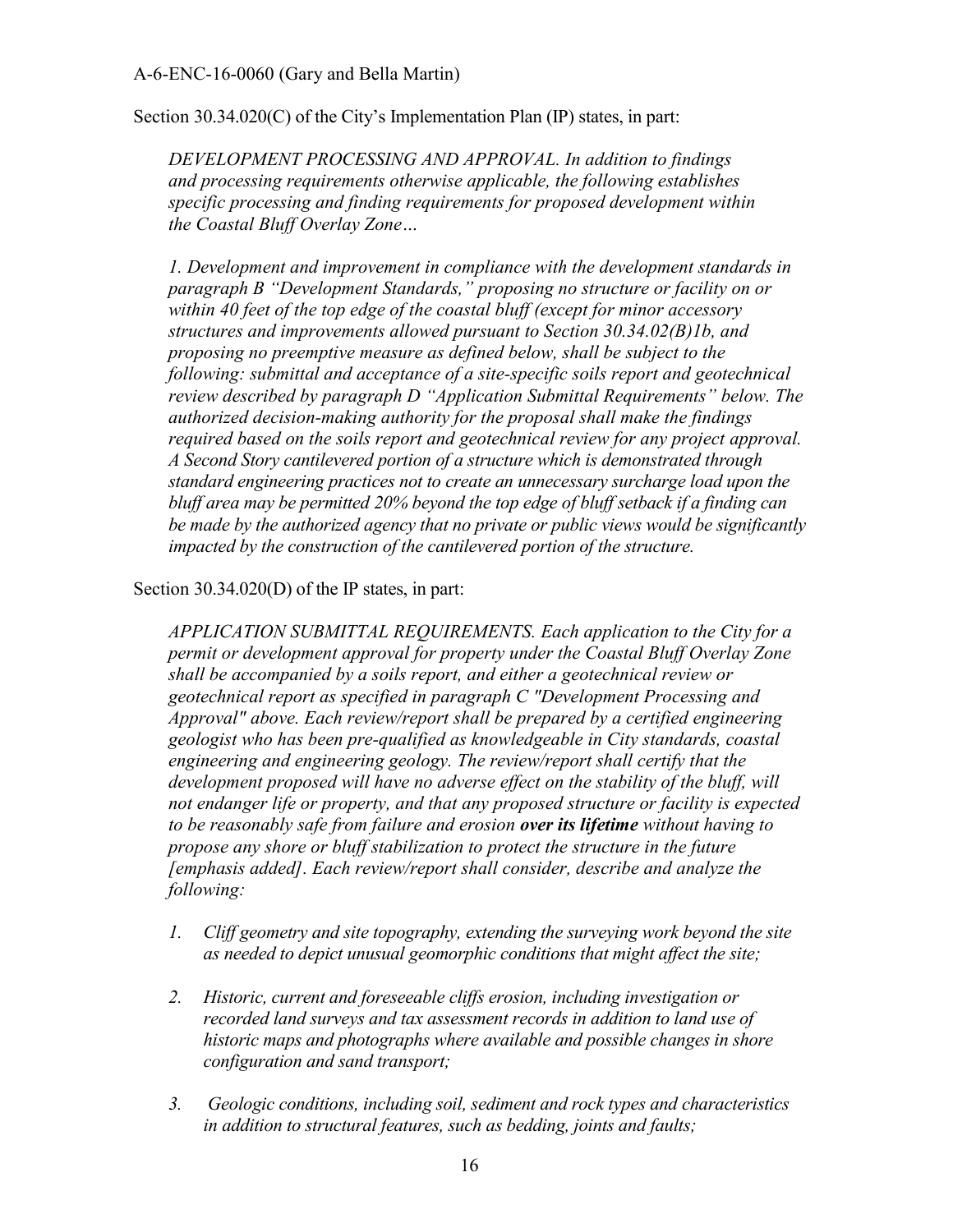- *4. Evidence of past or potential landslide conditions, the implications of such conditions for the proposed development, and the potential effects of the development on landslide activity;*
- *5. Impact of construction activity on the stability of the site and adjacent area;*
- *6. Ground and surface water conditions and variations, including hydrologic changes caused by the development e.g., introduction of irrigation water to the ground water system; alterations in surface drainage);*
- *7. Potential erodibility of site and mitigating measures to be used to ensure minimized erosion problems during and after construction (i.e., landscaping and drainage design);*
- *8. Effects of marine erosion on seacliffs and estimated rate of erosion at the base of the bluff fronting the subject site based on current and historical data;*
- *9. Potential effects of seismic forces resulting from a maximum credible earthquake;*
- *10. Any other factors that might affect slope stability;*
- *11. Mitigation measures and alternative solutions for any potential impacts.*

*The report shall also express a professional opinion as to whether the project can be designed or located so that it will neither be subject to nor contribute to significant geologic instability throughout the life span of the project [emphasis added]. The report shall use a current acceptable engineering stability analysis method and shall also describe the degree of uncertainty of analytical results due to assumptions and unknowns. The degree of analysis required shall be appropriate to the degree of potential risk presented by the site and the proposed project.* 

*In addition to the above, each geotechnical report shall include identification of the daylight line behind the top of the bluff established by a bluff slope failure plane analysis. This slope failure analysis shall be performed according to geotechnical engineering standards, and shall:* 

- *a. Cover all types of slope failure.*
- *b. Demonstrate a safety factor against slope failure of 1.5.*
- *c. Address a time period of analysis of 75 years. [emphasis added]*

As proposed, the project will include the construction of an approximately 4,700 sq. ft., two-story single family home, including a basement and attached garage, approximately 40 feet from the edge of a 93 ft.-high coastal bluff. Coastal bluffs in Encinitas are subject to a variety of erosive forces and conditions (e.g., wave action, reduction in beach width,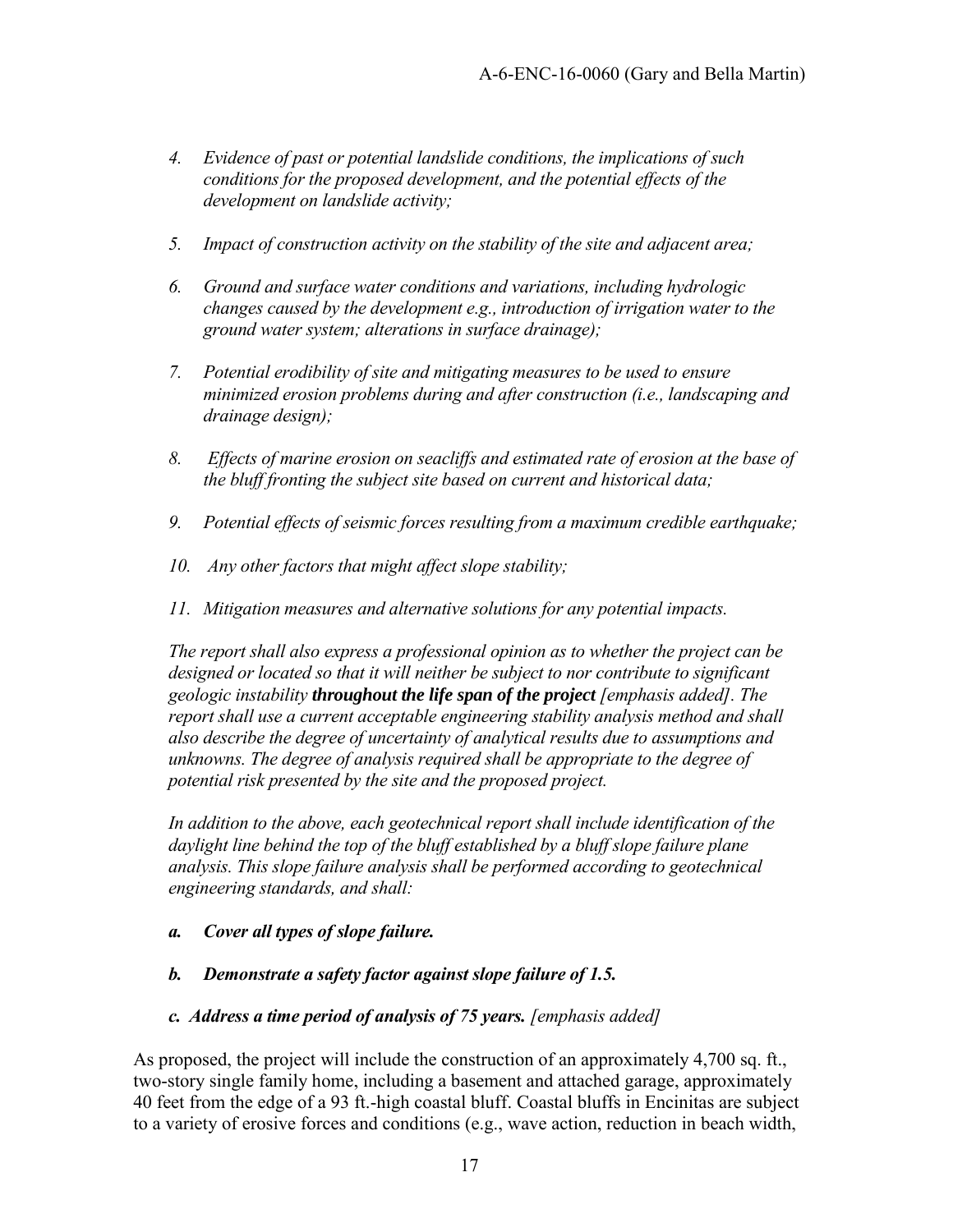block failures and landslides). As a result, the bluffs and blufftop lots in the Encinitas area are considered a hazardous area. In 1986, the California Division of Mines and Geology mapped the entire Encinitas shoreline as an area susceptible to landslides, i.e., either "Generally Susceptible" or "Most Susceptible Areas" (Open File Report, "Landslide Hazards in the Encinitas Quadrangle, San Diego County, California," dated 1986). The Encinitas shoreline has been the subject of numerous Commission and City approved permits for shoreline armoring. Although the subject site does not currently have shoreline armoring, in 1994 the Commission approved a 13 ft. high, approximately 105 ft. long seawall to protect an existing home adjacent to the subject site to the north (452 Neptune Ave.; CDP #6-93-136) and a 9 ft. high, shotcrete seawall fronting six noncontiguous homes approximately 250 ft. south of the subject site (312, 354, 370, 378, 396, and 402 Neptune Ave.; CDP #6-93-85) [\(Exhibit 3\)](https://documents.coastal.ca.gov/reports/2018/8/w20a/w20a-8-2018-exhibits.pdf). Thus, the subject site is clearly in a hazardous location.

As cited above, the LCP contains several policies designed to reduce or avoid risk to new development. Public Safety Policy 1.3 of the LUP prevents new development that will represent a hazard to its occupants and which may require structural measures to prevent destructive erosion or collapse. In addition, Public Safety Policy 1.6 of the LUP and Section 30.34.020(D) of the IP require an applicant to provide extensive geotechnical information documenting that any new development on the coastal blufftop have an appropriate setback to ensure that the residence is reasonably safe from failure and erosion over its lifetime, without having to propose any shore or bluff stabilization to protect the structure in the future.

Safe siting of development is critical not only for the occupants of the development, but also to prevent permanent impacts to coastal resources. The LCP acknowledges that seawalls, revetments, cliff retaining walls, groins and other such structural or "hard" methods designed to forestall erosion, alter natural landforms and natural shoreline processes, resulting in a variety of negative impacts on coastal resources, including adverse effects on sand supply, public access and recreation, coastal views, natural landforms, and overall shoreline beach dynamics on and off site, including ultimately the loss of the beach.

The location where new development must be sited so that it will neither be subject to nor contribute to significant geologic instability throughout the life span of the project (a period of 75 years) is known as the Geologic Setback Line (GSL). The GSL is determined by combining slope stability analyses with estimated bluff retreat at a site. The factor of safety is an indicator of slope stability, where a value of 1.5 is the industrystandard value for geologic stability of new blufftop development. In theory, failure should occur when the factor of safety drops to 1.0. Therefore, the factor of safety at increasing values above 1.0 lend increasing confidence in the stability of the slope. To establish a safe setback for slope stability, the geotechnical analysis needs to establish the distance from the edge of a coastal bluff at which the factor of safety is equal to 1.5.

In addition to this landslide potential, the bluff is also subject to erosion over time. As the bluff retreats by gradual erosion, the factor of safety for the development will gradually decrease. Thus, establishing the required GSL includes determining the setback to achieve a factor of safety of 1.5 as well as estimating bluff retreat over 75 years. As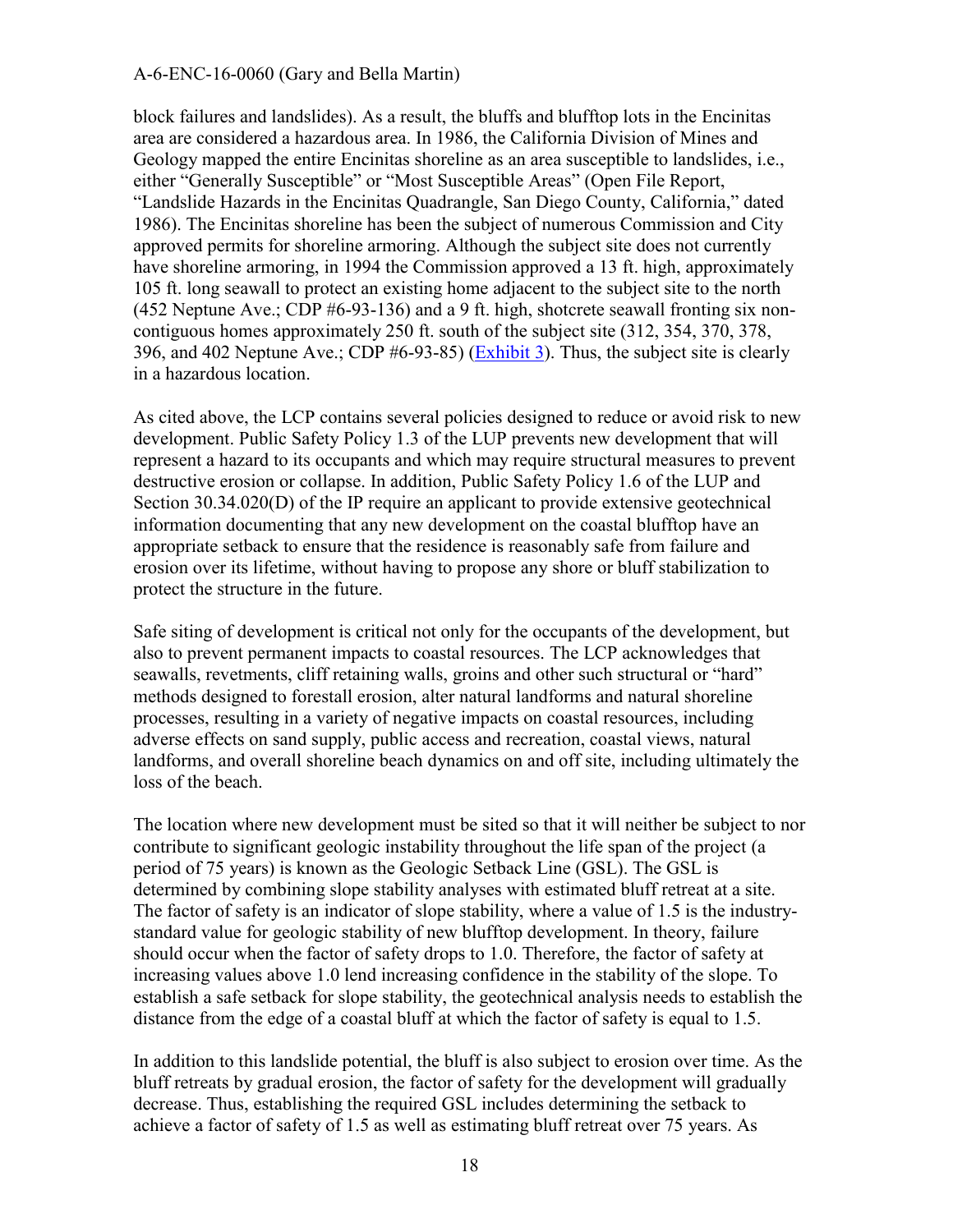discussed in greater detail below, it is critical to look at both slope stability and the predicted rate of erosion when determining the GSL, because as the bluff naturally continues to retreat, the location of a safe setback for slope stability will move inland.

#### Factor of safety

The applicants' preliminary geotechnical evaluation by David Skelly and John Franklin (GeoSoils, Inc.; GSI) dated Aug. 24, 2010 determined that the factor of safety of 1.5 was 59.5 feet from the bluff edge. The subject lot is approximately 120 feet deep and the applicants argued that a 59.5-ft. setback would severely limit the buildable area of the property. Accordingly, GSI recommended that the portion of the home located between 40 ft. (City's minimum setback for new principal structures) and 59.5 feet from the bluff edge be supported by drilled pier foundations (caissons). During third-party review, the City's geotechnical consultant (Geopacifica) requested that GSI explain the difference in the factor of safety setback determined for the subject property (59.5 feet) and the adjacent property to the south (46 feet; A-6-ENC-16-0067/Meardon) by the same geotechnical company. In response, GSI re-analyzed slope stability for the subject site and reported in their geotechnical report dated October 19, 2015 that the factor of safety of 1.5 is 40 feet from the bluff edge.

Commission staff has done a thorough review of the slope stability analyses associated with this project. There are several slope stability analysis methods, and GSI used different slope stability analysis methods to determine the 59.5-ft. and 40-ft. setbacks. The most common slope stability analysis method, especially for coastal bluffs, is the Modified Bishop's Method. Another method is the Simplified Janbu Method. However, the latter method is *not* commonly used for coastal bluffs and is less conservative than the Modified Bishop's Method. GSI determined the 59.5-ft. setback using the Modified Bishop Method and determined the 40-ft. setback using the Simplified Janbu Method. GSI explained the rationale for changing the stability analysis methods as follows in its geotechnical report dated October 19, 2015:

*We selected the Simplified Janbu method for evaluations of gross and intermediated bluff failures because we believe that the limit-equilibrium approach modeled in the Modified Bishop Method yields significantly conservative results and unrealistic failure surfaces for the typical coastal bluff mass wasting events observed in the site vicinity.* 

The Commission's former staff geologist concluded that use of the Simplified Janbu Method should be discouraged (Johnsson 2005):

*In general, methods that satisfy both force and moment equilibrium, such as Spencer's (Spencer 1967; 1973), Morgenstern-Price (Morgenstern and Price 1965), and General Limit Equilibrium (Fredlund et al. 1981; Chugh 1986) are preferred. Methods based on moment equilibrium alone, such as Simplified Bishop's Method (Bishop 1955) also are acceptable. In general, methods that solve only for force equilibrium, such as Janbu's method (Janbu 1973) are*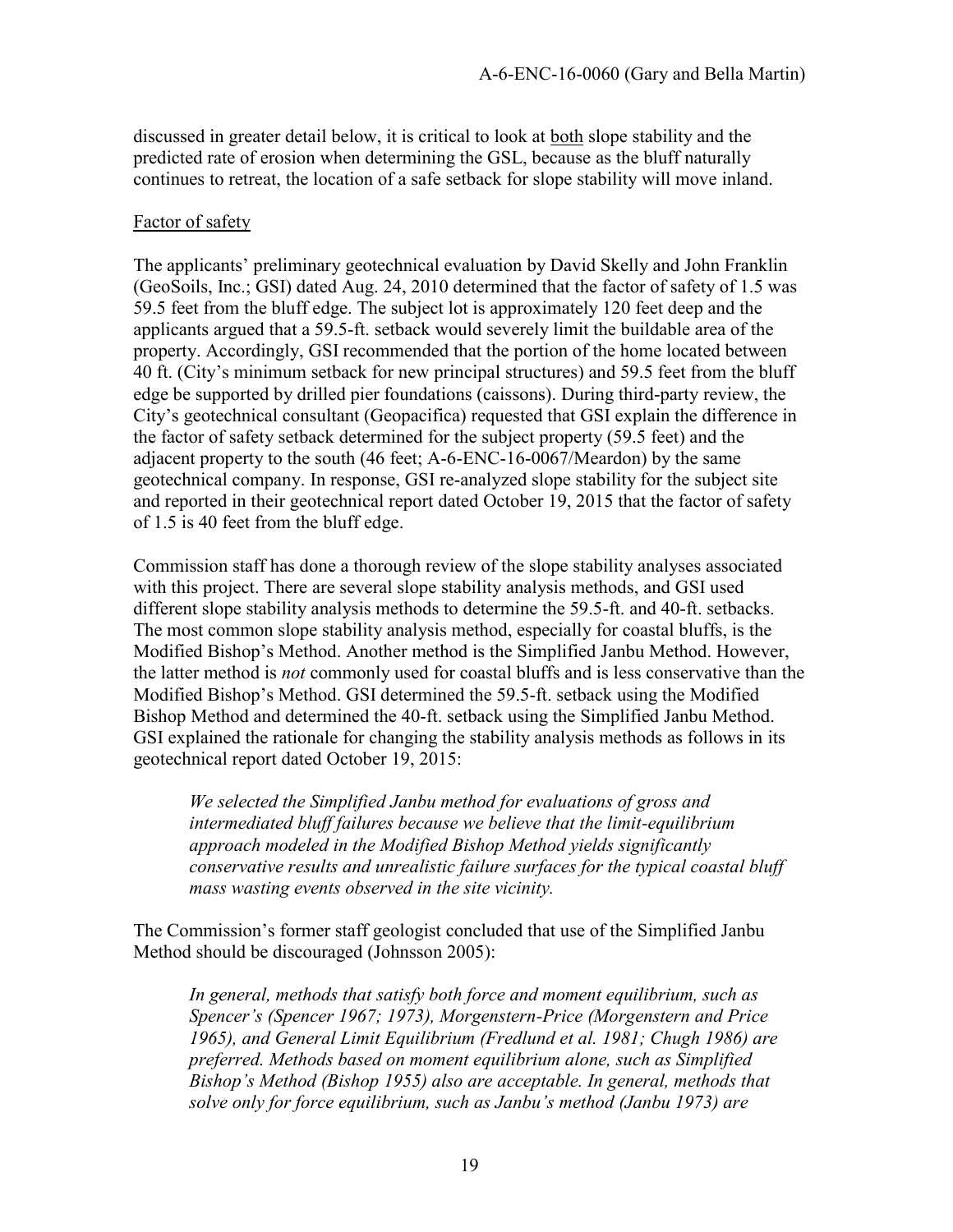*discouraged due to their sensitivity to the ratio of normal to shear forces between slices (Abramson et al. 1995).* 

The City's geotechnical reviewer, Geopacifica, also had reservations with the use of the Simplified Janbu Method since it had not previously been used in any bluff stability analyses in the City of Encinitas. Nonetheless, GSI ultimately did not object to use of the Simplified Janbu Method as state-licensed engineers had stamped the subject report. In addition, the City's LCP does not specify the type of slope stability analysis method that should be used for coastal bluffs. Similarly, GSI argued in its June 15, 2016 Geotechnical Response to the California Coastal Commission Appeal that:

*… the City's LCP requirements for geotechnical investigations do not stipulate the required methods when analyzing slope stability. Rather, it is left to the consultant's geotechnical expertise and judgement with the City Geotechnical Consultant's review and concurrence for modeling site-specific slope stability.* 

As a result, Geopacifica and the City accepted use of the Simplified Janbu Method for this project and the 40-ft. setback determined by that analysis. However, shortly thereafter, the City adopted a policy that all slope stability analyses for coastal bluff stability must utilize the Modified Bishop's Method to assure uniformity in the results (Slope Stability Analysis Policy for Coastal Bluffs, City of Encinitas by Geopacifica, Inc. dated November 15, 2015).

The Commission acknowledges that there are different interpretations of the most appropriate approach to determining slope stability. However, the Commission has consistently discouraged the Simplified Janbu Method because the Commission's former staff geologist identified the Spencer's, Morgenstern-Price, and Simplified Bishop's Methods for coastal bluff stability analyses to be more accurate, and given the level of unpredictability around coastal processes, including and especially sea level rise, it is important to use more conservative methods (e.g., Spencer's Method used in CDP #6-17- 0239/Mansukhani, Morgenstern-Price used in CDP #6-15-1717/Barr, Simplified Bishop's Method used in CDP #A-6-ENC-13-0210/Lindstrom). The current Commission geologist concurs that use of the Janbu Method is not appropriate. Given that the City of Encinitas is now requiring use of the Modified Bishop's Method for all coastal bluff stability analyses, it would be inconsistent to apply the insufficiently cautious Simplified Janbu Method to this one project at this time.

In response to the concerns raised by Commission staff related to the adequacy of the applicants slope stability analysis method, the applicant submitted a subsequent analysis that used the Spencer's method. This analysis also found that the 1.5 factor of safety is at 40 ft. on the subject site. As stated above, the former Commission geologist has indicated the Spencer's method is an acceptable method. The current Commission geologist concurs that the Spencer's method is appropriate for this site. Thus, the Commission finds the revised slope stability analysis based on the Spencer's method is appropriate, which results in a 1.5 factor of safety setback of 40 ft.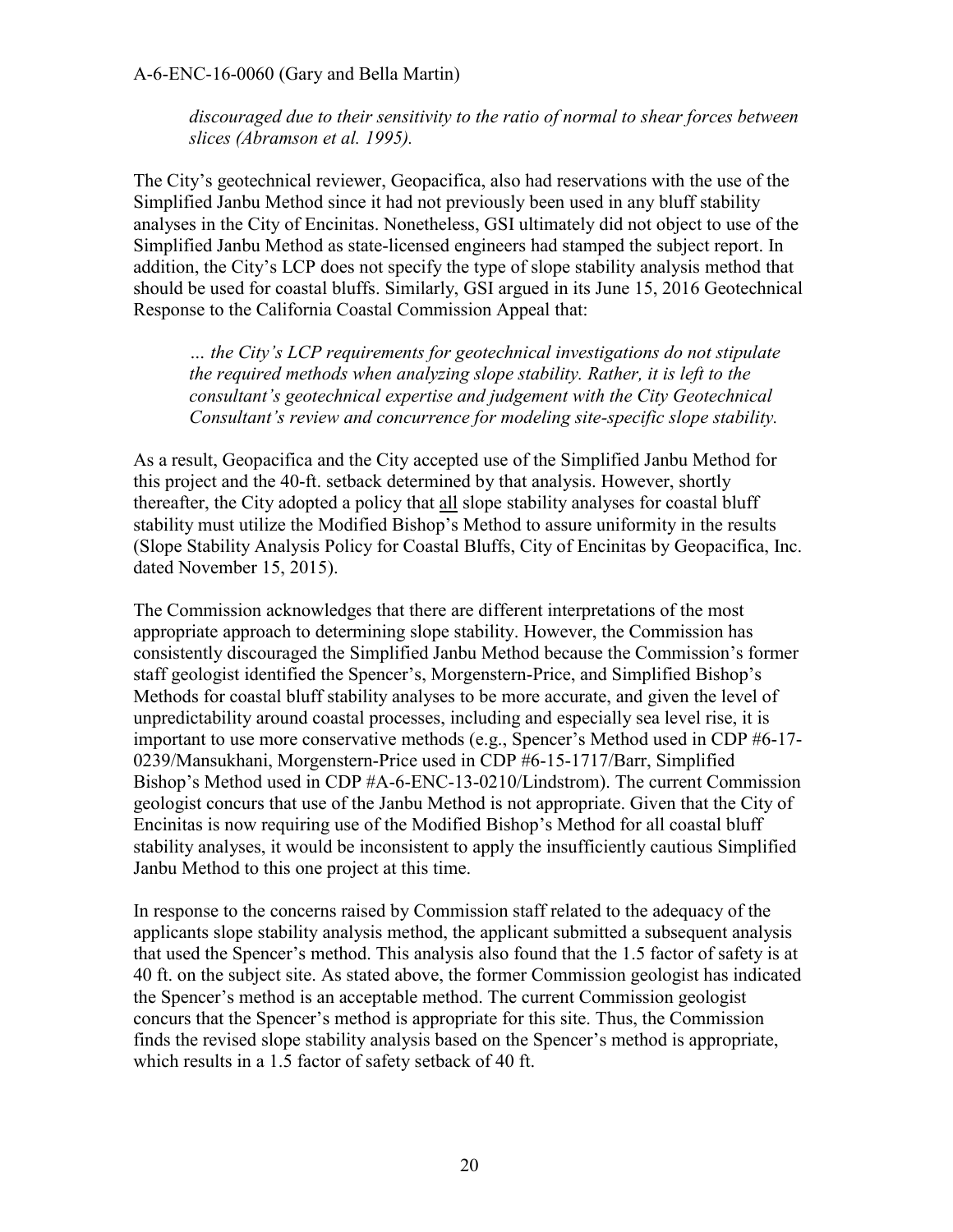#### Erosion rate

The applicants' preliminary geotechnical evaluation, by GSI and dated Aug. 24, 2010, determined an erosion rate of 0.27 ft./yr. based on past reports and qualitative review of historical data (1996 USACE study reporting long-term erosion rate for Encinitas of 0.3- 0.9 ft./yr., 2003 geotechnical investigations reporting long-term erosion rates for the adjacent property of 0-0.05 ft./yr. and 0-0.13 ft./yr., and California Coastal Records Project photographs from 1972-2013 showing very little retreat of the blufftop). In response to the Commission's concern that the review of the Coastal Records photographs could provide only a qualitative evaluation, GSI, with oversight and direction from Dr. Benjamin Benumof, retained Ciremele Surveying Inc. (CSI) to perform photogrammetric and physical surveys of historical bluff retreat to determine the site-specific erosion rate. Based on CSI's analysis of data between 1932 and 2014, GSI stated in its geotechnical report dated January 19, 2017 that the site-specific erosion rate ranged from 0.07-0.20 ft./yr., with a mean rate of 0.13 ft./yr. GSI then concluded that its original erosion rate of 0.27 ft./yr. allows for "uncertainties and the effects, if any, of sea level rise over the structure's design life of 75 years" and is therefore "valid, conservative, supported by historical data, appropriate for the subject site, and is in conformance with the [Commission's] sea level rise policy guidance (CCC 2015)." At a rate of 0.27 ft. /yr., approximately 20 feet of bluff retreat would be expected over a 75 year period.

However, both the Commission's staff geologist and engineer reviewed GSI's geotechnical reports and have determined that the 0.27 ft. /yr. erosion rate does not adequately reflect "foreseeable cliff erosion," as required in Section 30.34.020(D) of the IP. In addition, the applicant did not provide sufficient rationale to describe why the historic erosion rate was only increased by 0.07 ft. /yr. to account for future sea level rise.

In many past new bluff top home approvals in Encinitas, the Commission has applied a retreat rate of 0.49 ft./yr. for purposes of determining the development setback necessary to minimize hazards from long-term bluff erosion (e.g., CDP #s A-6-ENC-09- 002/Wellman, A-6-ENC-09-003/Wellman, A-6-ENC-09-040/Okun, A-6-ENC-09- 041/Okun, and A-6-ENC-13-0210/Lindstrom). At a rate of 0.49 ft. /yr., approximately 37 feet of bluff retreat would be expected over a 75-year period. This rate is the local maximum historic erosion rate observed in the Encinitas reach of the Benumof and Griggs (1999) study, and was recommended by the Commission's former staff geologist, Dr. Mark Johnsson, as a conservative estimate to account for (a) uncertainty related to the true value of the long-term bluff retreat rate at a given site; and (b) the likelihood that future bluff retreat rates will increase in response to rising sea level, and increase the exposure of the bluffs to wave attack – an eventuality that the use of even an accurate, site-specific historical retreat would not capture. In the aforementioned appeals, the use of a local maximum bluff retreat rate was considered conservative, and preferable to the lower bluff retreat rates provided by the applicants, which were typically pulled from the literature or not based on site-specific analysis. In cases where the applicant's consultant undertook a site-specific study, using photogrammetric analysis of aerial imagery spanning multiple decades (or another verifiable, reproducible methodology), the Commission has typically accepted the applicant's bluff retreat rate, even where lower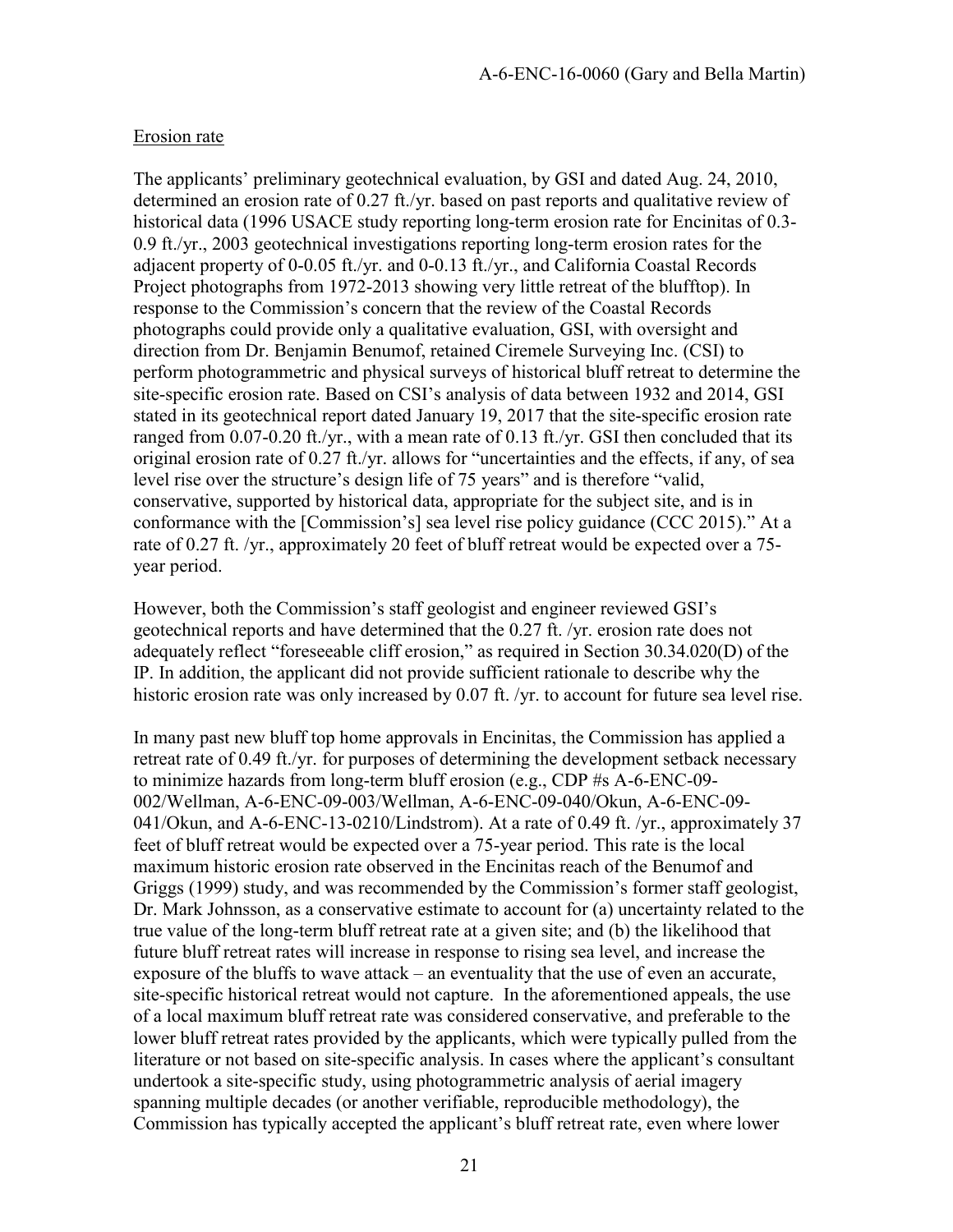than the local maximum value from Benumof and Griggs (1999) (e.g., CDP#s A-6-ENC-06-100, A-6-ENC-06-101, A-6-ENC-04-081).

However, as the lead author of the aforementioned FEMA-funded study, Dr. Benumof in his reviews dated January 26, 2017 and September 27, 2017 disagrees with use of the 0.49 ft. /yr. erosion rate:

*… CCC Staff's recommended use of 0.49 ft./yr., which pertains to an isolated 'hot-spot' with materially different lithologic and structural characteristics several hundred meters to the south of the Martin Project site, is not scientifically supportable and is therefore misguided and misapplied.* 

*[…]* 

*… the calculated rate of retreat [i.e. approximately 0.07 to 0.20 ft. /yr.] is consistent with the decreasing erosion rate trend, shown in Figure 3a of Benumof and Griggs (1999), near the northerly end of the Benumof & Griggs Encinitas study area.*

Commission staff disagrees with Dr. Benumof's conclusions for several reasons. First, the Commission's staff geologist considers an important fact that the stretch of coastline examined in the FEMA-funded study contained an erosion "hotspot," since the Commission's goal is to use the upper-bound historic erosion rates as a proxy for higher, future erosion rates associated with sea level rise. In other words, this particular instance of erosion should not be discarded as an anomaly or outlier, but rather should be used as a functional indicator of the accelerated rate of erosion that could be expected to occur in the coming decades. The Commission approved using an erosion rate of 0.49 ft./yr. over 75 years in the last five referenced blufftop home appeals in Encinitas in order to provide conservative estimates of bluff loss, especially given the unpredictability of sea level rise and recent updates that found previous long-term estimates of sea level rise to be too low.

Second, in contrast to Dr. Benumof's suggestion for a decreasing rate of erosion north of the study area, there is little basis upon which to extract a trend from the erratic increases and decreases about the mean (approximately 8 cm/yr. or 0.26 ft./yr.) shown in Figure 3a of Benumof and Griggs (1999). The proposed project is located between the Benumof and Griggs (1999) Encinitas study area (where erosion rate closest to the project site is approximately 8 cm/yr. (0.26 ft. /yr.)) and the Carlsbad study area (where the erosion rate closest to the project site is approximately 30 cm/yr. (0.98 ft. /yr.)) suggesting, if anything, that erosion rates north of the Encinitas Study area might actually increase rather than decrease. Some of the variability in erosion rates that was observed in Benumof and Griggs (1999) relates to different wave exposure, cliff geomorphology, and structural discontinuities. Some differences are inherent in the measurement method that involves delineating bluff position at two points in time years apart. Yet, over the longterm, the fairly linear nature of the Encinitas shoreline suggests that the erosion rates are generally the same. If that were not the case, there would be large differences in the location of the bluff, where reaches with higher erosion rates would be located further inland, resulting in a shoreline comprised of headlands and coves. In contrast, the Encinitas bluffs have retreated as a fairly homogenous unit, drawing into question the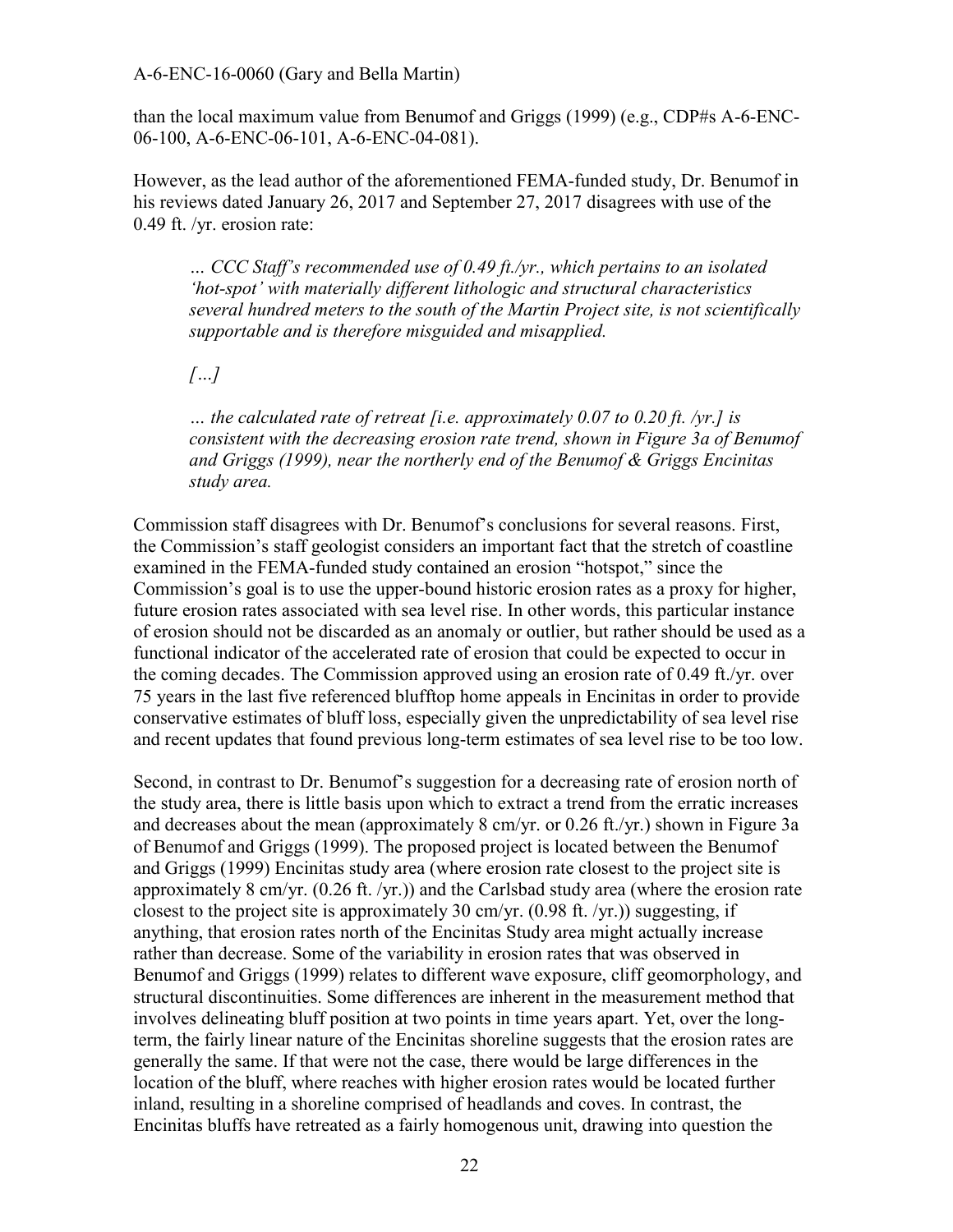suggestion of a long-term decreasing erosion rate north of the Encinitas study area.

Furthermore, the lithological and structural differences described by Dr. Benumof and GSI between the bluff fronting the subject site and the bluff 0.43 miles south characterized as experiencing localized high erosion were not identified in the U.S. Army Corps of Engineers (USACE) 2015 Final Environmental Impact Report for the Encinitas-Solana Beach Coastal Storm Damage Reduction Project. USACE (2015) analyzed sea cliff and blufftop retreat in Encinitas and described the reaches containing the subject site and the asserted erosion "hotspot" as similar. In fact, USACE (2015) noted that the reach containing the "hotspot" was *more* stable than that containing the subject site. USACE (2015) also reported significantly higher erosion rates for the reaches containing the subject site and the erosion "hotspot," 1.2 ft. /yr. and 1 ft. /yr., respectively. Thus, the applicants' long-term erosion rate of 0.27 ft. /yr. is considerably lower than the rate used in the Commission's recent approvals of blufftop homes in Encinitas, which used an erosion rate of 0.49 ft. /yr., and the rate of 1.2 ft. /yr. determined by USACE (2015) for the stretch including the subject site.

Lastly, Commission staff disagrees with Dr. Benumof's assertion that use of the 0.49 ft. /yr. erosion rate is "not scientifically supportable." In further support of this rate, the resulting retreat of approximately 37 feet is consistent with the upper-bound retreat predicted by Coastal Storm Modeling System 3.0 (CoSMoS), a new, state-of-the art tool developed by the United States Geological Survey (USGS) to predict year 2100 cliff positions based on various sea level rise scenarios. CoSMoS integrates eight complex cliff retreat models which take into account not only changes in mean sea level (and the rate of SLR), the historical bluff retreat rate (which is assumed to capture site-specific factors, such as geology), a range of likely wave climates based on historical variability and global climate models, and the progressive evolution of the shore and cliff profiles over time. In comparison, Equation (1) assumes a direct response of the bluff retreat rate to a change in sea level rise rate, and that all other factors can be discounted. Additionally, and importantly, CoSMoS provides information about the range of uncertainty around the central estimates of future cliff retreat. For the CoSMos transect (No. 733) nearest the project site (transect 733 crosses the neighboring 452 Neptune Ave. parcel), the CoSMoS model estimates a mean year 2100 bluff retreat of 27.2 ft. with an uncertainty range between 6 ft. and 48.5 ft. for an estimated sea level rise of 2 meters (6.56 ft.). The point of evaluating the CoSMoS information is to provide an additional means of confirming the validity, consistency, and accuracy of a 0.49 ft. /yr. erosion rate.

The erosion rate of 0.49 ft. /yr. used by the Commission for the past five Encinitas blufftop projects is scientifically valid and also a reasonable conservative erosion rate considering expected increases in erosion resulting from sea level rise. However, for the subject project, the site-specific historic bluff retreat rate provided by the applicant was estimated using valid methods, falls within the range of previous estimates for this stretch of the Encinitas coast, and is comparable to an independent estimate of the retreat rate for the project site (Hapke & Reid 2007). The Commission geologist and engineer concur that the maximum bluff top retreat rate of 0.20 ft. /yr. provided by the applicants represents a valid estimate of the historical bluff retreat rate at the site, and can be used to inform the analysis and determination of a safe development setback on the subject site.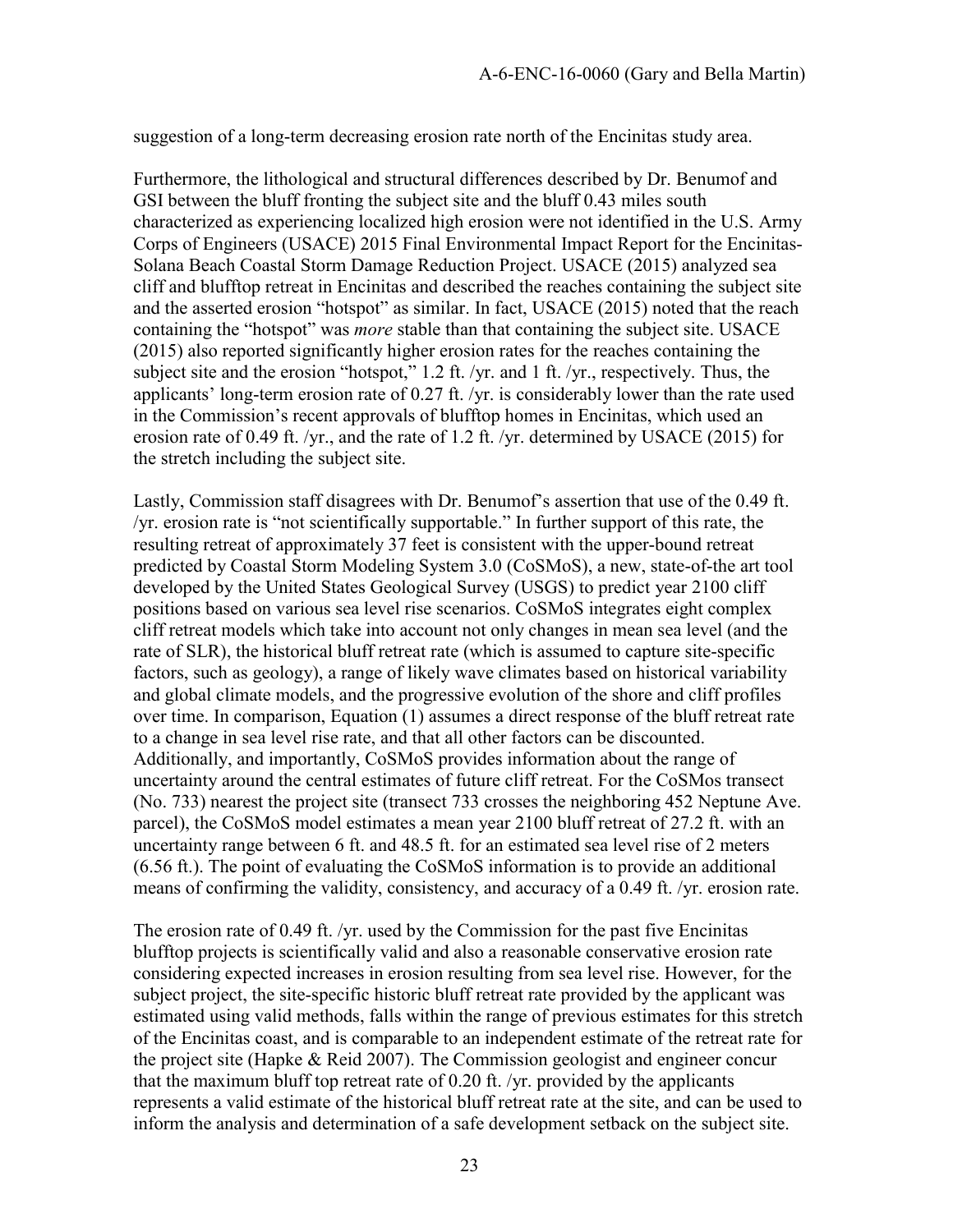However, as discussed in greater detail below, this historical estimate does not, and cannot, account for potential future acceleration of the bluff retreat rates related to sea level rise.

On September 21, 2017, the applicants' geotechnical consultant submitted a geotechnical memorandum to further argue that 0.27 ft. /yr. was an appropriate erosion rate for the site (GSI, 2017). The geotechnical memorandum also included an alternative method to determine future bluff erosion that incorporated site specific information and sea level rise estimates. The alternative method (SCAPE Method) was initially developed by Walkden and Hall<sup>1</sup> to measure the relationship between changes in retreat rate and different sea level rise scenarios. SCAPE (Soft Cliff and Platform Erosion) is a detailed, process-based numerical model that was developed to simulate the sensitivity of shore profile response, including cliff retreat rates, to changes in sea level over timescales of decades to centuries. (Walkden and Hall (2005); Walkden and Hall (2008).)

As stated in the applicants' geotechnical memorandum:

*"…This[SCAPE] analysis uses site-specific calculated historical bluff retreat, justified and probable SLR over the next 75 years, and scientifically reviewed methodology to calculate the potential annualized retreat rate over the life of the project…"*

Although not proposing to use the SCAPE method, the applicant calculated that with the SCAPE Method, the expected long term erosion rate would be 0.344 ft. /yr., which is equal to 26 ft. of bluff retreat over the expected 75 year lifespan of the proposed blufftop home. To determine the erosion rate of 0.344 ft. /yr. the applicants assumed that sea levels would rise by 4.1 ft. by the year 2100.

The Commission geologist and engineer have determined that the SCAPE Method is the most appropriate way to incorporate expected sea level rise into the estimated long-term erosion rate for the subject site. However, the Commission geologist and engineer do not support the sea level rise estimate chosen by the applicants' geotechnical consultants in the formula. The Commission's 2015 SLR Policy Guidance recommended the use of region-specific SLR projections contained in the NRC 2012 science report as the best available science. In the time since the CCC Guidance was released, the California Ocean Protection Council (OPC) has released two reports that, taken together, update the Commission's understanding of sea level rise science and best practices for planning for and adapting to sea level rise impacts. The first of these reports, *Rising Seas in California: An Update on Sea-Level Rise Science* (Griggs et al. 2017), synthesizes recent evolving research on sea level rise science, and provides new, California-specific projections of future sea level rise, under several GHG emissions scenarios, within a probabilistic framework.<sup>2</sup> For high (RPC 8.5), medium (RPC 4.5) and low (RPC 2.6)

 $\overline{a}$ 

<sup>&</sup>lt;sup>1</sup> M. J. Walkden, Associate Director, WSP Global, United Kingdom and Prof. J. W. Hall, Environmental Change Institute SoGE, University of Oxford.

<sup>2</sup> Following the method of Kopp et al. (2014), the "probabilistic projections" provided in the *Rising Seas* report (Griggs et al. 2017) do not provide actual probabilities of occurrence of sea-level rise, but rather provide probabilities that the ensemble of climate models used to estimate contributions of sea-level rise (from processes such as thermal expansion, glacier and ice sheet mass balance, and oceanographic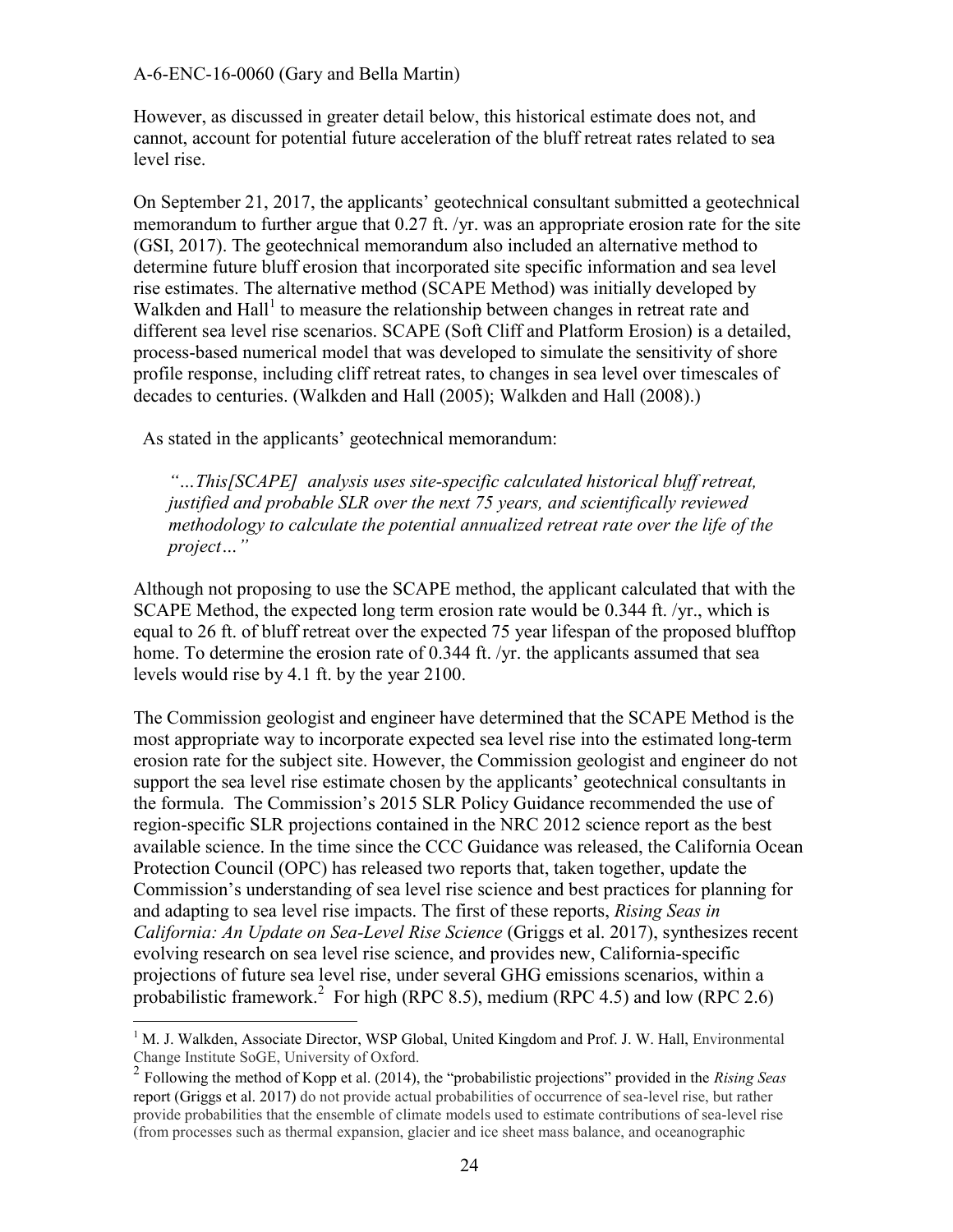emissions pathways, the *Rising Seas* report provides sea level rise projections corresponding to the "median" (50% probability of exceedance, a "likely range" (33% - 66% probability of exceedance), 1-in-20 chance (5% probability of exceedance), and 1 in-200 chance (0.5% probability of exceedance) for a range of future years. The projections also include an extreme SLR scenario ("H++") based on recent studies of the potential for rapid, high magnitude ice sheet loss, for which no probability is estimated.

The second report, the *State of California Sea-Level Rise Guidance 2018 Update* (OPC 2018), builds on the science report and provides recommendations for how to plan for and address sea level rise impacts, including the recommendation that the new, regionspecific sea level rise projects be used throughout the State. A novel feature of the new State Guidance is that it recommends specific sea level rise projections for use in different types of planning and policy decisions, depending on the appropriate level of "risk aversion" that applies to a decision. In this decision framework, the Guidance draws on the probabilistic projections included in the *Rising Seas* report. For example, the Guidance recommends that the high end of the likely range (66% probability) of projections be used for "low risk aversion" decisions, such as the planning or permitting of public access or recreational infrastructure, for which the consequences of error are low and adaptive capacity is high. The 1-in-200 chance (0.5% probability) projections are recommended for "medium-high risk aversion" decisions, such as the siting of residential development, for which the consequences of being wrong are higher, potentially risking life and property, and the range of adaptation options is more limited. Finally, the Guidance recommends that the H++ projections be used for "extreme risk aversion" decisions, such as projects with no adaptive capacity and major consequences for a community if destroyed or damaged (i.e., critical infrastructure).

In the framework of the *Rising Seas* report (Griggs et al. 2017) and 2018 State SLR Guidance (OPC 2018), the 125 cm  $(4.1 \text{ ft.})$  of sea level rise by 2100 assumed by GSI (2017b) has an approximately 10% chance of exceedance under a "high emissions" scenario (OPC 2018, Table 32). This falls somewhat above the OPC (2018) "likely range" (up to 3.6 feet by 2100), but below the "5% probability" range (up to 4.6 ft. by 2100). The Commission geologist and engineer recommend, pursuant to the OPC Guidance that medium-high risk aversion scenario be used to site the home on the subject site, which predicts up to 7.1 ft. of sea level rise by the year 2100. An expected sea level rise of 7.1 ft. would result in an annual erosion rate of 0.52 ft. /yr. and 39 ft. over the 75 year expected life of the home. The estimated erosion rate recommended by the Commission geologist and engineer is generally consistent with the Benumof et al. rate most recently used by the Commission and falls within the uncertainty range projected from the CoSMoS cliff retreat modeling.

 $\overline{a}$ 

conditions, among others) will predict a certain amount of sea-level rise. These probability distributions will be updated in future updates to the State guidance documents as climate science continues to evolve and models are updated.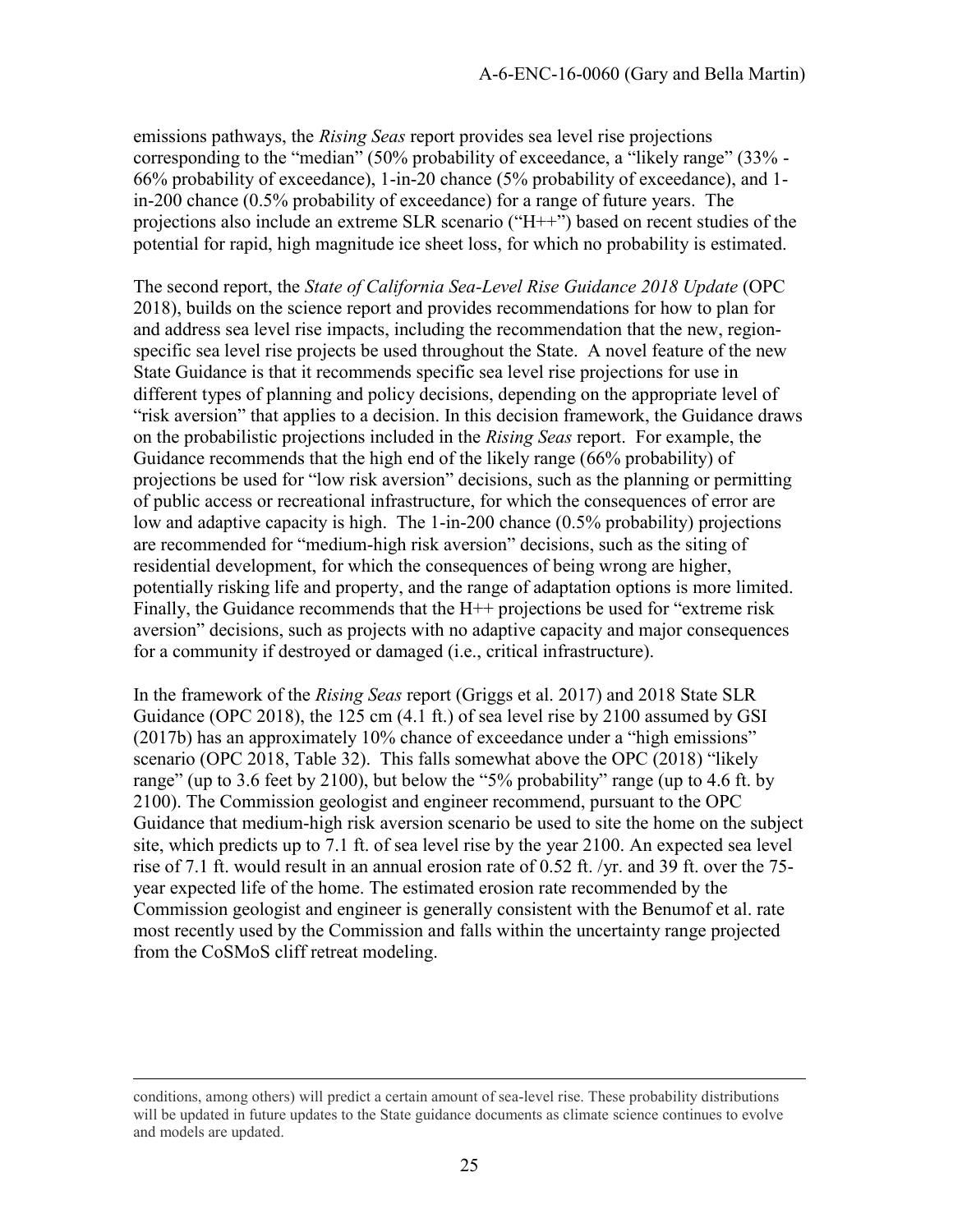#### GSL Determination

The GSL must be determined for each project to provide an adequate setback to avoid the need for future bluff retention devices. The combination of slope stability analyses and the estimated erosion rate determines the geologic setback. On the subject property, by combining the approximately 40-ft. setback needed to achieve a factor of safety of 1.5 and the 39-ft. setback needed to accommodate 75 years of bluff retreat, the geologic setback would be 79 feet.

The applicants do not agree that the certified Encinitas LCP requires new blufftop homes to obtain a factor of safety of 1.5 after 75 years of expected erosion. In the applicants' geotechnical report dated January 19, 2017, GSI stated:

*… adding the 0.49 ft. /yr.<sup>3</sup> 75-year erosion rate, suggested by CCC staff, on top of the static FOS setback distance is nearly a 200 percent redundancy in the 1.5 static FOS setback. Cumulative setbacks are not contained within the City LCP.* 

Similarly, City staff have indicated that they interpret Section 30.34.020(D) to mean that the geologic setback should be the setback needed to achieve a factor of safety of 1.5 today OR the expected amount of bluff retreat over the 75-year assumed life of the structure, whichever is greater, but not less than the City's minimum 40-ft. coastal bluff setback. However, the language of Section 30.34.020(D) of the LCP is very specific:

*… This slope failure analysis shall be performed according to geotechnical engineering standards, and shall:* 

- *a. Cover all types of slope failure.*
- *b. Demonstrate a safety factor against slope failure of 1.5.*
- *c. Address a time period of analysis of 75 years.*

The applicant and City staff have suggested that this policy requires that the analysis cover all types of slope failure but then only take into account one of the two other factors; that is, that the project must demonstrate a factor of safety of 1.5, OR erosion over 75 years, rather than addressing all three considerations. Based on this interpretation, the City approved the home to be located approximately 40 feet from the bluff edge (setback needed to achieve a factor of safety of 1.5 according to the applicants' geotechnical report).

However, for at least the past 17 years, the Commission has interpreted the City's LCP as requiring that development look at all three of these factors (e.g., A-6-ENC-01- 047/Conway and Associates, A-6-ENC-02-003/Berg, A-6-ENC-06-100/Zagara, A-6- ENC-06-101/Albani, A-6-ENC-09-002 & 003/Wellman, A-6-ENC-09-040 & 041/Okun, A-6-ENC-13-0210/Lindstrom). The applicant and the City may not arbitrarily select some factors while ignoring the others. This policy does not present a menu of options for an

<sup>&</sup>lt;sup>3</sup> Commission staff had previously provided the applicant with a draft recommendation on the project that used a 0.49 ft. /yr. erosion rate. Subsequent to additional review of site specific data, the Commission is now recommends the use of an erosion rate of 0.344 ft. /yr.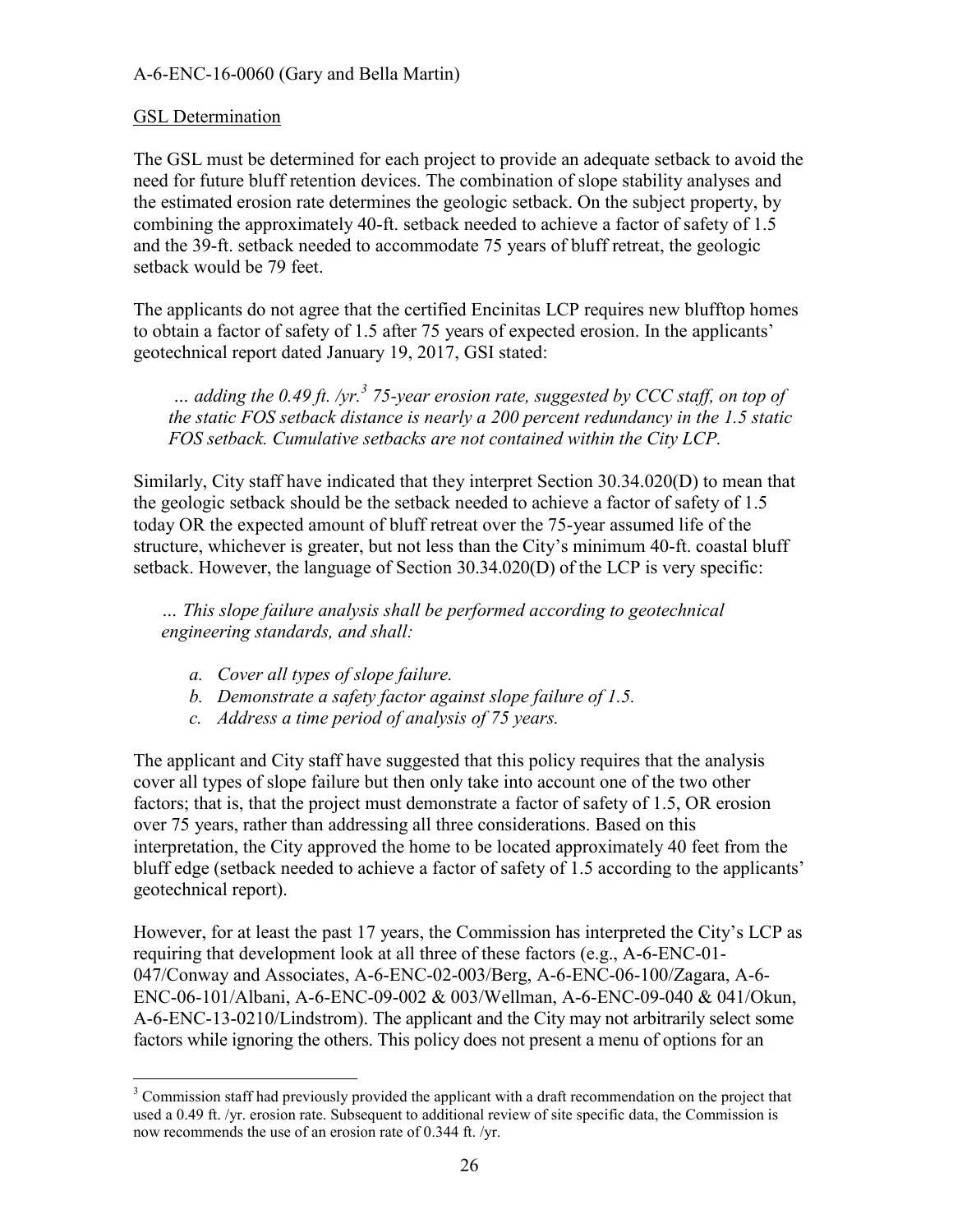applicant to choose from, but rather a list of the types of analysis necessary to identify where hazardous development conditions are located on the site. As an example, the City would not accept a geotechnical report that didn't analyze all types of slope failure on a site; if this policy was treated as a menu of options, an applicant could decide to conduct only one of the three types of analysis. In practice, the City requires all types of slope failure be assessed, AND the greater setback between a 1.5 factor of safety OR 75 years of erosion; however the policy does not contain language to allow for this discretion. Furthermore, in 1996, a technical report, commissioned by the City to provide recommendations related to coastal bluff and shoreline issues, recommended that the City require setbacks for new development be established by calculating the 75 year erosion rate AND the 1.5 FOS setback (Moffatt & Nichol 1996) [\(Exhibit 8\)](https://documents.coastal.ca.gov/reports/2018/8/w20a/w20a-8-2018-exhibits.pdf). The technical report included the figure shown below to illustrate the correct way to establish bluff edge setbacks:

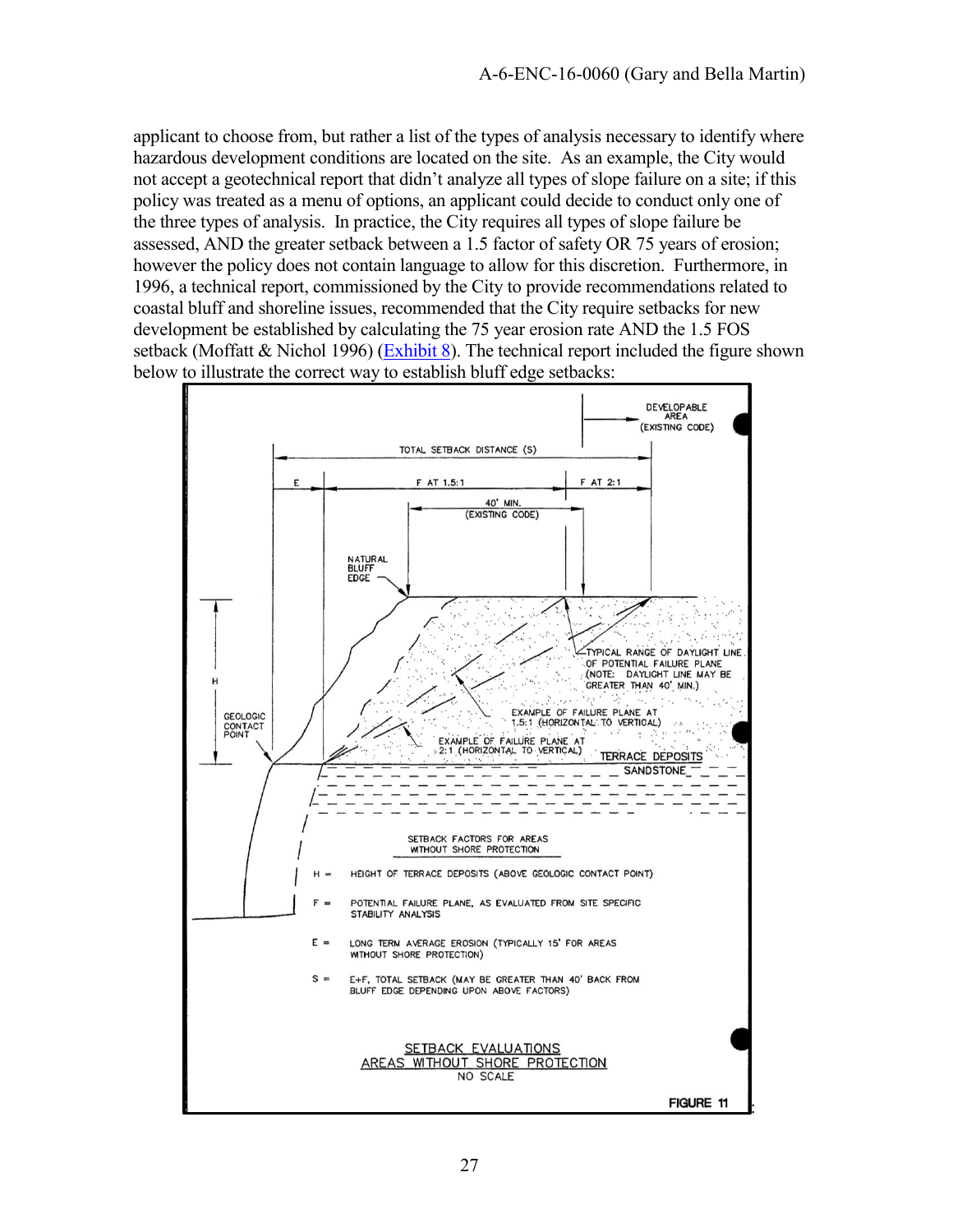#### Interpretation of Section 30.34.020(D)

To further resolve the differing interpretations of slope failure analysis requirements in ordinance 30.34.020(D), the Commission turns to well-settled standards of statutory interpretation. Courts commonly use three steps in a particular order to ascertain the meaning of legislative language: reading the plain language in context, examining external sources such as the legislative history and canons of construction for further evidence of intent, and finally considering the consequences of a proposed interpretation, including the public policy implications. (See *Klein v. United States of America* (2010) 50 Cal.4th 68, 77, 83; *Alejo v. Torlakson* (2013) 212 Cal. App. 4th 768, 786-788; *MacIsaac v. Waste Mgmt. Collection & Recycling, Inc.* (2005) 134 Cal.App.4th 1076, 1082-1084.)

Generally the second and third steps are used as the previous one fails to resolve the question. For purposes of this analysis, all these approaches are examined. In this case, all three favor the Commission's interpretation that the entire list – covering all types of slope failure, demonstrating a safety factor of 1.5, and analyzing safety for 75 years—is required for the applicant to demonstrate sufficient safety for the project to be built on the blufftop.

1. Plain language

While the words used in the LCP are the most useful guide to its intent, the Commission should not view the language in isolation but bear in mind the provision's purpose. (See *MacIsaac*, *supra,* 134 Cal.App.4th at p. 1083.)

Where a list of items lacks a connector, the reasonable reading of the ordinance is a consistent "and" to join all items on the list. This rationale has been applied in the context of criminal law, where the Supreme Court's interpretation of "and" into a list was literally a matter of life and death—the defendant had been sentenced to the death penalty. The court explained that jury instructions that lacked a connector between elements were not ambiguous, and thus the defendant's assertion that the jury was confused, failed:

Absent the insertion of express disjunctives, the listing of three separate elements that must be proved clearly implied that proof of *each* was independently necessary. We therefore reject defendant's contention.

(*People v. Friend* (2009) 47 Cal.4th 1, 79 (emphasis in original).) A later case, equally serious, reached the same result to include all elements:

We acknowledge the… written instruction was not a model of clarity, but even were we to assume it was ambiguous, there is no reasonable likelihood the jury applied it in an impermissible manner.

(*People v. Harris* (2013) 57 Cal. 4th 804, 854.)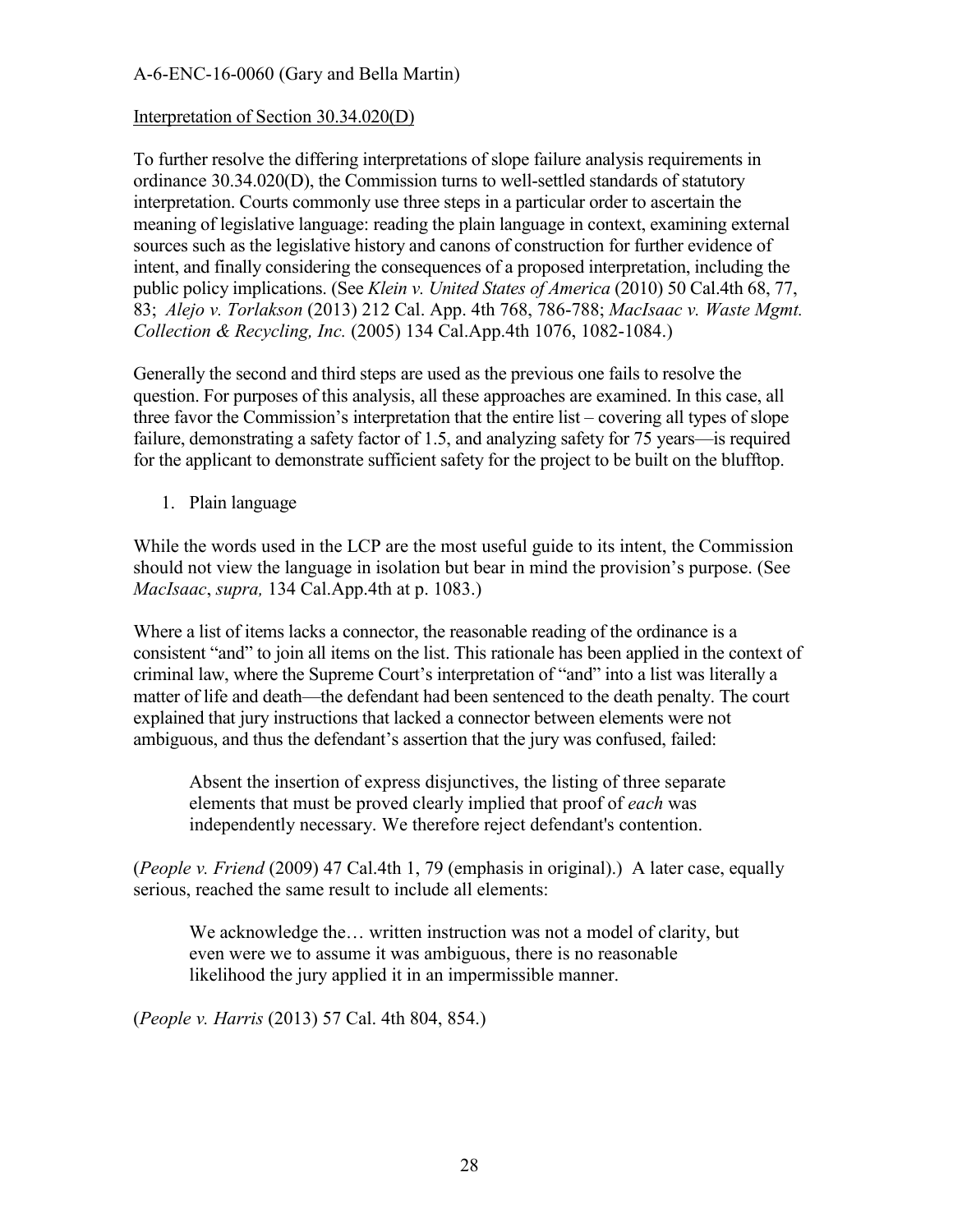Finally, a congressional guide to statutory interpretation<sup>4</sup> cites two federal cases where an *expressed* "or" was interpreted to be an "and," in order to effectuate the purpose of the law and to avoid meaningless clauses. (*United States v. 141st St. Corp.,* (2d Cir. 1990) 911 F.2d 870, 878; *De Sylva v. Ballentine* (1956) 351 U.S. 570, 573. In *De Sylva*, the U.S. Supreme Court noted the word "or" "is often used as a careless substitute for the word 'and'… and both are "context dependent." (*Ibid*; [internal quotation marks omitted].)

The City and the applicant would have the Commission interpret Section 30.34.020(D) as follows:

*… This slope failure analysis shall be performed according to geotechnical engineering standards, and shall:* 

- *a. Cover all types of slope failure.* [and]
- *b. Demonstrate a safety factor against slope failure of 1.5.* [or]
- *c. Address a time period of analysis of 75 years.*

All three are "geotechnical engineering standards" qualifying the slope failure analysis; thus, there is no reason to disregard an element because it somehow does not fit on the list. Regarding the connection between (a) and (b), the City and applicant seem to agree with staff that the lack of a connector means "and." However, it is unusual, at the least, to read an "and" between "a" and "b" then turn around and read an "or" between (b) and (c); that is, to cherry pick two factors out of three and allow the applicant choose one of the latter at whim, especially without any supporting language to justify that interpretation.

As the Surfrider Foundation has pointed out in previous comments,<sup>5</sup> leaving out 75 years means the house could be sited safely with factor of 1.5 at the outset, but lose that safety with the first episode of bluff loss or more gradually with steady erosion. It would not be safe for the life of the development; it might not even be safe for a year. By contrast, leaving out the factor of 1.5 implies it would not be safe for even the first day of use. Further, analysis of 75 years without the industry standard factor of safety would be meaningless. Ordinary statutory construction bars superfluous language and forbids this result. (See, e.g., *City of San Jose v. Super. Ct.* (1993) 5 Cal.4th 47, 55.)

As for context, the overarching, and overwhelming, approach of the LCP is to ensure safety for the lifetime of the project. As cited above, Public Safety Policy 1.6 of the City's LUP requires the geotechnical report:

… shall indicate that the coastal setback will not result in risk of foundation damage resulting from bluff erosion or retreat to the principal structure *within its economic life*…

 $\overline{a}$ <sup>4</sup>Congressional Research Service, Statutory Principles and Recent Trends, 2014, pp. 9-10.

 $<sup>5</sup>$  Comments submitted by Surfrider for the "substantial issue" hearing, July 13, 2016 (A-6-ENC-16-0060,</sup> Exhibit 10).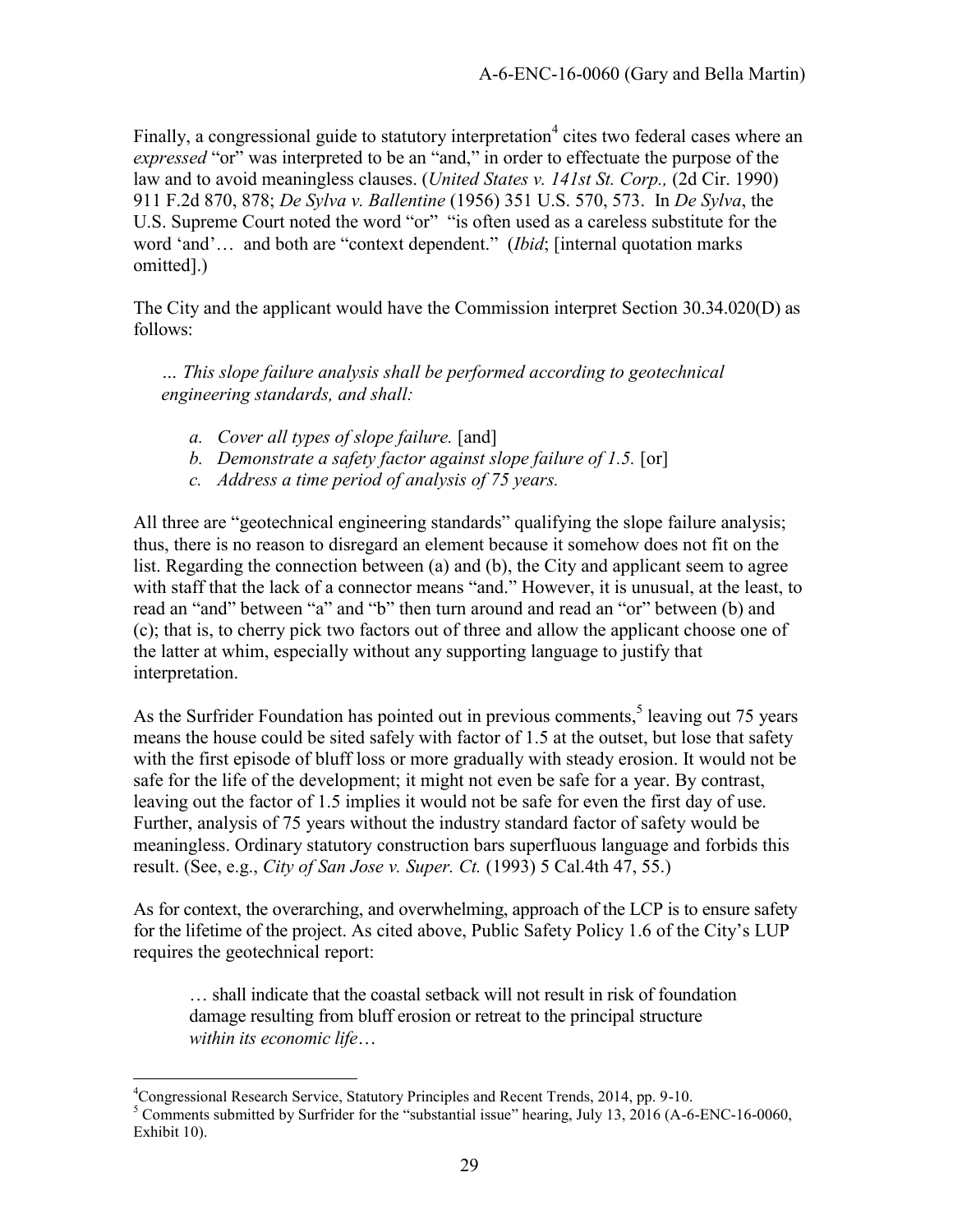(Emphasis added.) The geotechnical report shall "express a professional opinion as to whether the project can be designed or located so that it will neither be subject to nor contribute to significant geologic instability throughout the *life span* of the project." (IP § 30.34.020, Subd. (D), emphasis added.) The report shall certify that the proposed development will have "no" adverse effect on the stability of the bluff, will not endanger life or property, and that a proposed structure is expected to be "reasonably safe from failure and erosion *over its lifetime*" without a protective device. (*Ibid*., emphasis added.) In cases of conflict, the more restrictive policy shall regulate. (Subd. (B).)

The LCP's purpose is clear that ensuring the safety of a home on dangerous bluffs requires a conservative approach – one that minimizes risk in alignment with the Coastal Act Section 30253.

2. Extrinsic aids: LCP history and canons of interpretation

If the plain language nevertheless raises questions, the certification history of the LCP supports requiring all three standards in the geotechnical report. The City submitted 30.34.020(D) as part of an IP proposal in 1995, and the Commission certified the subdivision without further modifications. In its report (Ref: LUP/IP Approval), staff recommended related modifications, including to Policy 1.6 and other parts of 30.34.20, that the Commission certified and the City accepted.<sup>6</sup> The resulting LCP appropriately reflects the mandate to minimize risk, consistent with the Coastal Act.

Nothing in the certification staff report suggests a far-fetched interpretation with a mix of "and" and "or" for section 30.34.020(D). Common sense informs the Commission now that the Commission then would not have certified a confusing set of standards that fly against the thrust of the LCP and likely would not have been found consistent with Coastal Act section 30253. The very lack of comment supports an ordinary interpretation: all three standards are required. This aligns with a popular canon of construction that bars creating absurdities where none need exist. As Justice Scalia noted, when the language creates an absurd result, it should be rejected. (*Green v. Bock Laundry Machine Co.* (1989) 490 U.S. 504, 527-528 (Scalia, J., concurring.) It follows that an interpretation that creates an absurd result should be rejected.

3. Public policy implications

Finally, "where uncertainty exists," consideration should be given to the "consequences" that flow from a particular interpretation. (*Klein*, *supra*, 50 Cal.4th 68, 77.) This consideration may include matters outside the words, such as the "context, the object in view, the evils to be remedied, the history of the times and of legislation upon the same subject, public policy and contemporaneous construction." (*Alejo, supra*, 212 Cal. App. 4th at pp. 787-788.) It is not an "abstract exercise in semantics" but an exploration to

 $\overline{a}$ <sup>6</sup> Moreover, a consultant to the City at the time recommended that erosion rates should be added to the factor of safety, not somehow be combined in the same setback. (Encinitas Bluff and Shoreline Technical Report (1996), pp. 52, 54, 56 and Figure 11 on pp. 53.)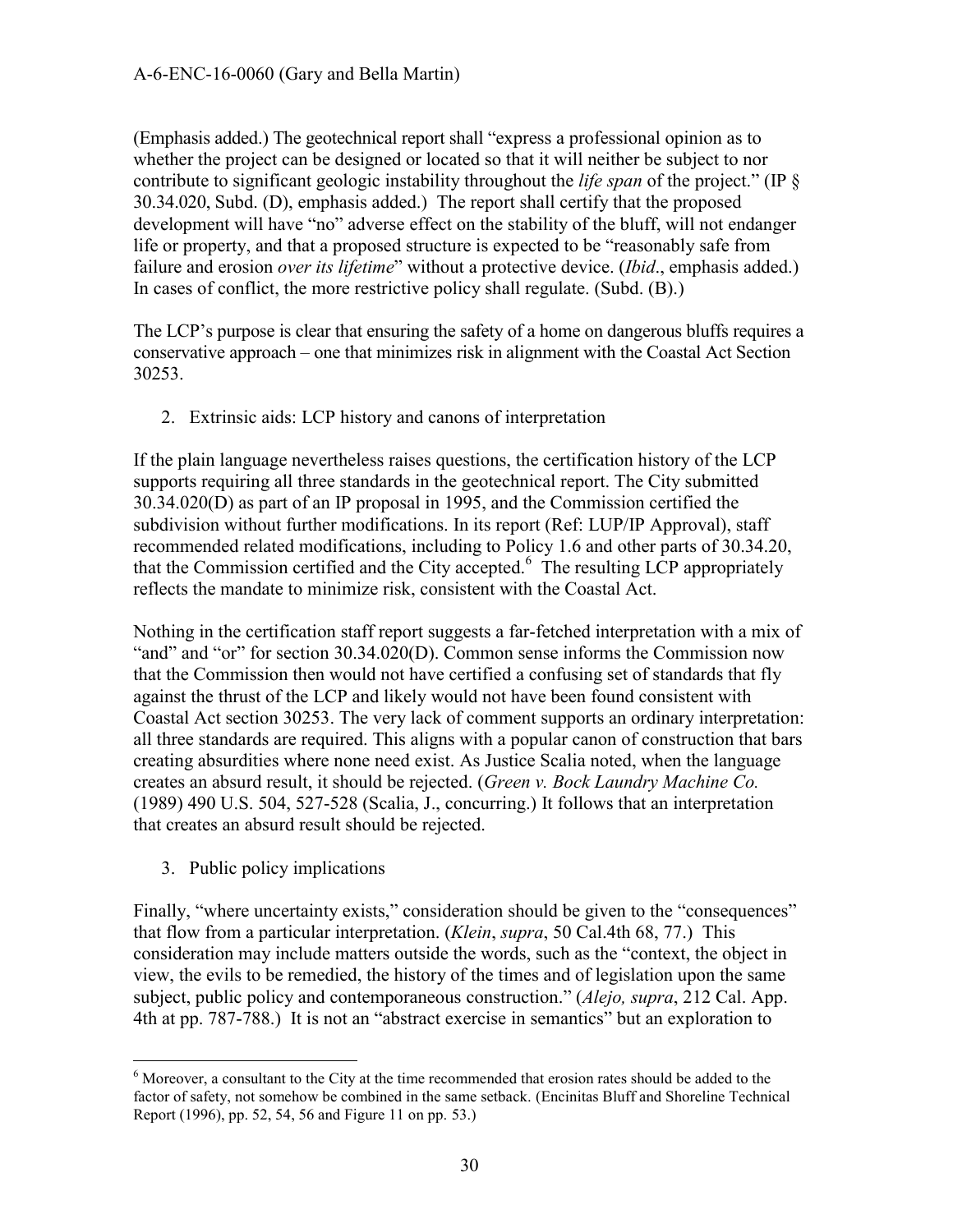effectuate the purpose of the law. (*Ibid.*) The evil of a house falling off the bluff is to not only be remedied, but prevented. Cherry picking among the factors is not a safe interpretation.

Finally, as a matter of public policy, the Commission's interpretation is entitled to respect:

The Commission has the ultimate authority to ensure that coastal development conforms to the policies embodied in the state's Coastal Act. In fact, a fundamental purpose of the Coastal Act is to ensure that state policies prevail over the concerns of local government.

#### (*Charles A. Pratt Construction Co., Inc. v. Calif. Coastal Com.* (2008) 162 Cal.App.4th 1068, 1075.)

The Commission's position has been that the City's interpretation does not ensure that a 1.5 factor of safety (the industry-standard for new development for geologic stability against landsliding) will be maintained over the economic life of the development. Indeed, if the development is set back at the distance necessary to achieve a 1.5 factor of safety today, *any* bluff retreat will immediately reduce its stability below the factor of safety of 1.5. Thus, the City's interpretation of this policy would result in a significant underestimate of the setback necessary to ensure new development will be safe from failure and erosion over its lifetime, and almost guarantees that at least some structures will need either shoreline protection or have to be relocated or removed to maintain safety over the next 75 years.

The Commission's former staff geologist provided a policy memorandum for a workshop to the Commission in 2003 that detailed the methodology to determine the GSL. That memorandum was later published in 2005 ( $\overline{\text{Exhibit 5}}$ ). The Commission generally considers 75 years as the economic life of new single-family homes and that time period is also set by the LCP. Thus, a factor of safety of 1.5 must be maintained throughout the 75 year life of the home to be consistent with Coastal Act Section 30253 and IP Section 30.34.020(D). The best way to assure safe development is to find the distance from the bluff edge necessary to achieve a factor of safety of 1.5 today and add to that the expected bluff retreat over the next 75 years.

In addition, taking into account either the factor of safety or the erosion rate, but not both, would set a significant adverse precedent for siting blufftop development in Encinitas. The Commission recently found Substantial Issue for two projects involving demolition of existing blufftop homes and construction of new blufftop homes in Encinitas (6-ENC-16-0619/Hurst and 6-ENC-16-0624/Meardon) that similarly did not fully assess geologic stability factors over 75 years. If the potential for bluff failure and erosion is not accurately and fully evaluated, multiple proposals for new residences that will likely need shoreline protection in the future can be expected.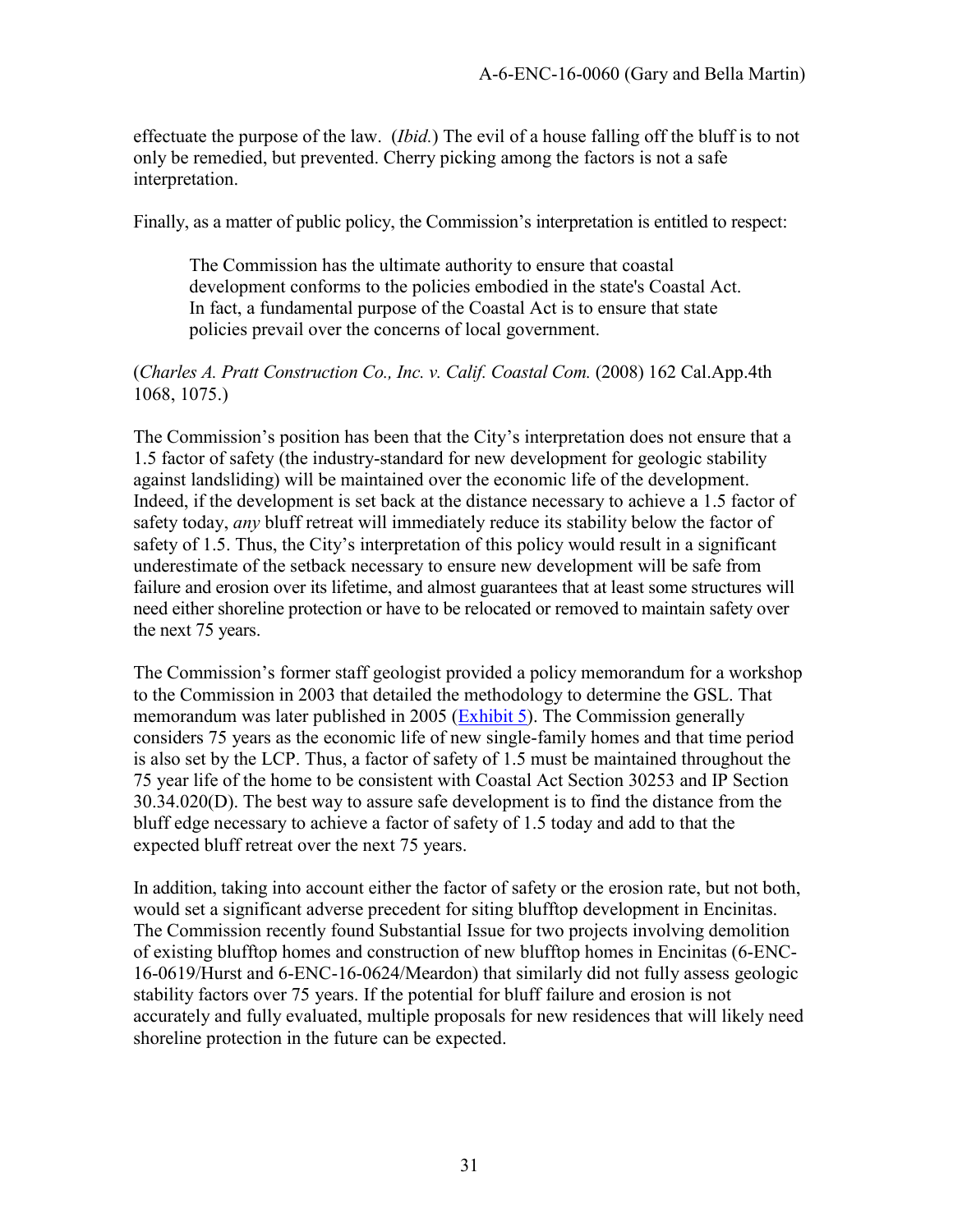#### Past Commission Approvals

The City's LCP was certified by the Commission in 1995, and since that time, the City has approved the construction of approximately 30 new bluff top homes. Following approval of the City's LCP, setbacks for Encinitas blufftop homes have ranged from 40 to 62 ft. from the bluff edge.

Between 1995 and 2000, the City approved seven new bluff top homes. None of these City approvals were appealed to the Commission. In the years directly following approval of the LCP, the Commission did not have a geologist and therefore, it was not always feasible for Commission staff to determine the appropriate GSL and staff accepted, where credible, general statements by applicants' representatives regarding the appropriate bluff edge setback. During this time period, the vast majority of geotechnical reports did not include the expected long term erosion rate or the location of the 1.5 Factor of Safety setback on a site. Thus, it is likely that the geotechnical claims made by these applicants were inconsistent with the requirements of the City's LCP and were not based on the cumulative setback needed to account for 75 years of expected erosion and the 1.5 Factor of Safety.

In approximately 2001, the Commission hired its first licensed geologist, Dr. Mark Johnsson. With the addition of Dr. Johnsson's technical expertise, Commission staff was able to interpret geotechnical results for new blufftop development and also began to require that more extensive geotechnical review be provided by applicants, including the expected long term erosion rate and the location of the 1.5 Factor of Safety setback on a site, in order to justify applicants assertions that development would be safe for 75 years, as required by the City's LCP.

Since 2001, the City has approved 23 new bluff top homes and 16 of these approvals have been appealed to the Commission. The fact that the Commission did not review the remaining 14 new bluff home approvals since certification of the LCP on appeal does not mean that the Commission definitively agreed with the City action or the approved setback. In deciding whether to appeal a project, the Commission examines the particular circumstances; this discretion extends to the finding of that the local approval raises a significant issue.

The results of the 16 appeals of new bluff top homes are as follows:

- The Commission approved 8 appeals on De Novo
- The Commission found No Substantial Issue on 2 appeals
- The Commission found Substantial Issue on 3 appeals (including the subject appeal), but has not yet acted on the De Novo reviews
- 3 appeals were withdrawn prior to Commission action

The interpretation of how to correctly determine the appropriate bluff edge setback was an appeal contention in each of the 10 appeals that the Commission took a final action on (either approval on De Novo or No Substantial Issue and not withdrawn or still pending). In 9 of the 10 appeals, the Commission found that the correct way to determine the GSL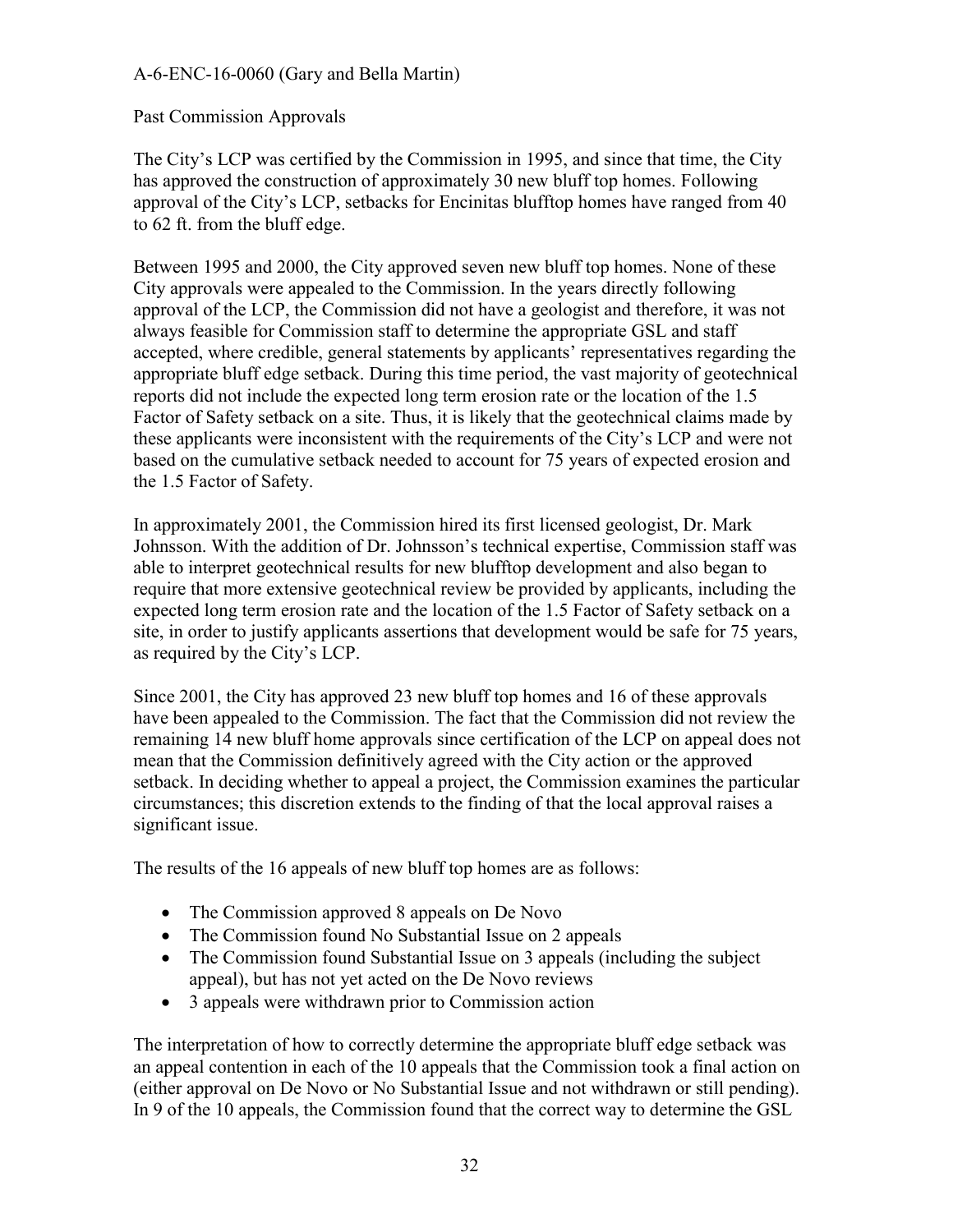is to find the distance from the bluff edge necessary to achieve a factor of safety of 1.5 today and add to that the expected bluff retreat over the next 75 years.

Four of the homes reviewed on appeal by the Commission were approved with an adequate setback to meet the LCP requirements of adding the 75 years of expected erosion to the 1.5 Factor of Safety setback (A-6-ENC-01-047/Conway and Associates, A-6-ENC-02-003/Berg, A-6-ENC-06-100/Zagara, A-6-ENC-13-0210/Lindstrom).

Five of the homes reviewed on appeal by the Commission had constrained lots and a reasonably sized home could not be built on the sites consistent with the appropriate geologic setback. In these situations, the Commission either approved the use of caisson foundations (Ref: CDPs 6-ENC-09-002 & 003/Wellman and A-6-ENC-06-101/Albani) or allowed homes to be built with the expectation that they may not be safe for 75 years and would need to be removed if threatened in the future (A-6-ENC-09-040 & 041/Okun).

The Commission found no substantial issue for one of the homes reviewed on appeal (A-6-ENC-04-081/Hendrick). On this appeal, staff recommended a larger setback than approved by the City in order to meet the LCP requirements of adding the 75 years of expected erosion to the 1.5 Factor of Safety setback. However, the Commission determined that the setback approved by the City was adequate and did not undertake a De Novo hearing.

Many geotechnical reports that have recommended setbacks not based on all these criteria in Encinitas have proven to be flawed, such that shoreline protection was required after construction of the blufftop homes. The table below details the blufftop homes in Encinitas approved after implementation of the Coastal Act that later applied for and

| <b>Name</b>     | Address <sup>1</sup> | <b>Street</b> | Home<br>Approval<br>Year | <b>New</b><br>Home<br>CDP# | Armoring<br>Approval<br>Year | Armoring<br>CDP# |
|-----------------|----------------------|---------------|--------------------------|----------------------------|------------------------------|------------------|
| <b>Bardacos</b> | 378                  | Neptune       | 1976                     | F3891                      | 1994                         | 6-93-085         |
| <b>Bardacos</b> | 402                  | Neptune       | 1977                     | f5473                      | 1994                         | 6-93-085         |
| Pate            | 638                  | Neptune       | 1977                     | F6360                      | 1993                         | $6-93-36-G$      |
| Canter          | 172                  | Neptune       | 1981                     | F9833                      | 1998                         | 6-98-039         |
| Denver          | 164                  | Neptune       | 1984                     | 6-84-461                   | 1998                         | 6-98-039         |
| Richards        | 524                  | Neptune       | 1986                     | 6-86-570                   | 1993                         | 6-93-131         |

The reason that many of the geotechnical reports submitted by the applicants for new development in Encinitas did not accurately assess the risk to new development consistent with the requirement of the LCP is that the 1.5 factor of safety against landsliding was not being calculated in addition to bluff retreat predicted over the 75-year life of the structure.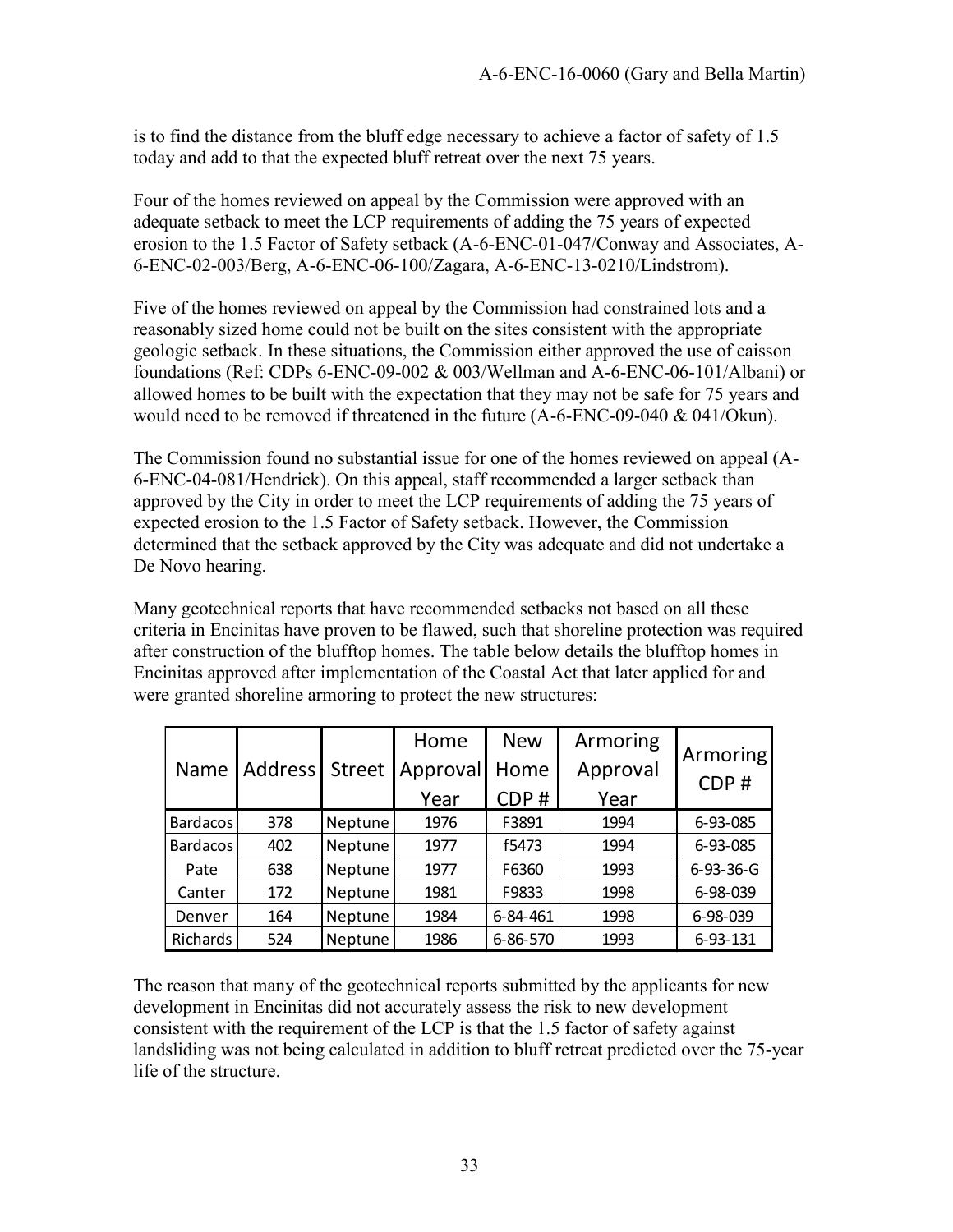Accordingly, for the subject site, the 75-year bluff retreat must be identified as 39 feet over the life of the structure, and when added to the recommended 40-ft. factor of safety setback, the GSL is located approximately 79 feet from the bluff edge in order for the structure to have a factor of safety of 1.5 for 75 years and to be sited so that it is reasonably safe from failure and erosion over its lifetime, without having to propose any shore or bluff stabilization to protect the structure in the future.

#### Recommended setback

Thus, in order to provide safety and stability for the life of a new structure on the subject site, a 79-foot setback is required. The applicant has suggested that requiring a 79 foot setback would not allow for sufficient room to build a reasonably sized residence.

However, since the subject lot from the edge of the bluff to the street is approximately 120 feet in length and 45 feet in width, a 79-ft. setback would still leave enough space on the site for an approximately 480 sq. ft. building footprint. A building footprint of 480 sq. ft. would allow the applicants to construct an approximately 960 sq. ft., 2-story home, including the garage, taking into consideration the City's required setbacks. The applicant could also construct a 15.8 ft. by 30 ft. second floor cantilever on the western side of the home, which would result in 474 sq. ft. of additional floor area. Thus, with a 79 ft. bluff edge setback the applicant could construct an approximately 1,434 sq. ft. home. A minor reduction in floor area would likely need to occur to design a home with reasonable articulation and design.

The Commission also encourages local governments to reduce front yard setbacks to allow greater building area on constrained blufftop lots. The size of the home could be significantly increased with a variance from the City that allowed the required 25 ft. front yard setback to be reduced. A 10 ft. front yard setback would allow for a 2,334 sq. ft. home and a 0 ft. front yard setback would allow for a 2,934 sq. ft. home.

The Commission has previously required homes to be built on a modest scale to minimize impacts to coastal resources while allowing economic use of the land (e.g., CDP #s 1-12-023/Winget and A-3-SLO-15-0001/Loperena). While the applicant has argued that in the interest of fairness, the applicant must be allowed to build a home the same size as surrounding structures, the Commission must evaluate projects based on current conditions using the best available science for predicting hazards and avoiding impacts to coastal resources. It is clear that many existing structures in Encinitas were not constructed with adequate setbacks, resulting in the significant amounts of shoreline protection present today. With sea level rise, the risk to bluff top lots is even greater now. Thus, the new development pattern for blufftop properties in Encinitas requires that new and rebuilt homes be located farther from the bluff edge. New homes that are smaller than existing, surrounding homes will be necessary to meet the geologic setback requirements. Indeed, the Commission's adopted Sea Level Rise Guidance states:

*Highly constrained sites may not be able to support the amount of development that an applicant initially plans for the site … In such cases, it will be important to work closely with the appropriate planning staff to develop a project option that can minimize hazards from the identified sea*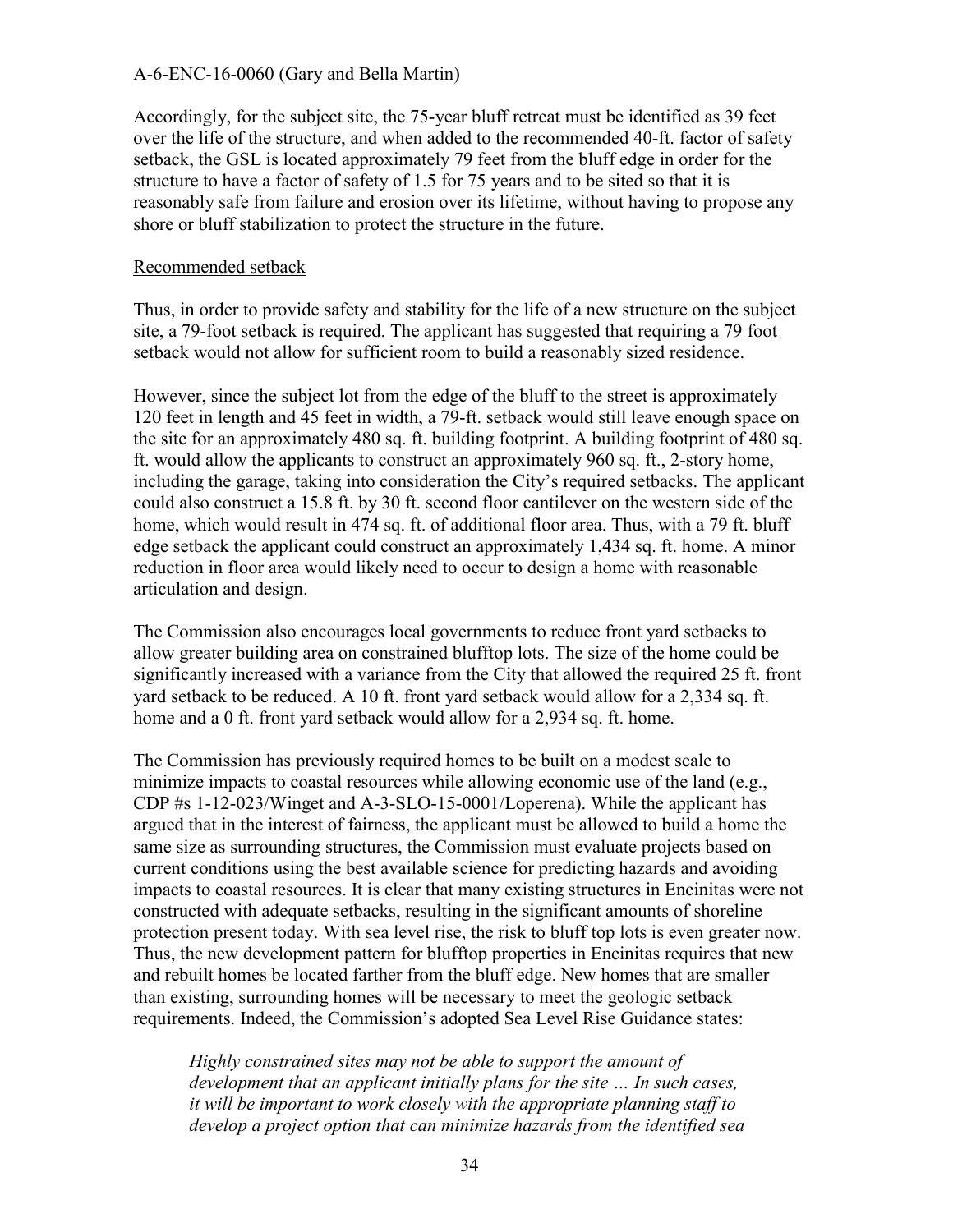*level rise scenarios for as long as possible, and then incrementally retreat once certain triggers are met.* 

The City's LCP contains language requiring that a comprehensive shoreline management plan be developed. It will be important for the City to amend the LCP in the future to update changed conditions related to impacts associated with sea level rise, and this would also provide the City an opportunity to reassess long term planning strategies for blufftop development and redevelopment.

In this case, based on analysis of square footage listed on the website www.zillow.com on March 21, 2017 for 16 homes on the same block and side of Neptune Avenue, the average home has a floor area of approximately 2,557 sq. ft. [\(Exhibit 4\)](https://documents.coastal.ca.gov/reports/2018/8/w20a/w20a-8-2018-exhibits.pdf). In the example where this site receives a variance for a 10 ft. front yard setback from the City, the resulting potential for a 2,334 sq. ft. house, which would be comparable to the average square footage of existing homes located along this coastal bluff. Given the hazardous location, the Commission strongly encourages the granting of reduced front yard setbacks which would allow homes to be sited more safely.

It may be that redeveloping some bluff top properties in Encinitas will require building homes smaller than existing surrounding homes in order to meet the geologic setback requirements. It is important that new development acknowledge changing circumstances that may require revisions to historic patterns of development, whether that means designing for increased storms and flooding, or accommodating sea level rise. On the subject site, there is a building envelope that allows the applicant enough room and flexibility, taking into consideration the City's required side yard setbacks, to design a home with reasonable articulation and design at similar bulk and scale to surrounding development.

Since the applicants submitted plans based only on a 40-ft. setback, Special Condition #1 requires the submission of revised final plans that conform to a 79-ft. setback for the home. Special Condition #1 also allows the applicant to seek a reduction in the City's required front yard setback, without the need to return to the Commission for an amendment to this permit, to achieve an even larger building envelope in which to construct the residential development.

#### Basement

LCP Public Safety Policy 1.6 requires that all new construction shall be specifically designed and constructed such that it could be removed in the event of endangerment. The proposed home includes construction of a basement. As stated previously, the bluffs along the Encinitas shoreline are known to be hazardous and unpredictable. Construction of a basement in a hazardous location is inconsistent with the policies of the LCP for several reasons. Although the proposed large basement area would initially be buried under the home, even siting the proposed residence 79 feet back from the bluff edge, the basement walls may become exposed in the future due to the structure being at risk from failure and erosion if erosion is greater than anticipated. Removing the 10-ft. deep basement or relocating it to a safe location would require a great deal of alteration of the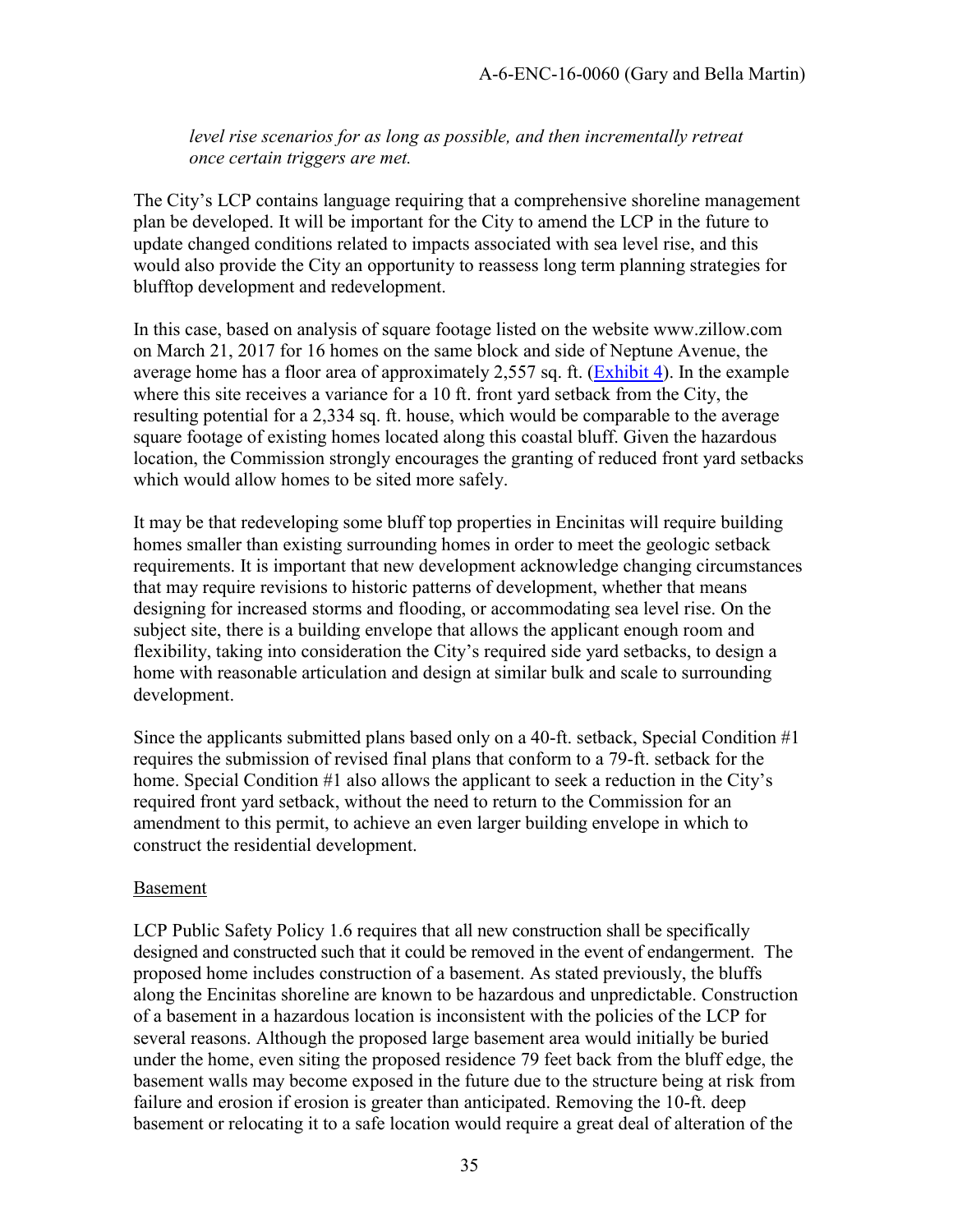bluff and could even be infeasible, and the excavation could threaten the overall stability of the bluff. The applicants contend that a basement could be removed in the future if the structure were at risk and have provided a removal plan that they assert demonstrates how this could occur without potentially destabilizing the bluff. However, the submitted removal plan does not provide any detail related to geologic stability risks of removing a basement on an eroding blufftop site, does not detail how removal of the basement would impact stability of neighboring structures, and does not detail how the basement void could be filled if it is even possible to remove it. Thus, construction of a basement on this site is not consistent with the LCP and the Coastal Act, and therefore, Special Condition #1 prohibits a construction of a basement.

As detailed in Policy 30.34.20.B.1 of the City's IP, only at grade accessory structures and improvements are allowed within 40 ft. of the bluff edge. Grading seaward of the 40 ft. bluff edge setback has the potential to substantially alter the natural landform of the coastal bluff. Furthermore, grading in such close proximity to the bluff edge may destabilize the eroding coastal bluff. Thus, Special Condition #1 prohibits grading within 40 ft. of the existing bluff edge. Drought-tolerant landscaping and accessory improvements, including walkways, patios, patio covers, cabanas, windscreens, sundecks, lighting standards, walls, and temporary accessory buildings not exceeding 200 square feet in area, are permitted within 40 feet of the bluff edge, as long as they do not involve grading.

New development may be approved only if the Commission can be assured it will not result in having to propose any shore or bluff stabilization to protect the structure in the future. Special Condition #3 requires that the applicants waive any rights that may exist under Public Resources Code Section 30235 or under the certified Encinitas LCP to construct new shoreline protection to protect the new blufftop residence. In addition, the condition documents that the residence may only remain as long as it is reasonably safe from failure and erosion without having to propose any shore or bluff stabilization to protect the residence in the future. Should the blufftop residence become unstable or structurally unsound, without construction of new shoreline armoring, or if any government agency orders that the structure is not to be occupied due to failure and erosion of the bluff, the applicants must agree to remove the subject structure, in part or entirely, and remove and dispose of any debris that fall to the beach.

Special Condition #3 also requires that if the bluff recedes to within 10 feet of the foundation of the blufftop residence, the applicants must submit a geotechnical investigation to determine whether any portions of the blufftop residence are threatened and identify measures to stabilize the blufftop residence without new shoreline armoring, including, but not limited to, removal or relocation of portions of the blufftop residence. If the Executive Director determines based on the geotechnical investigation that any portion of the blufftop residence is no longer sited in a safe location, the applicant must submit an application to resolve the hazard, which could include removal of the entire blufftop residence or the threatened portion of the blufftop residence. Thus, as conditioned, approval of the existing blufftop residence will not precipitate the need for any new shoreline armoring in the future, and will allow the Commission to make various adaptive management decisions in the future for the subject site.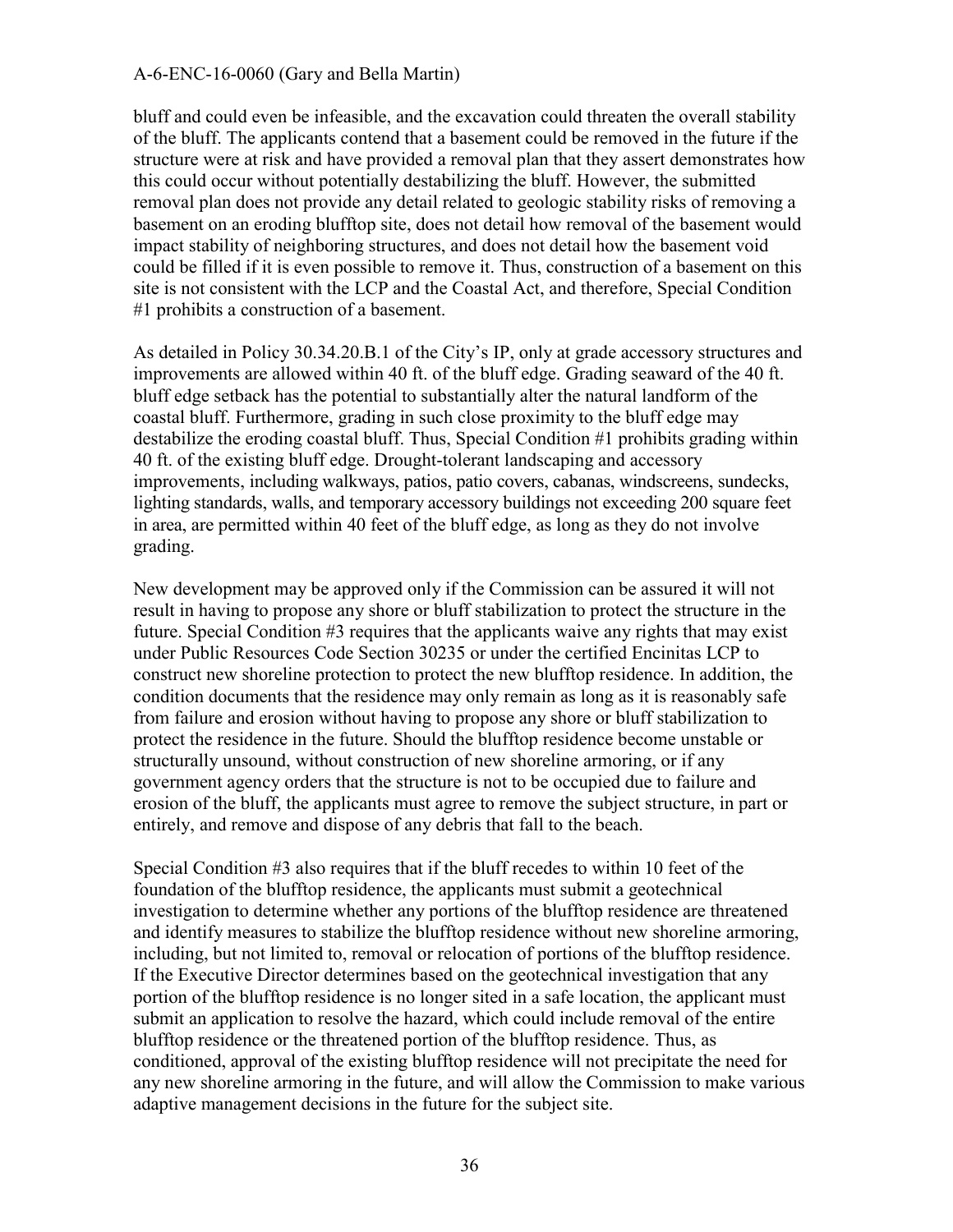As proposed, the home would have an 8-ft. second story cantilever on the western side. The LCP allows for the construction of a second story cantilever of up to 20% of the distance of the bluff setback. Thus, as conditioned, the applicant has the option to construct an approximately 15.8-ft. second story cantilever (20% of 79 ft.). Special Condition #4 is required to ensure that the cantilevered portion of the home does not project over the bluff edge at any time in the future. Special Condition #4 requires that the applicants submit a monitoring program, which includes current measurements of the distance between the cantilevered portion of the home and the bluff edge. Monitoring reports are then required to be submitted to the Commission every five years and must summarize all measurements and provide analysis of trends, annual rate of retreat, stability of the overall bluff face, and impact of the cantilevered portion of the home on the natural bluff. The report shall include recommendations on how to remove any cantilevered portion of the home that is seaward of the bluff edge. Furthermore, Special Condition #4 requires that if after inspection, it is apparent that any cantilevered portion of the home is seaward of the bluff edge, the applicants shall apply for a Coastal Development Permit amendment within 90 days of submittal of the monitoring report to remove any portion of the home located seaward of the bluff edge.

As stated previously, the bluffs along the Encinitas shoreline are known to be hazardous and unpredictable. Given that the applicants have chosen to construct a residence in this location despite these risks, the applicant must assume the risks. Accordingly, Special Condition #5 requires the applicant to acknowledge the risks and indemnify the Commission against claims for damages that may occur as a result of its approval of this permit.

Drainage and runoff from the development could have an adverse effect on bluff stability because increasing the amount of ground water within the bluff can lead to bluff failures. Special Condition #1 requires that all runoff be directed away from the bluffs and toward the street and Special Condition #2 restricts the property owner from installing permanent irrigation devices anywhere on the subject lot.

Special Condition #6 requires the applicant to record a deed restriction imposing the conditions of this permit as covenants, conditions, and restrictions on the use and enjoyment of the property. This special condition is required to provide notice of potential hazards of the property and help eliminate false expectations on the part of potential buyers of the property, lending institutions, and insurance agencies that the property will be stable for an indefinite period of time or that a protective device could be constructed to protect the approved development contrary to the terms and conditions of this permit. By recording the terms and conditions of this permit against the property, future purchasers are notified in advance of their purchase of the limitations on development of the property.

Moreover, Special Condition #7 requires the applicant to record an open space restriction over the portion of the face of the bluff that is owned by the applicant, consistent with LUP Public Safety Policy 1.6(g), which prohibits future development on such bluff face, including as its location changes over time  $(Exhibit 10)$ . In this way, existing and any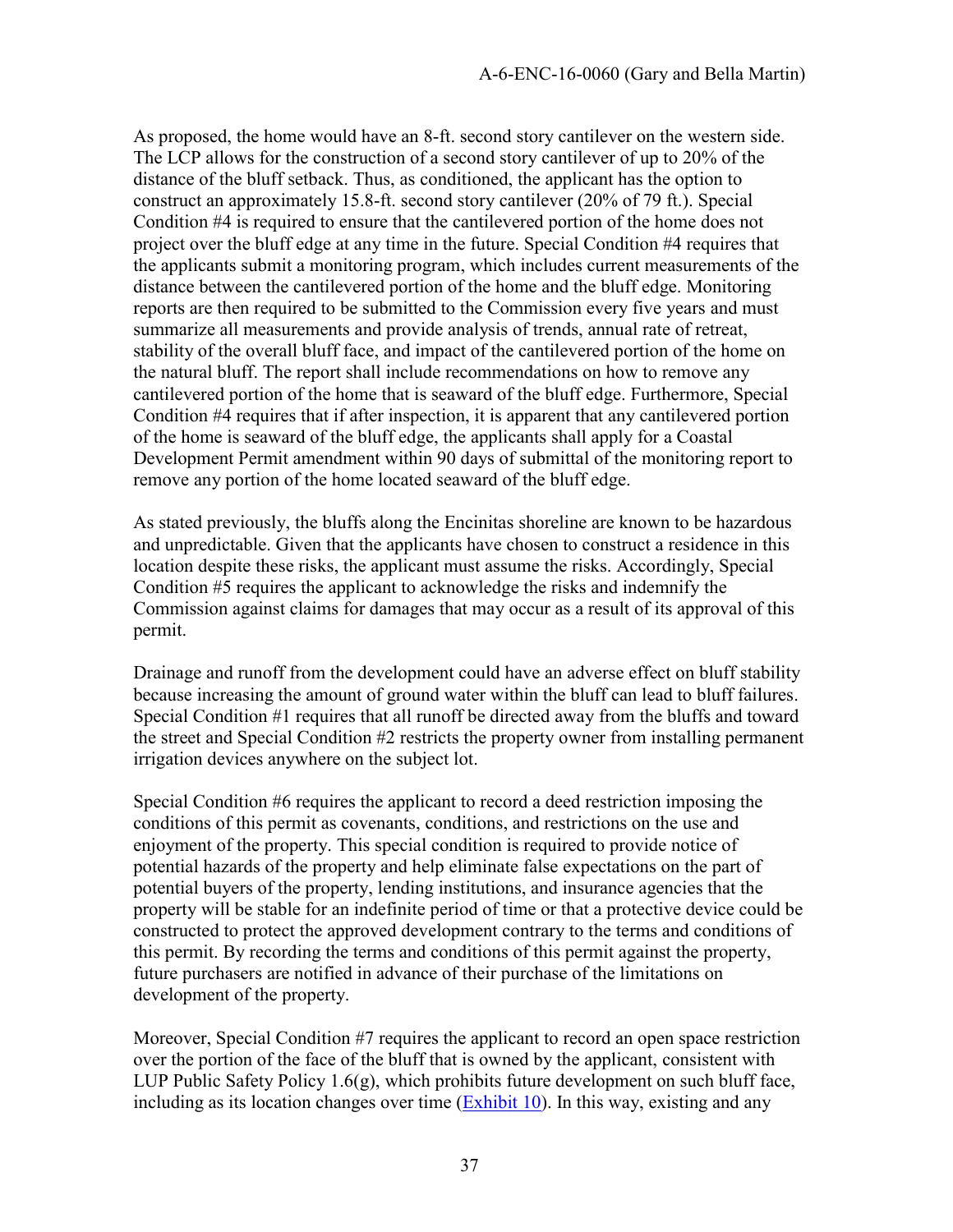future property owner(s) will be made aware of the prohibition against the placement or erection of any structure on the bluff face.

#### Conclusion

In summary, the applicants' proposed siting of the new structure 40 feet back from the bluff edge is not consistent with the LCP requirements that new development be sited so that it will neither be subject to nor contribute to significant geologic instability throughout the life span of the project. The Commission's engineer has evaluated the slope stability and the predicated rate of erosion on the site and determined that the GSL on the subject site is approximately 79 feet back from the bluff edge and also that construction of a basement on the site would not be consistent with the LCP policies that require all new development to be built such that it could be removed if threatened by erosion. Although this setback and prohibition on construction of a basement would not allow the applicant to construct as large a home as they would like on the site, it will still allow for a reasonably sized home. Special conditions assure that, in the event that the home is threatened in the future, no future shoreline devices will be constructed and that a preferred alternative would be relocation or removal of the home, such that the development would not result in impacts to coastal resources. For all of these reasons, the Commission finds that the proposed development, as conditioned, is consistent with Public Safety Policies 1.3 and 1.6 of the LUP and Section 30.34.020(D) of the IP.

### <span id="page-37-0"></span>**C. PUBLIC ACCESS/RECREATION**

The project site is located on the blufftop on the seaward side of Neptune Avenue in Encinitas, which is designated as the first public roadway along this section of coastline. As the proposed development would occur between the first public roadway and the sea, pursuant to Section 30.80.090 of the City's LCP, a public access finding must be made that such development is in conformity with the public access and public recreation policies of the Coastal Act. Additionally, Coastal Act Section 30604(c) requires that a CDP issued for development between the first public road and the sea shall include specific findings that the development is in conformity with the Coastal Act public access and public recreation policies.

Section 30210 of the Coastal Act states:

*In carrying out the requirement of Section 4 of Article X of the California Constitution, maximum access, which shall be conspicuously posted, and recreational opportunities shall be provided for all the people consistent with public safety needs and the need to protect public rights, rights of private property owners, and natural resource areas from overuse.* 

Section 30211 of the Coastal Act states:

*Development shall not interfere with the public's right of access to the sea where acquired through use or legislative authorization, including, but not limited to, the use of dry sand and rocky coastal beaches to the first line of terrestrial vegetation.*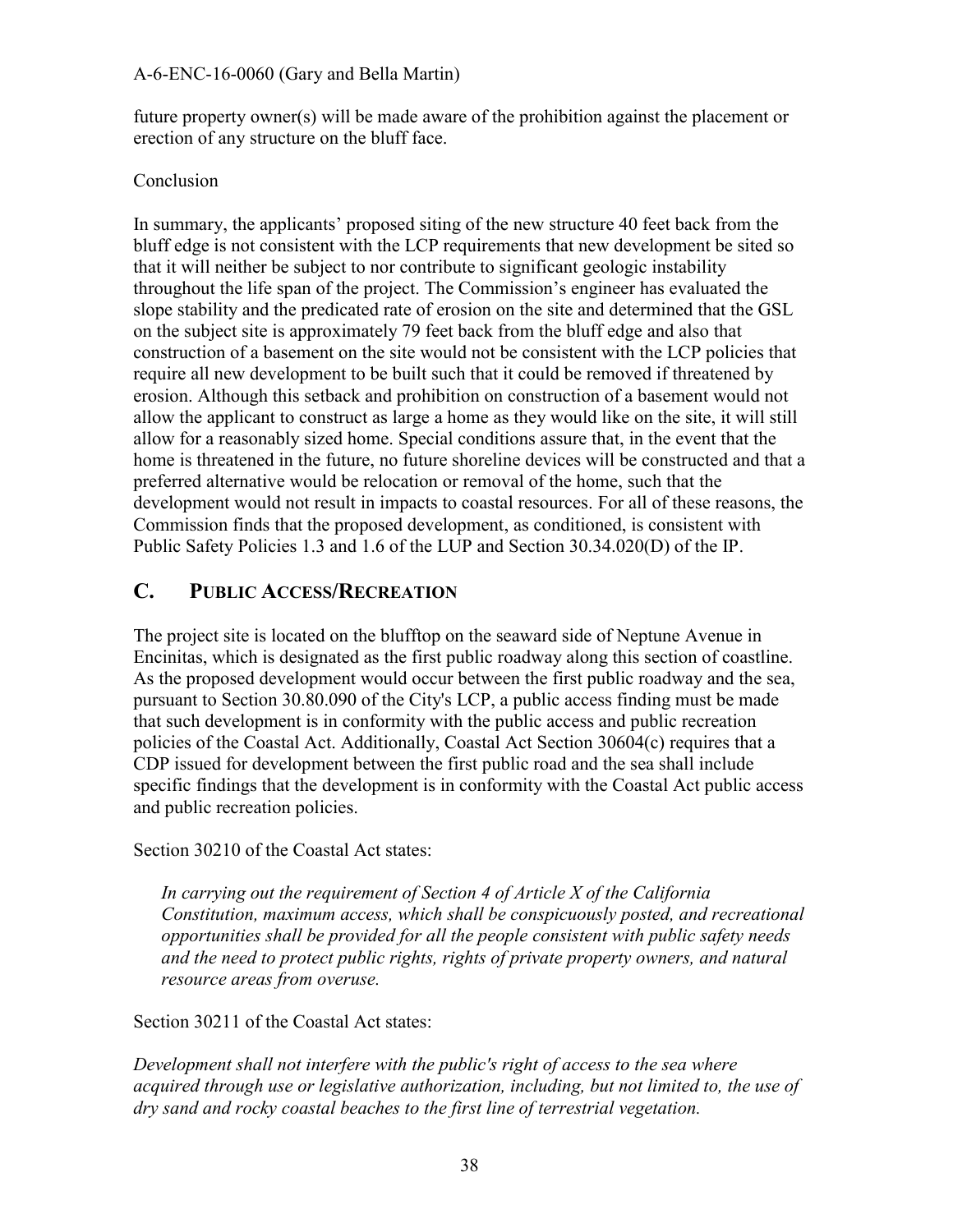In addition, Section 30212 of the Act is applicable and states, in part:

*(a) Public access from the nearest public roadway to the shoreline and along the coast shall be provided in new development projects except where:* 

*(1) it is inconsistent with public safety, military security needs, or the protection of fragile coastal resources,* 

*(2) adequate access exists nearby ...* 

Additionally, Section 30220 of the Coastal Act provides:

*Coastal areas suited for water-oriented recreational activities that cannot readily be provided at inland water areas shall be protected for such uses.* 

The beach fronting this location is used by local residents and visitors for a variety of recreational activities. As conditioned, the proposed development at the top of the bluff will not affect existing public access to the shoreline, since no public access across the property to the beach currently exists because of the hazardous nature of the approximately 93-ft. high coastal bluff. In addition, adequate access exists nearby because the Stone Steps beach access stairs are located approximately 600 ft. south of the site and Moonlight Beach Park (the main beach in Encinitas) is located approximately 0.6 miles to the south of the subject site and has a large parking lot (as well as a playground, snack bar, bathrooms, showers, fire pits, and volleyball courts). Additionally, Beacon's Beach is located approximately 0.6 miles to the north of the subject site and has a small parking lot and narrow trail down the bluff to the beach.

#### Public Trust

In addition to the Coastal Act policies that support public access and equal opportunities for recreation, the Commission has the responsibility protect the public trust and public trust uses.<sup>7</sup> Coastal Act regulations<sup>8</sup> define public trust lands as "all lands subject" to the common law public trust and associated with trust purposes, including recreation. In the common law, the doctrine traditionally protects in-water uses such as fishing and navigation, but has been extended to protect the environment (*Marks v. Whitney* (1971) 6 Cal.3d 251, 259-260), and associated resources that affect trust lands, such as nonnavigable tributaries supplying water to a lake (*Nat'l Audubon Soc. v. Super. Ct.* (1983) 33 Cal. 419, 436-437). In some jurisdictions, the doctrine explicitly protects "dry sand"

 $\overline{a}$  $7$  The State of California acquired sovereign ownership of all tidelands and submerged lands and beds of navigable waterways upon its admission to the United States in 1850. The State holds and manages these lands for the benefit of all people of the State for statewide purposes consistent with the common law Public Trust Doctrine ("public trust"). In coastal areas, the landward location and extent of the State's sovereign fee ownership of these public trust lands are generally defined by reference to the ordinary high water mark (Civil Code, § 670), as measured by the mean high tide line (*Borax Consol. v. City of Los Angeles* (1935) 296 U.S. 10); these boundaries remain ambulatory, except where there has been fill or artificial accretion.

 $8$  Cal. Code of Regs., title 14,  $§$  13577(f).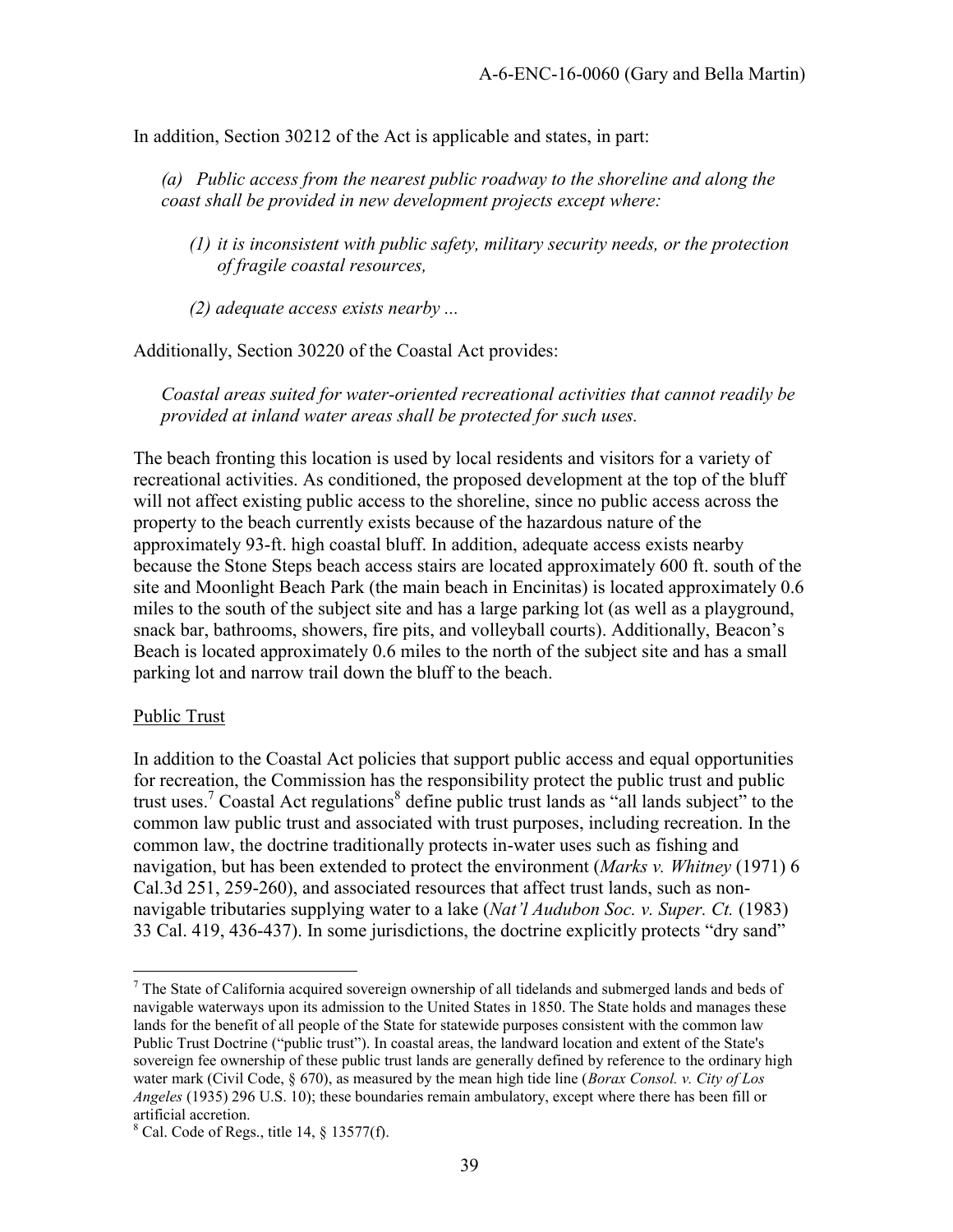recreation adjacent to public trust lands (*Matthews v. Bay Head Improvement Assn.*  (1984) 95 N.J. 306, 331-332), on the rationale that "reasonable enjoyment" of the shore and sea cannot be realized without some use of the dry sand area *(id.* at p. 325).<sup>9</sup> California recognizes access as a component of public trust resources. A July 2017 report by the Stanford Center for Ocean Solutions explains that agencies "may not undertake or authorize uses of uplands without appropriate safeguards for nearby public trust resources and uses."<sup>10</sup> The State Lands Commission, which administers leases on public trust lands, analyzes the entire area of public trust impacts, including impacts on upland recreation.<sup>11</sup> Thus, use of dry land adjacent to the public trust may not interfere with recreation and other public trust uses.

The concern is complicated by the effects of sea level rise. As sea levels rise, and beaches and bluffs migrate inland, maintaining residential development adjacent to the shoreline will in many cases cause the narrowing and eventual loss of beaches, dunes and other shoreline habitats, as well as the loss of offshore recreational areas. This narrowing, often referred to as the "coastal squeeze," can occur when shoreline protection or other fixed development prevents the landward migration of the beach that would have otherwise occurred.

On the assessor's parcel map, the applicant's land appears to extend to the mean high tide line, an ambulatory line where the public trust begins<sup>12</sup> [\(Exhibit 1\)](https://documents.coastal.ca.gov/reports/2018/8/w20a/w20a-8-2018-exhibits.pdf). Sea level rise is likely to engulf this narrow beach even without any shoreline protection in place. A protective device would hasten this process because it would fix the back of the beach and prevent the accumulation of sand. Structures that fix the back of the beach stop the landward migration of the beach profile while the seaward edge continues to erode, reducing the amount of dry sandy beach available to the public.

Hard armoring can also result in nuisance conditions for neighbors who suffer increased flooding or erosion as a result of nearby armoring, as well as reduced public access along the shoreline. Other detrimental impacts may include negative visual impacts, recreation impacts (e.g., surfing limitations, reduced beach access), and interference with ecosystem service functions. The effectiveness of hard armoring to protect development will also be reduced as sea level rises and storm intensity and frequencies increase. Relatedly, shoreline armoring costs will increase over time as coastal hazards and storms cause elevated levels of damage and increasing need for repair and maintenance. Finally, the potential collision between the public trust and shoreline protection devices can create liability for homeowners who installed the devices, on the basis of trespass-- regardless of

 $\overline{a}$ 

<sup>9</sup> In a 2005, the same court affirmed *Matthews* and described access over uplands as "integral to the public trust doctrine." (*Raleigh Ave. Beach Assn. v. Atlantis Beach Club, Inc.* (2005) 185 N.J. 40, 53.)

<sup>&</sup>lt;sup>10</sup> Center for Ocean Solutions, Stanford Woods Institute for the Environment, The Public Trust Doctrine: A Guiding Principle for Governing California's Coast Under Climate Change (2017), p. 5.

<sup>&</sup>lt;sup>11</sup> See e.g., Section 3.2.4, Public Trust Impact Analysis, Broad Beach Restoration Project Revised Analysis of Impacts to Public Trust Resources and Values, July 2014, including discussion of long-term impacts on recreational use at pp. 3.2-23 to 26. Available at

[http://www.slc.ca.gov/Info/Reports/Broad\\_Beach/3.2\\_Recreation.pdf.](http://www.slc.ca.gov/Info/Reports/Broad_Beach/3.2_Recreation.pdf)

 $\frac{12}{12}$  The mean high tide line is the intersection of the shoreline with the elevation of the average of all high tides calculated over an 18.6-year tidal epoch. It is ambulatory due to the ordinary forces of nature, in addition to the tidal cycle and sea level rise.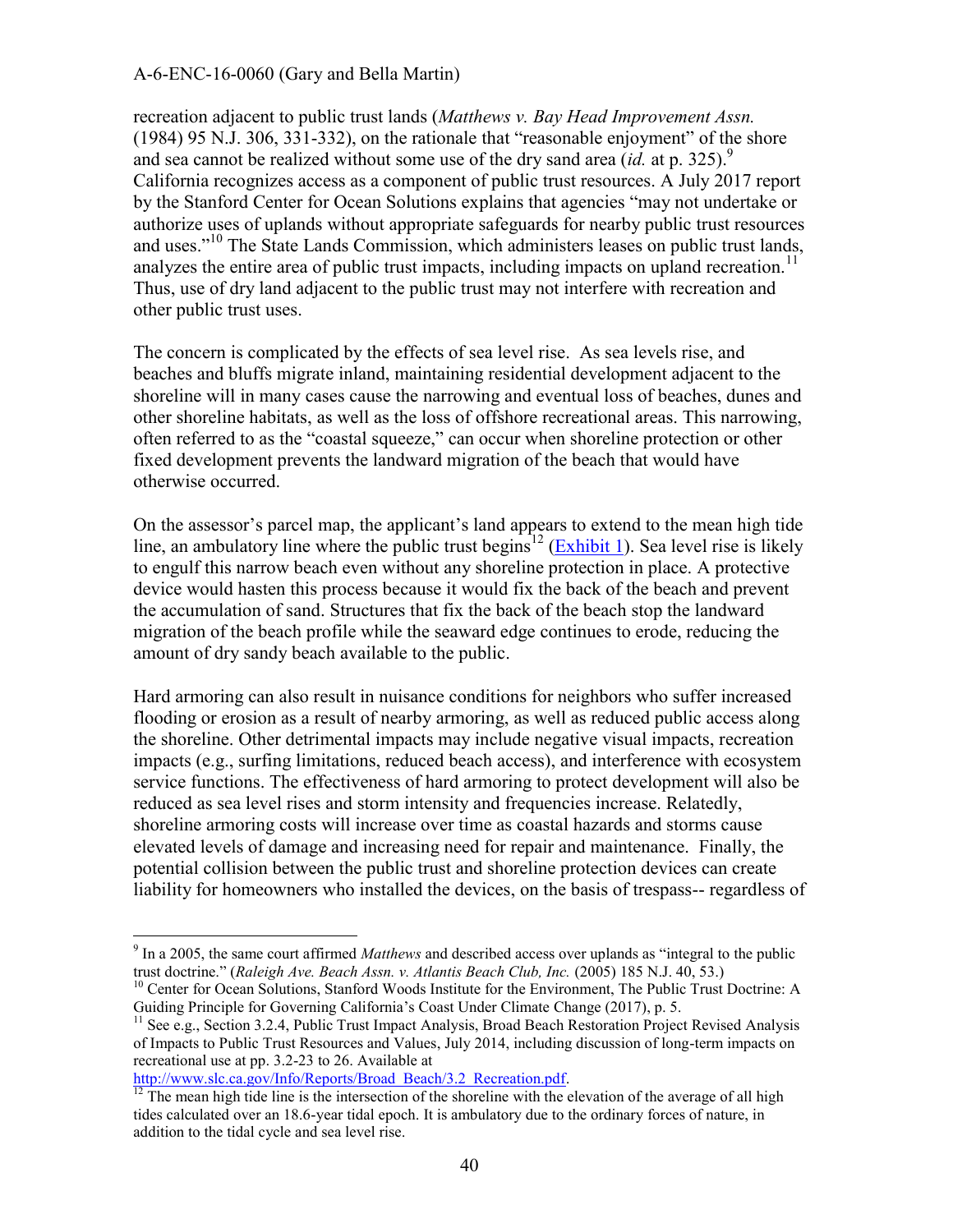whether trespass was intended. (See *United States v. Milner* (9th Cir. 2009) 583 F.3d 1174, 1190-1191.)

To prevent this conflict and maximize access to public trust lands, Special Condition #3 requires that the applicants waive any rights that may exist under Public Resources Code Section 30235 or under the certified Encinitas LCP to construct new shoreline protection to protect the new blufftop residence.

With conditions to site the structure in a safe location, waive any future rights to shoreline protection, and to conserve the bluff face in open space, the Commission can be assured that no future shoreline devices will be constructed at this location that might otherwise impact public access and recreation along the shoreline or affect the contribution of sand to the beach from the bluff. Therefore, as conditioned, the proposed development is consistent with the public access and recreation policies of the certified Local Coastal Program and Sections 30210, 30211, 30212 and 30220 of the Coastal Act.

### <span id="page-40-0"></span>**D. VISUAL RESOURCES**

The City's LCP requires that new development be designed to be compatible with existing development and preserve the scenic qualities of the surrounding bluffs.

Land Use Policy 6.5 states:

*The design of future development shall consider the constraints and opportunities that are provided by adjacent existing development.* 

Land Use Policy 6.5 states:

*The construction of very large buildings shall be discouraged where such structures are incompatible with surrounding development. The building height of both residential and non-residential structures shall be compatible with surrounding development, given topographic and other considerations, and shall protect public views of regional or statewide significance.* 

Resource Management Policy 8.5 of the LUP states, in part:

*The City will encourage the retention of the coastal bluffs in their natural state to minimize geologic hazards and as a scenic resource. Construction of structures for bluff protection shall only be permitted when an existing principal structure is endangered and no other means of protection of that structure is possible.* 

Section 30.34.020B.8 of the IP states:

*The design and exterior appearance of buildings and other structures visible from public vantage points shall be compatible with the scale and character of the surrounding development and protective of the natural scenic qualities of the bluffs.*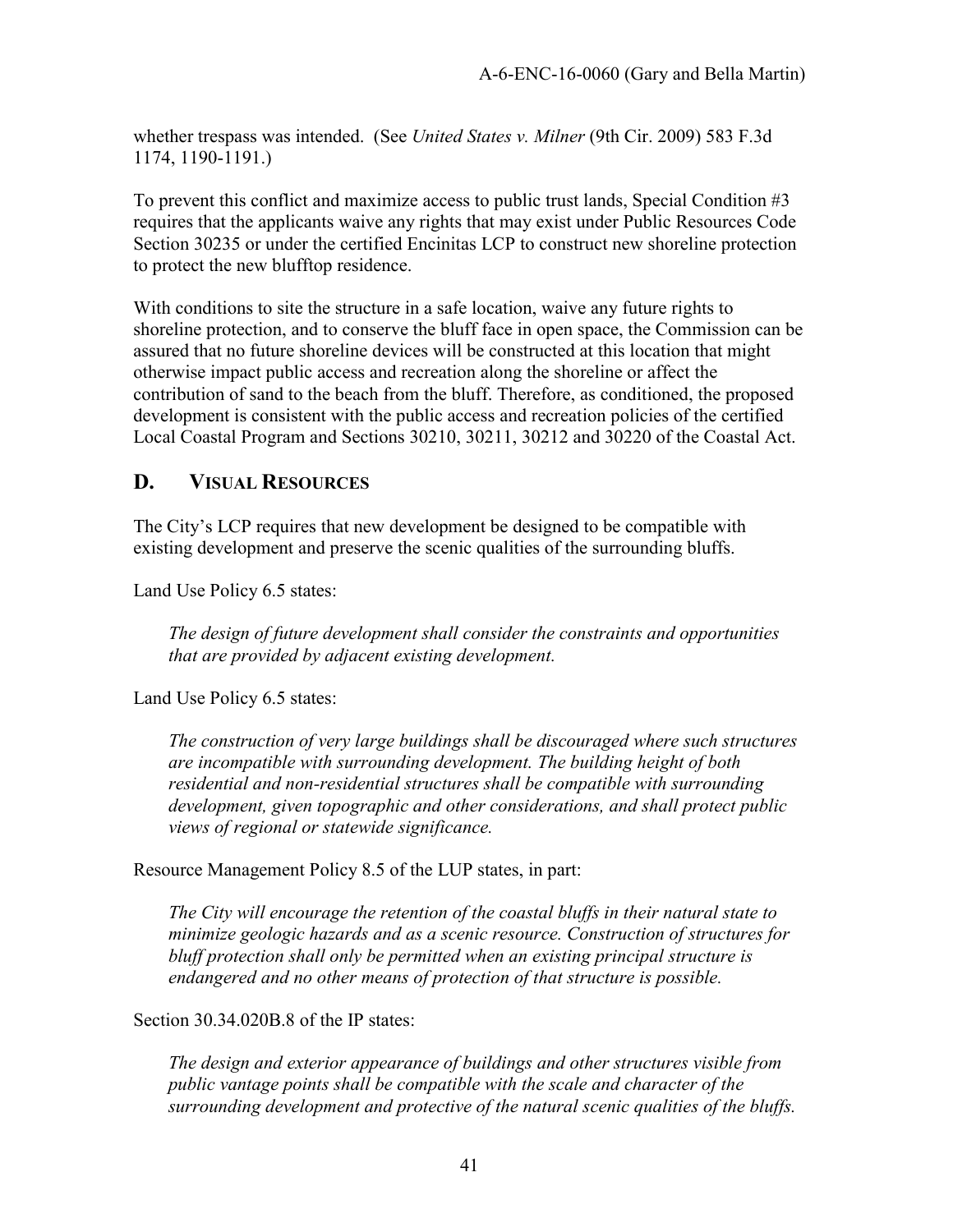The proposed residence will be located in a residential neighborhood containing one and two story single-family residences. The proposed home does not exceed the height, bulk and scale of the surrounding development and is consistent with all of the City's development standards.

The subject site slopes upward from east to west. The elevation of the sidewalk fronting the site is approximately 4 feet lower in elevation than the rear yard of the site and thus there is no potential for public views of the ocean through the side yards of the property. However, since the property is located on a bluff that overlooks the beach and ocean, the Commission has found it important to preserve views to prevent a walling-off effect of the coast from Neptune Avenue (e.g., CDP # A-6-ENC-13-0210/Lindstrom). Special Condition #2 requires that 5-ft. wide view corridors shall be created in the north and south side yards of the subject site. To preserve public views from the street, landscape materials within the view corridors shall be species with a growth potential not expected to exceed 3 feet at maturity and all proposed landscaping in these yard areas must be maintained at a height of 3 feet or lower (including raised planters). Furthermore, the condition requires that any fencing or gates within the side yard setbacks shall permit public views and have at least 75% of its surface area open to light. Five years from the date of issuance of this coastal development permit, the applicants are required to submit a monitoring report to the Executive Director that certifies whether the on-site landscaping and fencing is in conformance with the landscape plan approved pursuant to Special Condition #2.

In addition, to assure that the bluff face at the subject site remains in its natural state, Special Condition #7 requires the bluff face on the subject property be protected by the application of an open space deed restriction. The applicants' western property line extends approximately 105 feet seaward of the current "bluff edge" (as defined in Section 30.04 of the IP). The deed restriction required by Special Condition #7 applies to the bluff face as the location of the bluff edge changes over time due to the landward retreat of the bluff. In this way, the applicant and all future property owners will be advised that no development including landscape walls or other structures are permitted on the bluff face. As such, the visual quality of these natural bluffs will be protected. Therefore, as conditioned, the Commission finds that potential visual impacts associated with the proposed development have been reduced to the extent feasible; the proposed development will not adversely affect visual resources, and is consistent with LUP Policies 6.5 and 6.6, RM Policy 8.5, and Section 30.34.020B.8 of the City's IP.

### <span id="page-41-0"></span>**E. WATER QUALITY**

The City's LCP requires that preventive measures be taken to protect coastal waters from pollution. The following policies are applicable:

Resource Management Policy 2.1 states:

*In that the ocean water quality conditions are of utmost importance, the City shall aggressively pursue the elimination of all forms of potential unacceptable pollution that threatens marine and human health.*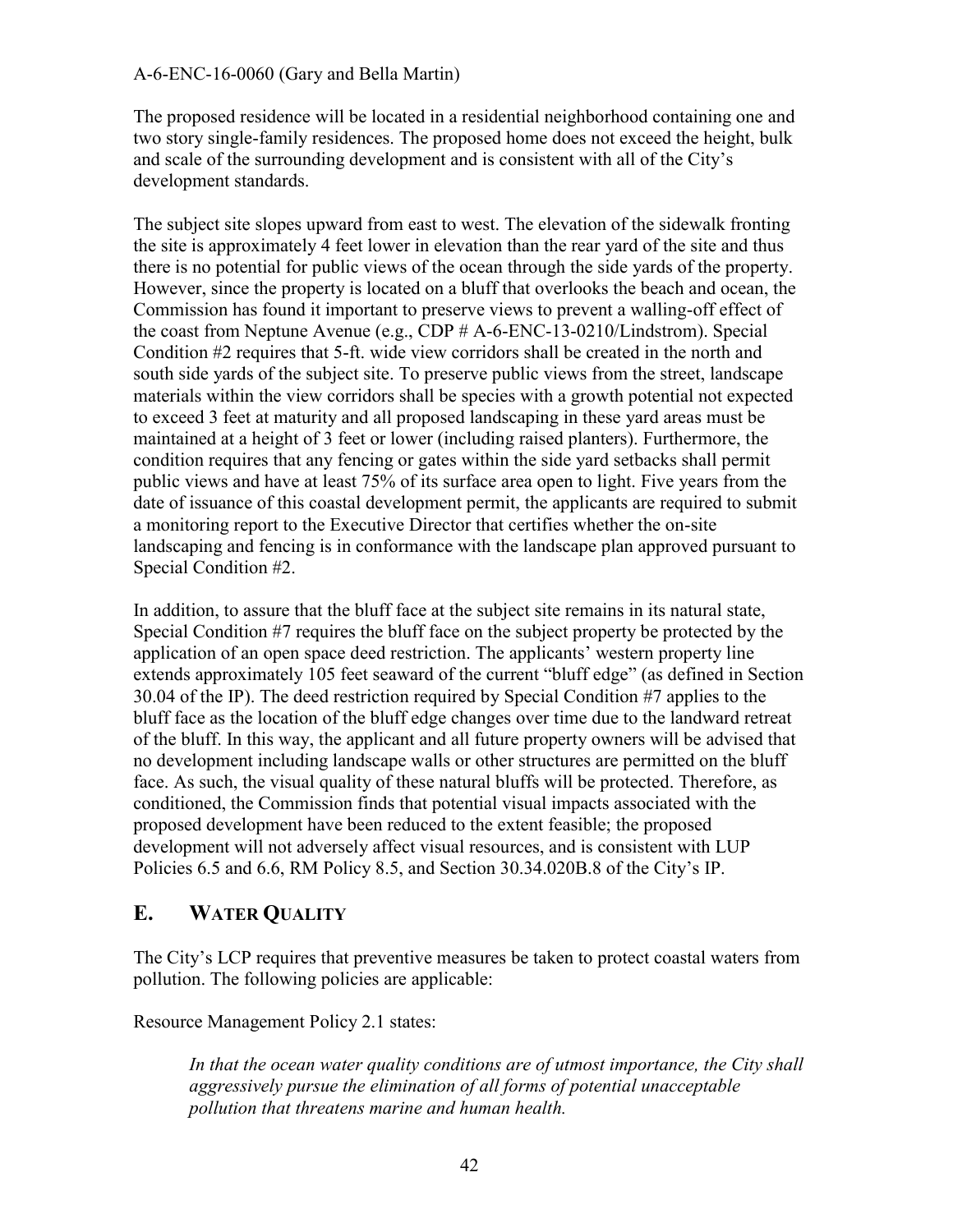Resource Management Policy 2.3 states, in part:

*To minimize harmful pollutants from entering the ocean environment from lagoons, streams, storm drains and other waterways containing potential contaminants, the City shall mandate the reduction or the elimination of contaminants entering all such waterways . . .* 

The proposed development will be located at the top of the bluffs overlooking the Pacific Ocean. As such, drainage and runoff from the development could potentially affect water quality of coastal waters. The Commission has typically required that all runoff from impervious surfaces be directed through landscaping as a filter mechanism prior to its discharge into the street. In this case, however, directing runoff into blufftop landscape areas could have an adverse effect on bluff stability because increasing the amount of ground water within the bluff can lead to bluff failures. Therefore, in this case, Special Condition #1 requires that all runoff be directed away from the bluffs and toward the street. To reduce the risk associated with unattended running or broken irrigation systems, Special Condition #2 restricts the property owner from installing permanent irrigation devices anywhere on the subject lot. Reducing the potential for water to be retained on the site and directing the runoff toward the street will be more protective of coastal resources. In addition to this restriction on irrigation, Special Condition #2 also limits landscaping to native, drought-tolerant plants to minimize the amount of polluted runoff from the property to the extent feasible.

Furthermore, Special Condition #8 requires the applicants to conform to best management practices and construction responsibilities throughout construction at the project site to ensure all resulting debris are properly removed. The condition also safeguards that temporary sediment control measures are put in place. Thus, as conditioned, the Commission finds the proposed project consistent with Resource Management Policies 2.1 and 2.3 of the LCP.

### <span id="page-42-0"></span>**E. TAKINGS**

As detailed above, the project as proposed would be inconsistent with Encinitas LCP requirements to minimize risk; specifically that the home be sited in a location that will protect the home from failure and erosion hazards and safely avoid the use of shoreline protection devices throughout the lifespan of the project. However, denial of the CDP may reduce the value of the applicant's land and lead to a potential takings claim.

The applicant proposes to build home of approximately 4,700 square feet (including basement and garage) on a vacant lot. (For purposes of this analysis, the two lots proposed to be consolidated are presumed to be merged.) The lot is zoned residential and is subject to Coastal Bluff overlay requirements. Other uses that might allow economic development of the property would likely require zoning changes, including amendments to the LCP.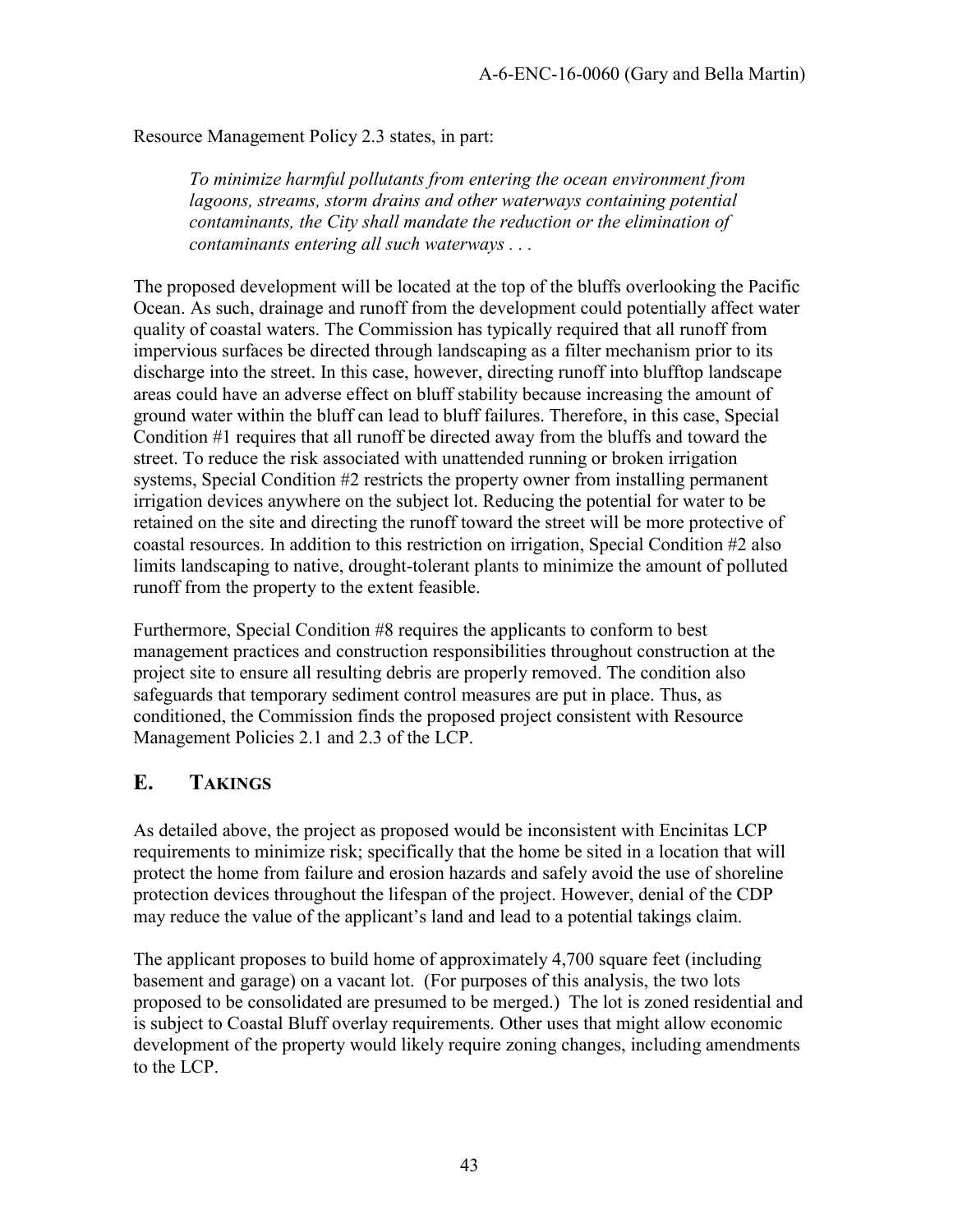#### **The Coastal Act**

Denial of all or substantially all economic use of a parcel without just compensation may result in an unconstitutional "taking" of an Applicant's property. Coastal Act Section 30010 expressly forbids this result:

*The Legislature hereby finds and declares that this division is not intended, and shall not be construed as authorizing the commission… to exercise their power to grant or deny a permit in a manner which will take or damage private property for public use, without the payment of just compensation therefore.* 

Consequently, the Coastal Act imposes on the Commission the duty to assess whether its action might constitute a taking. If the Commission concludes that its action does not constitute a taking, then it may deny the project on finding that its actions are consistent with Section 30010. If the Commission determines that its action could reasonably arise to a takings claim, then the Commission applies Section 30010 to consider how the project may be approved. In the latter situation, the Commission may propose modifications to the development to minimize any Coastal Act inconsistencies, while still allowing a reasonable amount of development.

#### **Takings Case Law**

Article 1, section 19 of the California Constitution provides that "[p]rivate property may be taken or damaged for public use only when just compensation…has first been paid to, or into court for, the owner." The Fifth Amendment of the United States Constitution similarly provides that private property shall not be taken for public use, without just compensation. Once used solely for condemnation cases, the Fifth Amendment is now used to require compensation for other kinds of government actions. (See *Pennsylvania Coal Co. v. Mahon* (1922) 260 U.S. 393.) Since *Pennsylvania Coal*, most of takings cases have fallen into two categories. First, there are the cases in which government authorizes a physical occupation of property. (See, e.g., *Loretto v. Teleprompter Manhattan CATV Corp*. (1982) 458 U.S. 419.) Second, there are the cases in which government regulates the use of property. (*Yee v. Escondido* (1992) 503 U.S. 519, 522-523). Because there is no physical occupation of the land at stake, a denial of the proposed home here would be evaluated under the standards for a regulatory taking.

The U.S. Supreme Court has identified two types of regulatory takings. The first is the "categorical" formulation identified in *Lucas v. South Carolina Coastal Council* ((1992) 505 U.S. 1003, 1014.) In *Lucas*, the Court held, without examining the related public interest, that regulation that denied all economically viable use of property was a taking. (*Id*. at p. 1014.) The *Lucas* Court emphasized, however, that this category is extremely narrow, applicable only "in the extraordinary circumstance when no productive or economically beneficial use of land is permitted" or the "relatively rare situations where the government has deprived a landowner of all economically beneficial uses" or rendered it "valueless." (*Id*. at pp. 1016-1017; see also *Riverside Bayview Homes* (1985) 474 U.S. 121, 126 [regulatory takings occur only under "extreme circumstances"].) Even where the challenged regulatory act falls into this category, government may avoid a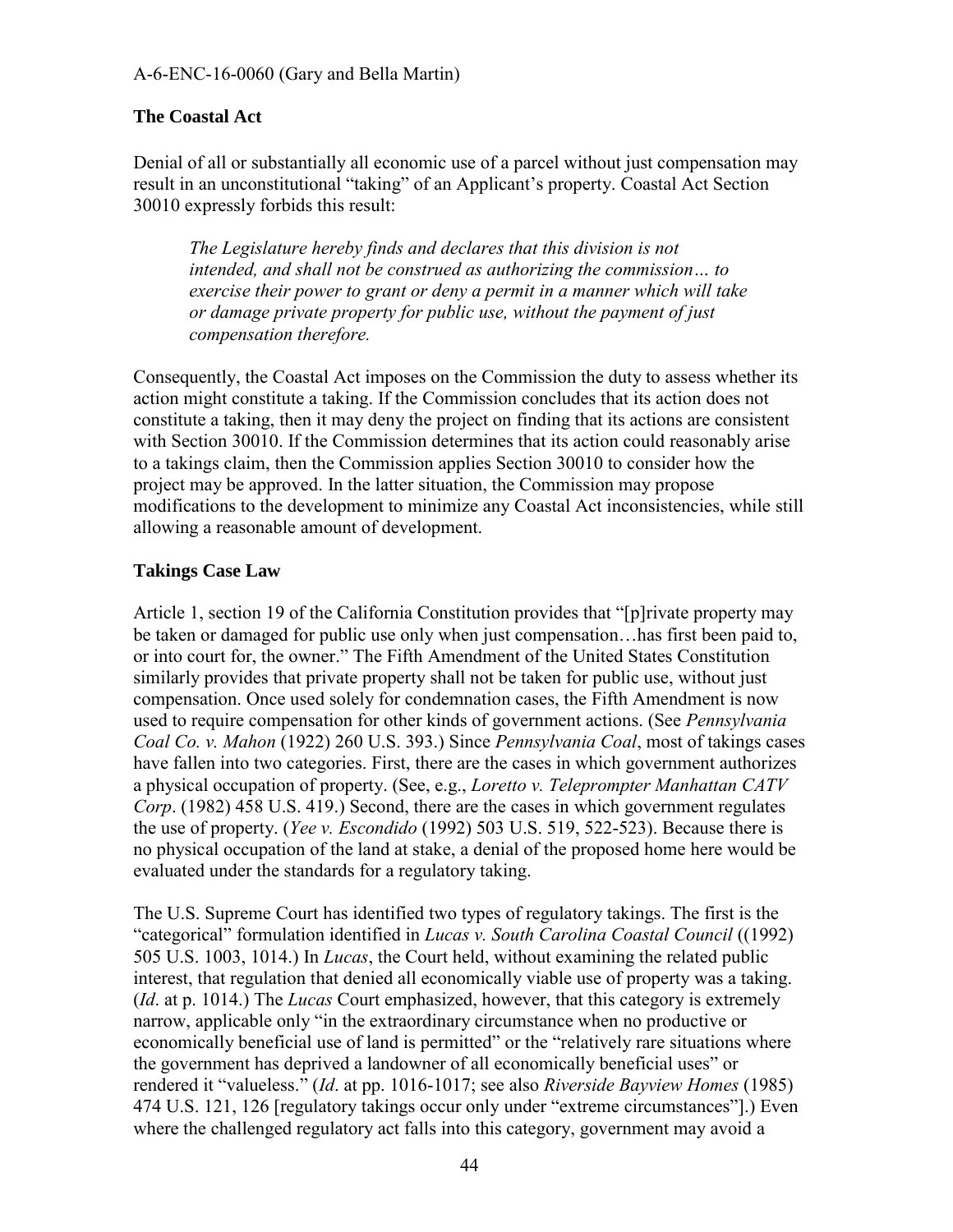takings result if the restriction inheres in the title of the property itself; that is, background principles of state property and public nuisance law would have allowed government to achieve the results sought by the regulation. (*Lucas,* supra, 505 U.S. at pp. 1028-1036.) The building of a home does not create a public nuisance, especially without a proposal for a shoreline protective device; however, the inquiry into background principles is more opaque. Generally, a background principle is something that the owner did not acquire the right to use on buying the land. (*Id*. at p. 1029.)

The "background principles" here include the Coastal Act and the Encinitas certified LCP. Both were in existence at the time of the applicants' purchase of the land in 1998. As the Supreme Court noted in a recent case, the homeowners "could have anticipated public regulation might affect their enjoyment of their property, as the [river] was a regulated area under federal, state, and local law long before petitioners possessed the land. (*Murr v. Wisconsin* (2017) 137 S.Ct. 1933, 1945-1946.) However, and regardless of whether the prior existence of the LCP would defeat a *Lucas* claim, denial of a CDP for the home as proposed would not amount to the "total wipeout" that usually constitutes a taking under *Lucas*. A smaller home would allow economic use of the land. (See *Palazzolo v. Rhode Island* (2001) 533 U.S. 606, 616 [rejecting the *Lucas* categorical test where property retained value following regulation, but remanding for further consideration under the *Penn Central* test].)

The second circumstance in which a regulatory taking might occur is under the threepart, ad hoc test identified in *Penn Central Transportation Co. v. New York City* (1978) 438 U.S. 104, 124 ("*Penn Central*"). Under the *Penn Central* test, a takings analysis considers the economic impact of the regulation, the interference, if any, with reasonable or "distinct" (actual) investment-backed expectations, and the character of the government action. (*Id*. at p. 134; *Ruckelshaus v. Monsanto Co*. (1984) 467 U.S. 986, 1005.) Because this test examines something lesser than a complete economic deprivation, it is generally appropriate to examine whether denial of this CDP could constitute a taking under the *Penn Central* factors.

#### **Analysis**

#### *Economic Impact of the Regulation*

A denial to build a home at all on the parcel would be a substantial deprivation of economic use. The parcel is subject to residential zoning with further requirements due to the overlay for development on the coastal bluff; thus, other kinds of uses do not appear to be feasible, at least under the City's current approach to zoning.

#### *Investment-Backed Expectations*

According to the real estate data site Datatree.com, the Martins bought the vacant land in 1998 for \$315,000, and subsequently transferred their interest to a joint trust in 2010. The land has remained vacant and the Martins did not apply for a coastal development permit to build a home until late 2014; the City conditionally approved a permit for the project in April 2016. The 2017 tax assessment estimated the undeveloped land to be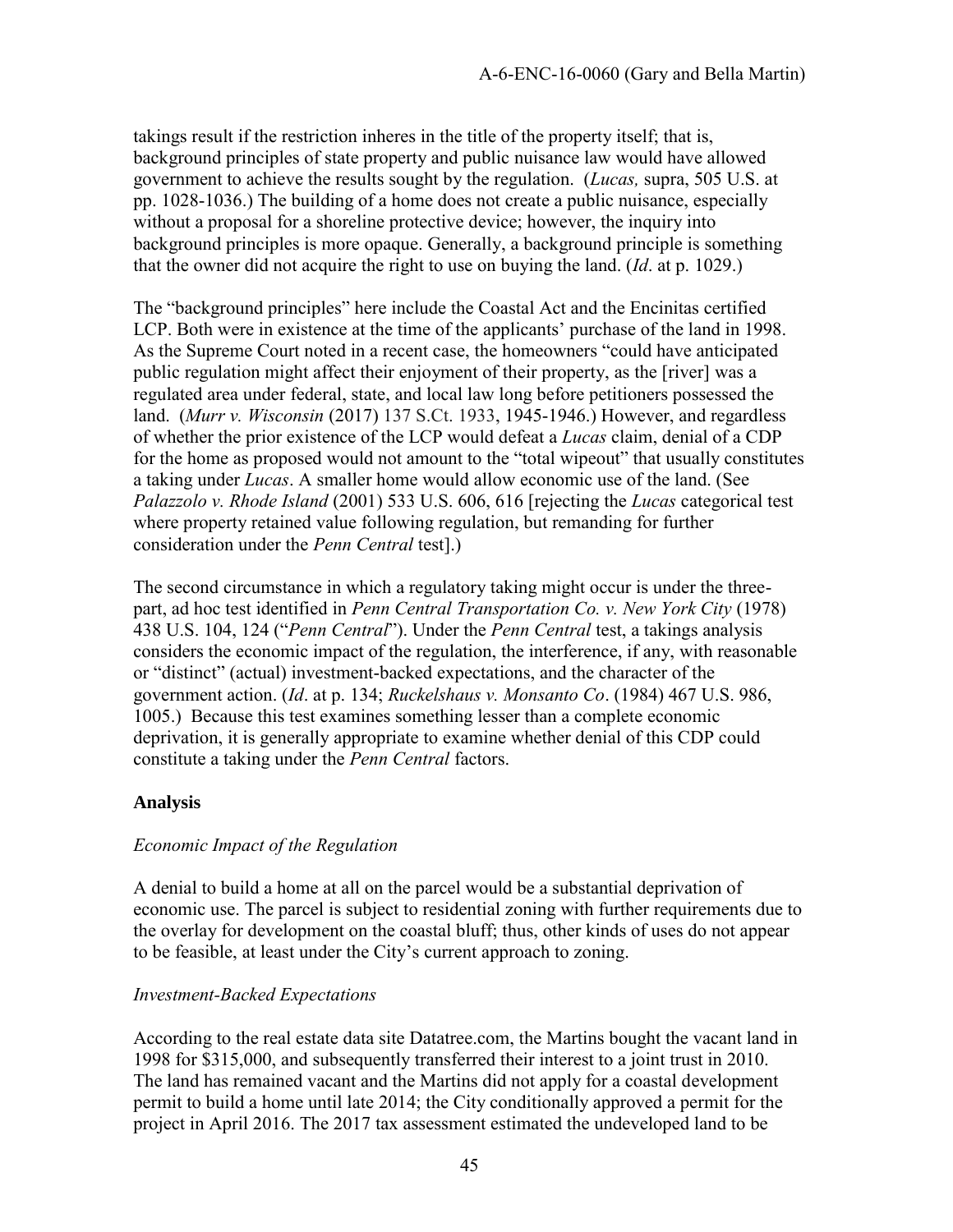worth \$433,379. As of July 23, 2018, consumer real estate sites Trulia.com and Zillow.com estimate the market value of the land as \$2,236,634 and \$2,238,300, respectively. Trulia and Zillow also report a listing for sale of the parcel in late 2014 for \$2,395,000. By any measure – including the assessor rolls that tend to downplay the current real estate market—the Martins' investor-backed expectations have been more than met, even as a vacant lot. According to Zillow.com, and as detailed in the table below, nearby blufftop properties with a home size that is comparable to the size of a home that could be constructed on the subject site with a 79 ft. bluff setback and a front yard setback reduced from 25 ft. to 10 ft. are valued at \$1.66 to 4.4 million [\(Exhibit 11\)](https://documents.coastal.ca.gov/reports/2018/8/w20a/w20a-8-2018-exhibits.pdf).

| <b>Estimated Value</b> | <b>Square Feet</b> | Address          |
|------------------------|--------------------|------------------|
| \$1.66 million         | 1,680              | 350 Neptune Ave. |
| \$1.96 million         | 2,270              | 492 Neptune Ave. |
| \$2.52 million         | 1,857              | 364 Neptune Ave. |
| \$2.78 million         | 2,068              | 438 Neptune Ave. |
| \$2.81 million         | 1,659              | 498 Neptune Ave. |
| \$3.3 million          | 2,367              | 510 Neptune Ave. |
| \$3.32 million         | 1,999              | 430 Neptune Ave. |
| \$3.07million          | 2,043              | 386 Neptune Ave. |
| \$4.4 million          | 2,646              | 478 Neptune Ave. |

\*Accessed on Zillow.com, July 26, 2018

#### *Character of the Government Action*

This final prong of the *Penn Central* test has been downplayed in recent years. (See, e.g. *Lingle v. Chevron U.S.A., Inc.* (2005) 544 U.S. 528, 529 [governmental action that substantially advances a public purpose alone does not insulate the government from a takings claim]).<sup>13</sup> Nevertheless, it is still part of the *Penn Central* analysis, and the Coastal Commission advances a legitimate public interest when it regulates various uses according to the Chapter 3 policies of the Coastal Act, and as here, according to the policies and ordinances of the certified Encinitas LCP, specifically to ensure the safety of blufftop development and protection of the bluffs themselves. With the Coastal Act, the Legislature sought to protect natural resources and the ecological balance of the coastal zone while allowing for future development consistent with the Act's policies. (§ 30001(b), (c), (d).) The LCP in similarly, stresses safe development, while protecting natural resources. (E.g., LUP Policy 1.6, IP § 30.34.020.)

#### *Development for the Project Allowed to Avoid a Potential Taking*

Despite the validity of the LCP policies and the Coastal Act access and recreation policies, due to the substantial value of a home in relation to economic use of the property, and because the Martins' expectations of developing the property for a home are reasonable, the Commission finds that there exists the possibility of a credible takings claim if the project were to be denied.

 $\overline{a}$ <sup>13</sup> See also Lewyn, Michael, *Character Counts: The "Character of the Government Action" In Regulatory Takings Actions*, 40 Seton Hall L. Rev 597, 599 (2010) stating that *Lingle* holds that the existence of a valid public purpose *standing alone* may not justify an otherwise problematic regulation (emphasis in original).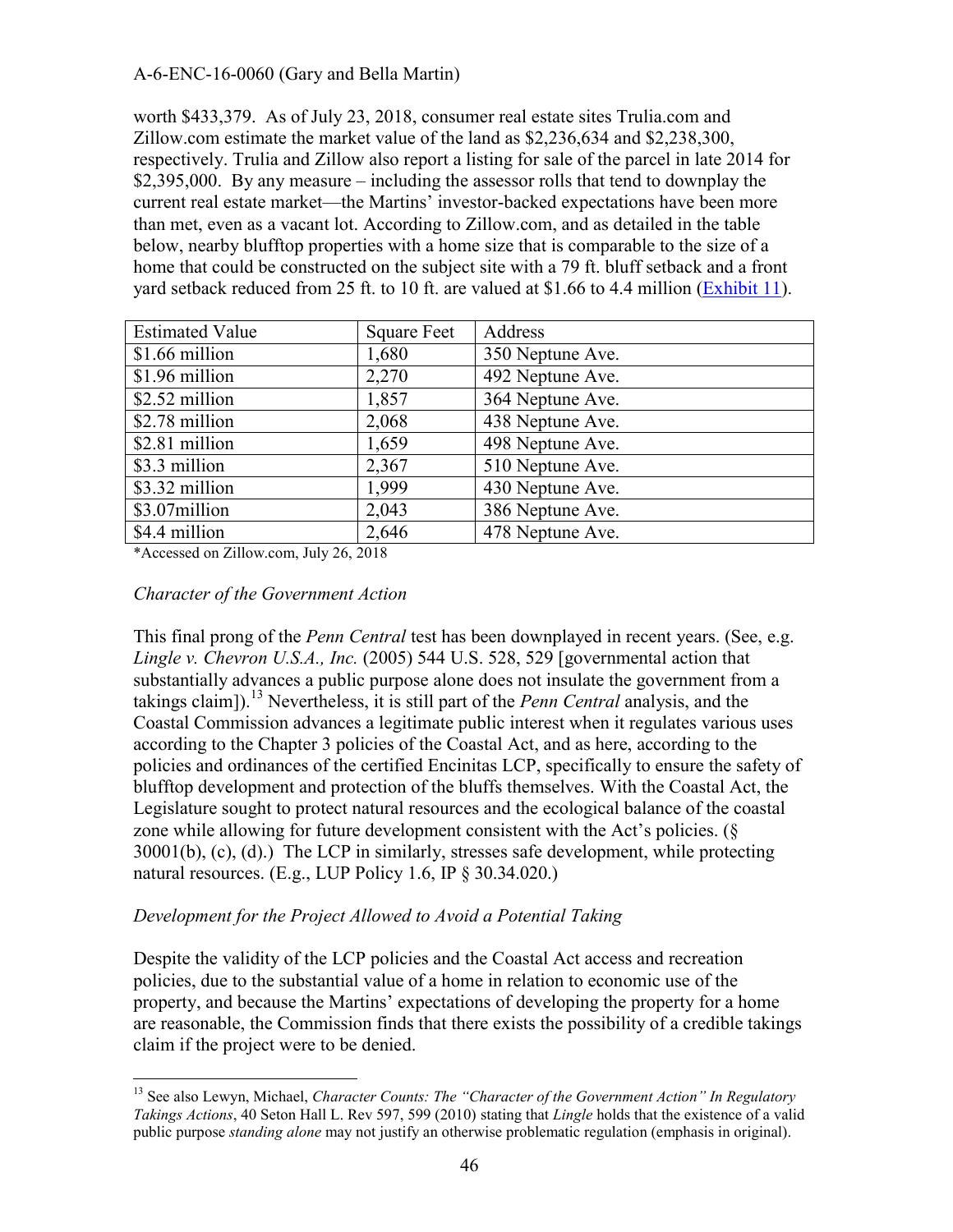To preclude a claim of takings and to assure conformance with California and United States Constitutional requirements, as provided by Coastal Act Section 30010, the Commission finds it appropriate to approve the construction of a home, in order to provide a reasonable economic use of the subject property. Therefore, the Commission determines that the Applicants are entitled to this type of development on their property.

#### *Conditions of Approval*

However, while approving a project that allows the owners reasonable economic use of the land, the Commission must consider alternatives or set conditions that avoid or minimize impacts on coastal resources. Setting conditions of approval does not constitute a regulatory taking, even if they cause some loss of value. (See *Penn Central,* supra, 438 U.S. at p. 130 [finding claim "untenable" that interference with an undeveloped property interest, while viable economic uses continued, constituted a taking].) Section 30010 instructs the Commission to construe the applicable Coastal Act policies in a manner that will avoid a taking of property; it does not eviscerate the policies of the LCP or the public access and recreation policies of the Coastal Act. In this case, the development may be approved only subject to several conditions, including a setback of 79 feet from the bluff and the resulting approximate maximum home size of 1,434 square feet (which may be increased with a front yard setback variance), and the waiver of future shoreline protection devices. The conditions act in tandem to ensure the home is sited safely for the lifetime of the project, to ensure stability of the bluff, and to protect the beach and the public trust.

### <span id="page-46-0"></span>**G. LOCAL COASTAL PLANNING**

In November of 1994, the Commission approved, with suggested modifications, the City of Encinitas LCP. Subsequently, on May 15, 1995, coastal development permit authority was transferred to the City. The project site is located within the City's permit jurisdiction and, therefore, the standard of review is the City's LCP.

Based on the above findings, the proposed residence, only as conditioned to require it be sited no closer than 79 feet inland of the bluff edge, can the project be found consistent with the Sections 30.34.020(D) of the City's Certified IP and Public Safety Policy 1.3 and 1.6 of the LUP, which prohibit development in hazardous locations that would require the construction of shoreline protective devices. Therefore, the Commission finds that approval of the proposed residence, as conditioned, would not prejudice the ability of the City of Encinitas to continue to implement its certified LCP or to prepare a comprehensive plan addressing the City's coastline as required in the certified LCP.

### <span id="page-46-1"></span>**H. CALIFORNIA ENVIRONMENTAL QUALITY ACT**

Section 13096 of the Commission's administrative regulations requires Commission approval of a Coastal Development Permit to be supported by a finding showing the permit is consistent with any applicable requirements of the California Environmental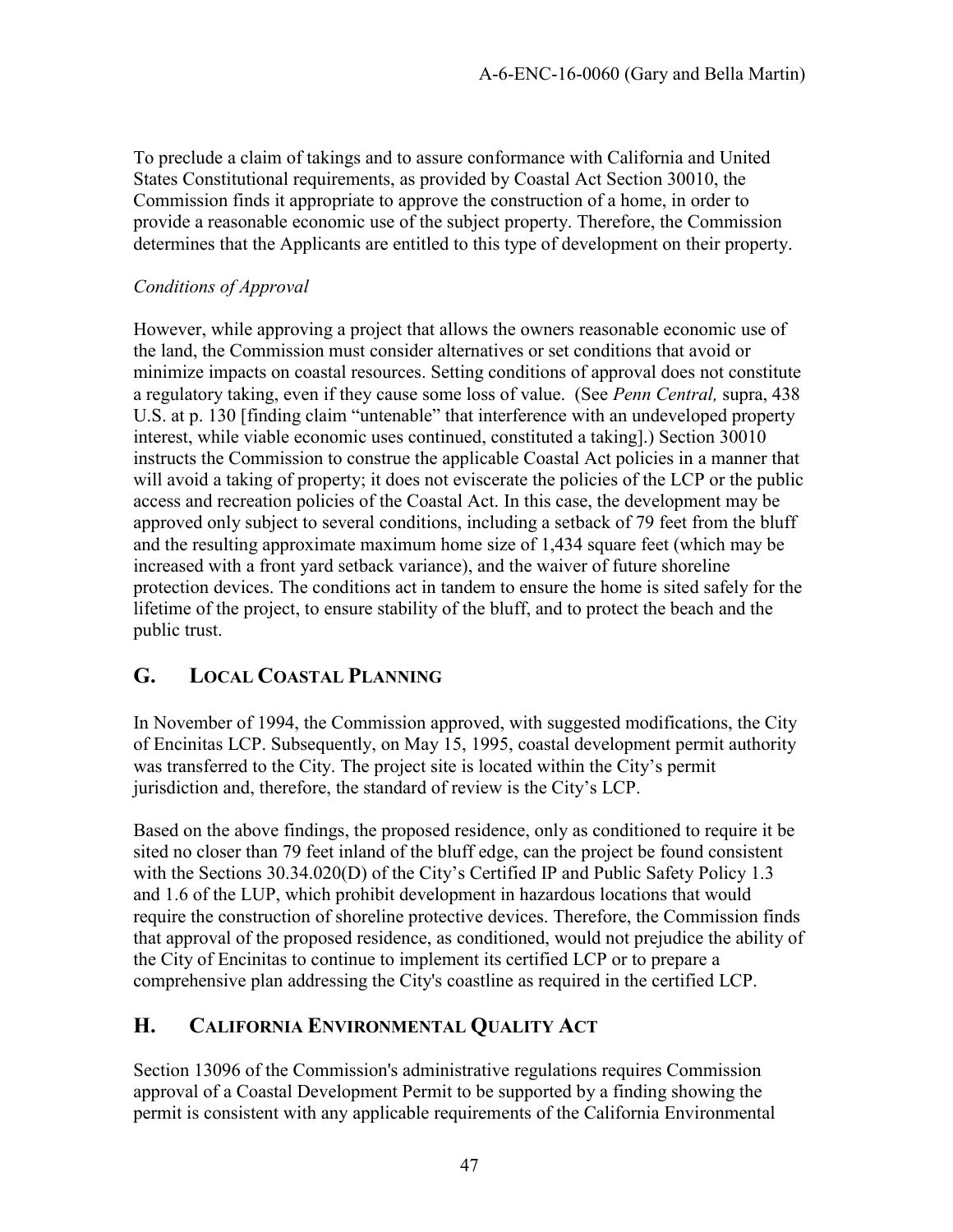Quality Act (CEQA). Section 21080.5(d)(2)(A) of CEQA prohibits a proposed development from being approved if there are feasible alternatives or feasible mitigation measures available which would substantially lessen any significant adverse effect which the activity may have on the environment.

The City has found that the proposed project is categorically exempt from environmental review pursuant to Sections 15303(a) [construction of a single-family residence] and 15061(b) (3) [lot consolidation would have no potential for causing a significant effect on the environment]. The proposed project, as conditioned, is consistent with the policies of the City's LCP relating to geologic stability, public access, visual resources, and water quality. In addition, as conditioned, the project is consistent with all applicable Chapter 3 policies of the Coastal Act. Mitigation measures including a required waiver of future shoreline protection will minimize all adverse environmental impacts. As conditioned, there are no feasible alternatives or feasible mitigation measures available which would substantially lessen any significant adverse impact which the activity may have on the environment. Therefore, the Commission finds that the proposed project, as conditioned, is the least environmentally-damaging feasible alternative and is consistent with the requirements of the City's LCP and the public access and recreation policies of the Coastal Act to conform to CEQA.

(G:\San Diego\Reports\Appeals\2016\Z:\San Diego\Reports\Appeals\2016\A-6-ENC-16-0060 Martin Stf Rpt De Novo DRAFT .docx)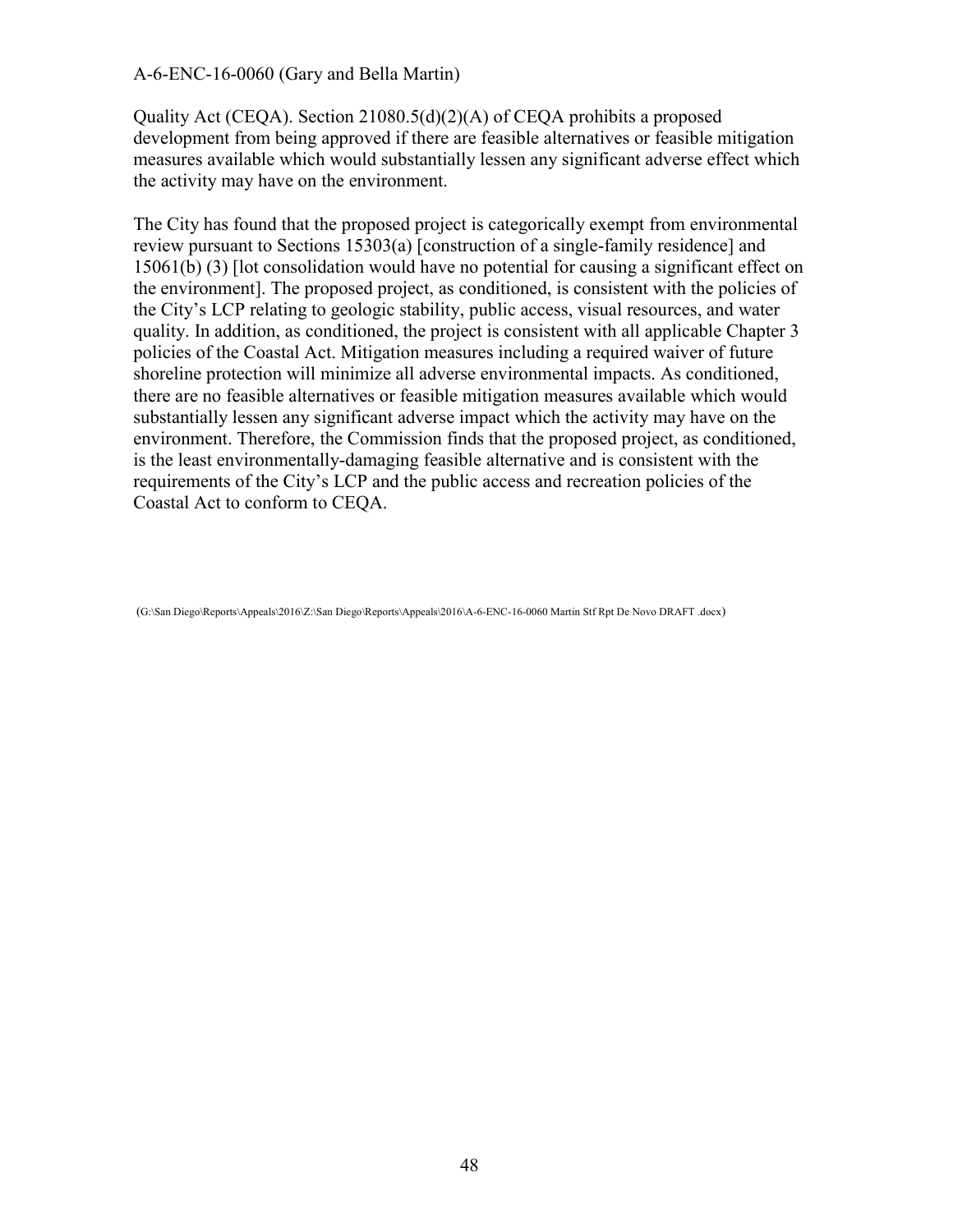### APPENDIX A – SUBSTANTIVE FILE DOCUMENTS

- <span id="page-48-0"></span> $\bullet$  City CDP 14-275
- Open File Report, "Landslide Hazards in the Encinitas Quadrangle, San Diego County, California", dated 1986
- Geotechnical Investigation, 440 Neptune Ave., Encinitas, California prepared by Anthony Taylor Consultants dated March 31 21, 2003
- Preliminary Geotechnical Investigation, 440 Neptune Ave., Encinitas, California prepared by Vinje & Middleton Engineering, Inc. dated April 21, 2003
- Preliminary Geotechnical Evaluation and Bluff Study, 440 Neptune Ave., Encinitas, San Diego County, California prepared by GeoSoils, Inc. dated Aug. 24, 2010
- Geotechnical Update Evaluation, 444 Neptune Ave., Encinitas, San Diego County, California prepared by GeoSoils, Inc. dated Sept. 23, 2014
- Geotechnical Response to Third-Party Geotechnical Review Comments, 444 Neptune Ave., Encinitas, San Diego County, California prepared by GeoSoils, Inc. dated Oct. 19, 2015
- Slope Stability Analysis Policy for Coastal Bluffs, City of Encinitas by Geopacifica, Inc. dated November 15, 2015
- Geotechnical Response to City of Encinitas Planning and Building Department Review Comments, 444 Neptune Ave., Encinitas, San Diego County, California prepared by GeoSoils, Inc. dated Jan. 20, 2016
- Geotechnical Response to City of Encinitas Planning and Building Department Review Comments, 444 Neptune Ave., Encinitas, San Diego County, California prepared by GeoSoils, Inc. dated March 28, 2016
- Geotechnical Response to California Coastal Commission Appeals dated May 25, 2016, Proposed Single Family Residential Development, 444 Neptune Avenue, Encinitas, San Diego County, California prepared by GeoSoils, Inc. dated June 15, 2016
- Geotechnical Response to California Coastal Commission Staff Report Dated June 30, 2016, Proposed Single-Family Residential Development, 444 Neptune Avenue, Encinitas, San Diego County, California prepared by GeoSoils, Inc. dated July 12, 2016
- Addendum to Geotechnical Response to California Coastal Commission Staff Report dated June 30, 2016, Proposed Single-Family Residential Development, 444 Neptune Ave., Encinitas, San Diego County, California prepared by GeoSoils, Inc. dated Jan. 19, 2017
- Response and Clarification to California Coastal Commission Staff Report Dated June 30, 2016, Concerning Proposed Single Family Residential Development at 444 Neptune Ave., Encinitas, San Diego County, California (Martin Project); Third Party Independent Review of Bluff-Top Erosion Rate Studies Performed by GeoSoils, Inc. prepared by Dr. Benumof dated January 26, 2017
- Response and Further Clarification Regarding Technical Issues Raised By California Coastal Commission Staff With Respect To Proposed Single Family Residential Development at 444 Neptune Avenue, Encinitas, San Diego County, California (Martin Project) by Dr. Benumof dated September 27, 2017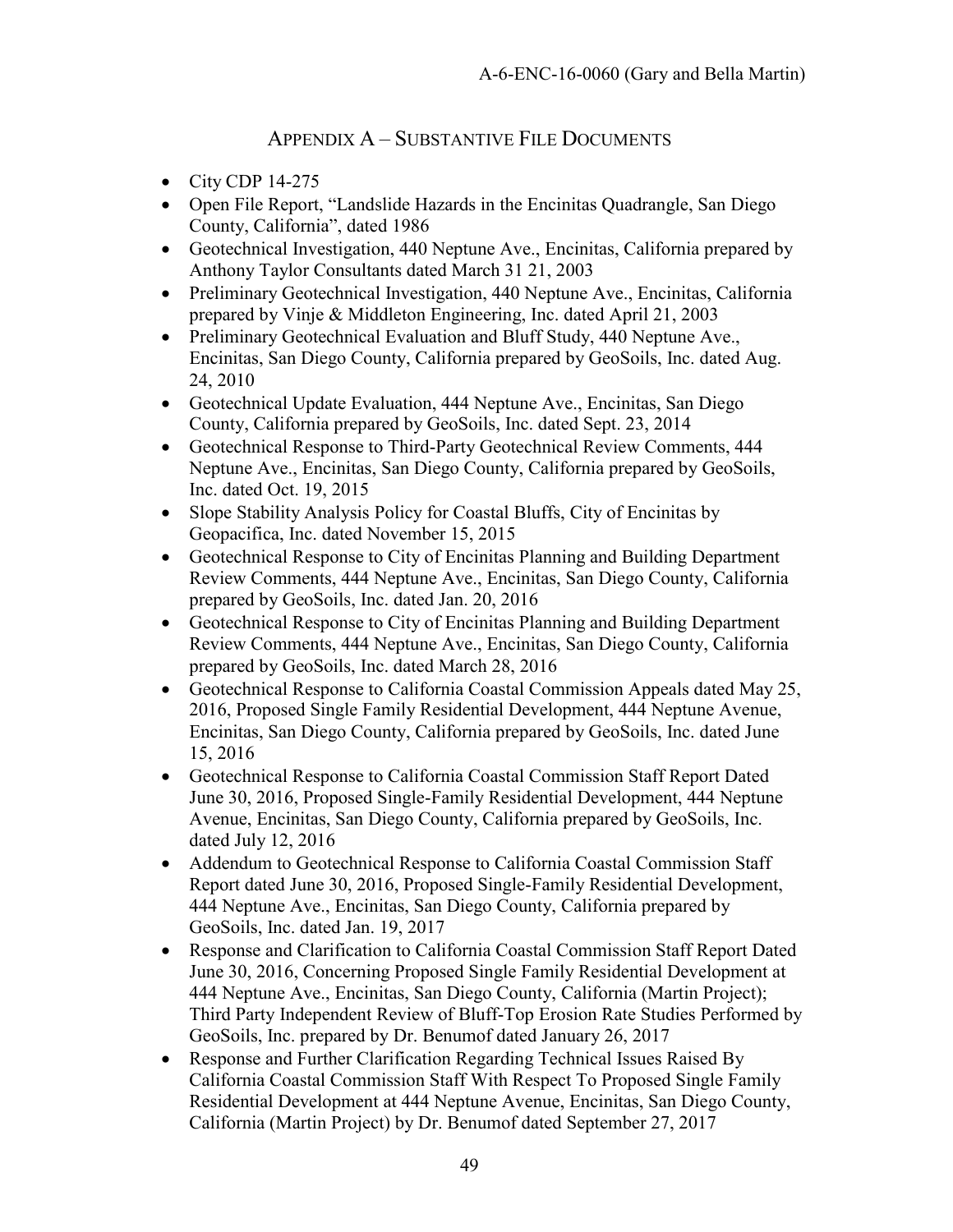- Residence Demolition and Basement Removal Plan by Craig Lewis dated May 8, 2018
- Geotechnical Addendum and Review of Residence Demolition and Basement Removal Plan by GeoSoils, Inc. dated May 10. 2018
- Slope Stability Analysis Policy for Coastal Bluffs, City of Encinitas by Geopacifica, Inc. dated November 15, 2015
- CoSMoS Southern California v3.0 Phase 2 projections of coastal cliff retreat due to 21st century sea-level rise, available at <https://www.sciencebase.gov/catalog/item/57f4234de4b0bc0bec033f90>
- Encinitas-Solana Beach Coastal Storm Damage Reduction Project, San Diego County, California, Appendix C, April 2015.
- Rising Seas in California: An Update on Sea-Level Rise Science (Griggs et al. 2017
- State of California Sea-Level Rise Guidance 2018 Update (OPC 2018)
- Johnsson, M. 2005. Establishing Development Setbacks from Coastal Bluffs
- Walkden, M.J.A., and Hall, J.W., 2005. A predictive mesoscale model of the erosion and profile development of soft rock shores. Coastal Engineering 52(6): 535-563.
- Walkden, M., and Dickson, M., 2008. Equilibrium erosion of soft rock shores with a shallow or absent beach under increased sea level rise. Marine Geology 251: 75-84.
- Final Draft Technical Report for City of Encinitas Comprehensive Coastal Bluff and Shoreline Plan Addressing Coastal Bluff Recession and Shoreline Erosion by Moffatt & Nichol Engineers in Association with Woodward-Clyde Consultants and Schmidt Design Group, Inc., dated February 1996
- U.S. Army Corps of Engineers (USACE) 2015 Final Environmental Impact Report for the Encinitas-Solana Beach Coastal Storm Damage Reduction Project
- CDP Nos:
	- o F3891/Bardacos
	- o F5473/Bardacos
	- o F6360/Pate
	- o F9833/Canter
	- o 6-84-461/Denver
	- o 6-86-570/Richards
	- o 6-93-36/Clayton
	- o 6-93-085/Auerbach
	- o 6-93-131/Richards
	- o 6-98-39/Denver
	- o 1-12-023/Winget
	- $\circ$  6-15-1717/Barr
	- o A-3-SLO-15-0001/Loperena
	- o A-6-ENC-02-003/Berg
	- o A-6-ENC-06-101/Albani
	- o A-6-ENC-09-002/Wellman
	- o A-6-ENC-09-003/Wellman
	- o A-6-ENC-09-040/Okun
	- o A-6-ENC-09-041/Okun